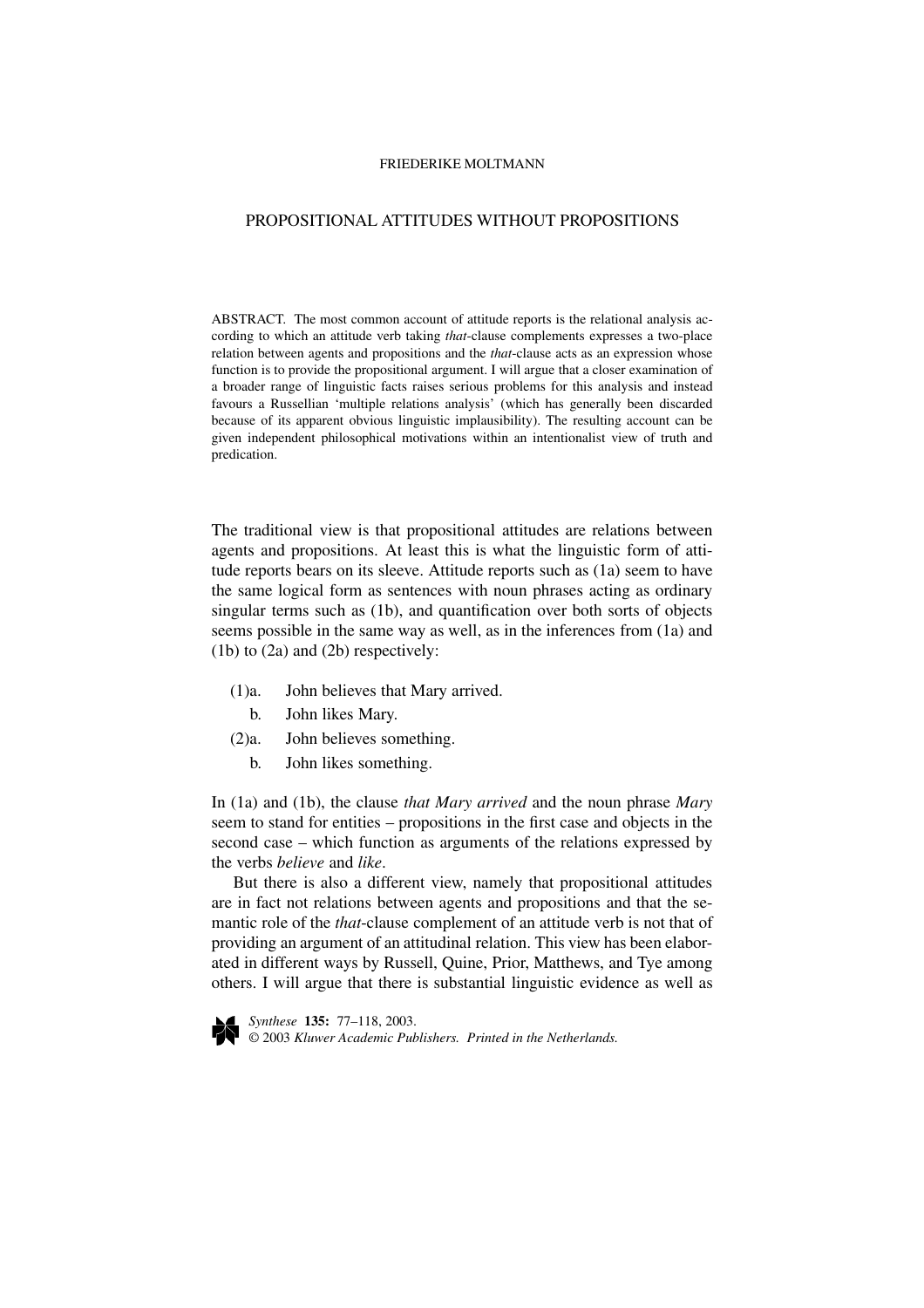philosophical plausibility for this view. Attitude verbs, I will argue, do not, at least not primarily, express relations between agents and propositions, but rather specify relations among agents and propositional constituents. Propositional attitudes themselves then are best understood as ways of combining certain propositional constituents, as 'modes of predication'. On this view, a *that*-clause does not denote or express anything at all, but rather provides a configuration of propositional elements that are to be linked in the way specified by the attitude verb.

This analysis of attitude reports has a historical predecessor and can in fact be viewed as a development of a semantic idea Russell espoused at one stage. According to Russell, a *that*-clause is an 'incomplete symbol' and the attitude verb specifies a 'multiple relation' which relates the agent to the various propositional constituents provided by the *that*-clause.

Propositions on the analysis I propose will play no role as objects in the semantic structure of a sentence like (1a). However, proposition-like objects come into play when special quantifiers such as *something* as in (2a) are used. Such quantifiers, though, do not range over pure propositions, but act like nominalizations such as *John's belief*, which, I will argue, refer not to propositions, but to objects individuated both on the basis of propositional constituents and their attitudinal mode of combination.

The semantic analysis of attitude reports I propose can be motivated independently on purely philosophical grounds, namely within an intentionalist view of content according to which there are no truth-bearing contents without intentional agency.

The paper is organized as follows:

- (1) It gives a more explicit characterization of the traditional, i.e., relational analysis and one of its crucial motivations, namely the use of 'special' quantifiers such as *something*.
- (2) It presents two main problems for the relational analysis and discusses the true nature of special pronouns.
- (3) It develops the Russell-inspired nonrelational analysis and shows how it accounts for the problems for the relational analysis and the behaviour of special pronouns.
- (4) It gives an independent intentionalist philosophical motivation for that analysis.
- (5) In an appendix, it discusses alternative nonrelational analyses that have been proposed in the literature.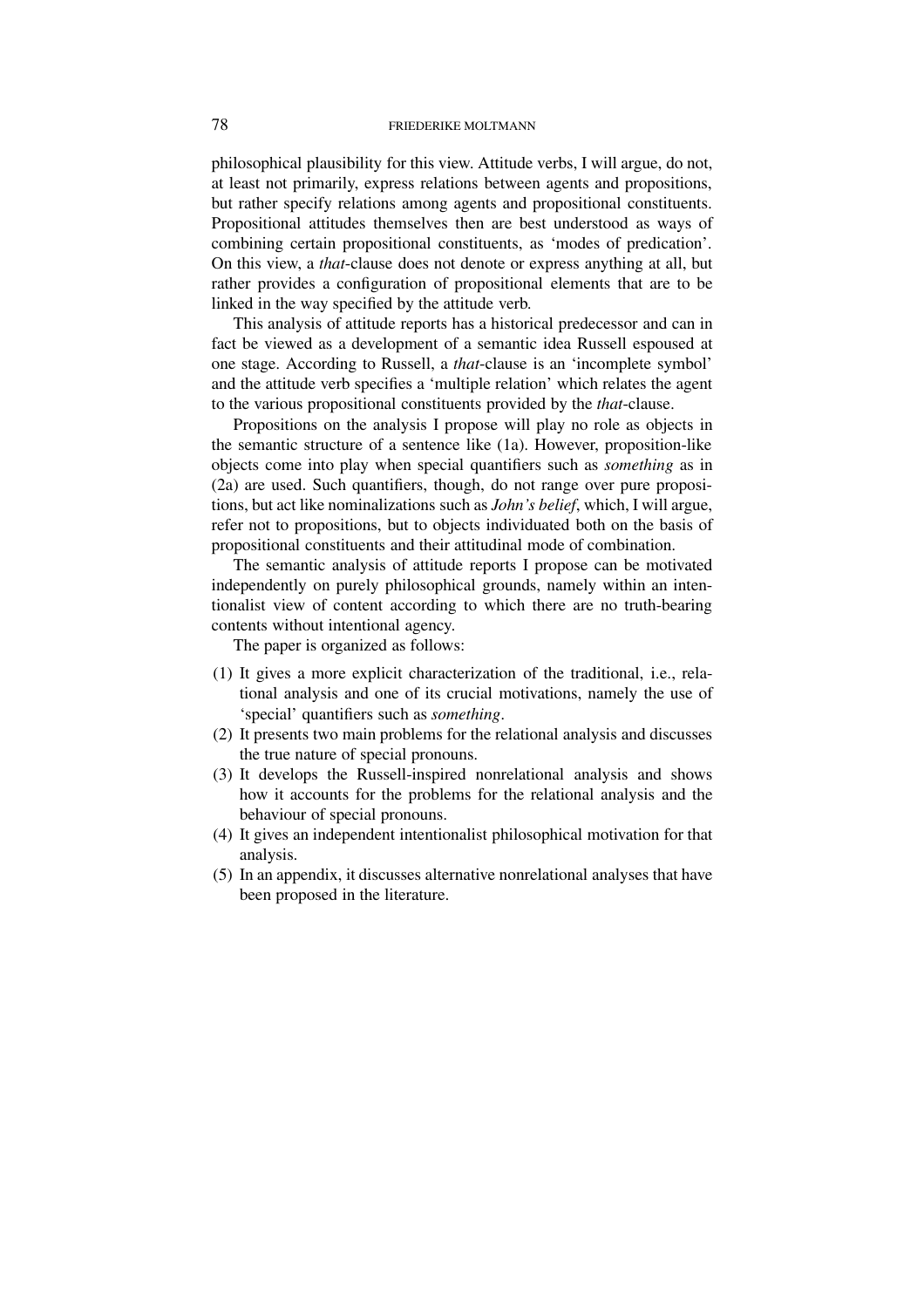### 1. THE RELATIONAL ANALYSIS OF ATTITUDE REPORTS

The traditional view takes *that*-clauses embedded under an attitude verb to stand for a certain kind of object, a proposition, which the attitude verb takes as its argument. Propositions thus serve two purposes: they are the meaning of sentences and they are the objects of propositional attitudes. This traditional account of attitude reports is what I call the *relational analysis*. In its most general form (as far as relevant for the purpose of our discussion), the relational analysis can be characterized, by the following two assumptions:

# (3) *The Relational Analysis of attitude reports*

- (1) A *that*-clause embedded under an attitudinal predicate stands for a proposition that acts as an argument of the predicate.
- (2) An attitude verb taking a *that*-clause as complement expresses a relation between agents and propositions.<sup>1</sup>

On the relational analysis, (4a) will have the logical form given in (4b), where [[*that Mary arrived*]], the denotation of *that Mary arrived*, is the proposition that Mary arrived:

- (4)a. John believes that Mary arrived.
	- b. believe(John, [[*that Mary arrived*]])

There are different variants of the relational analysis as characterized in (3). First, there are different views of what propositions are, e.g., sets of possible worlds or situations, complexes of the meanings of constituents (structured propositions), or primitive entities.<sup>2</sup> The particular way propositions are conceived, however, won't matter for the discussion to follow.<sup>3</sup> Second, there are different views within the relational analysis concerning the semantic relation between *that*-clause and proposition, whether it is the relation of reference (as with referential noun phrases) or whether *that*-clauses, like independent sentences, only 'express', rather than refer to propositions. Again, such differences won't matter for our discussion. What matters is only that the state of affairs described by an attitude report as a whole is that of a relation holding between an agent and a proposition.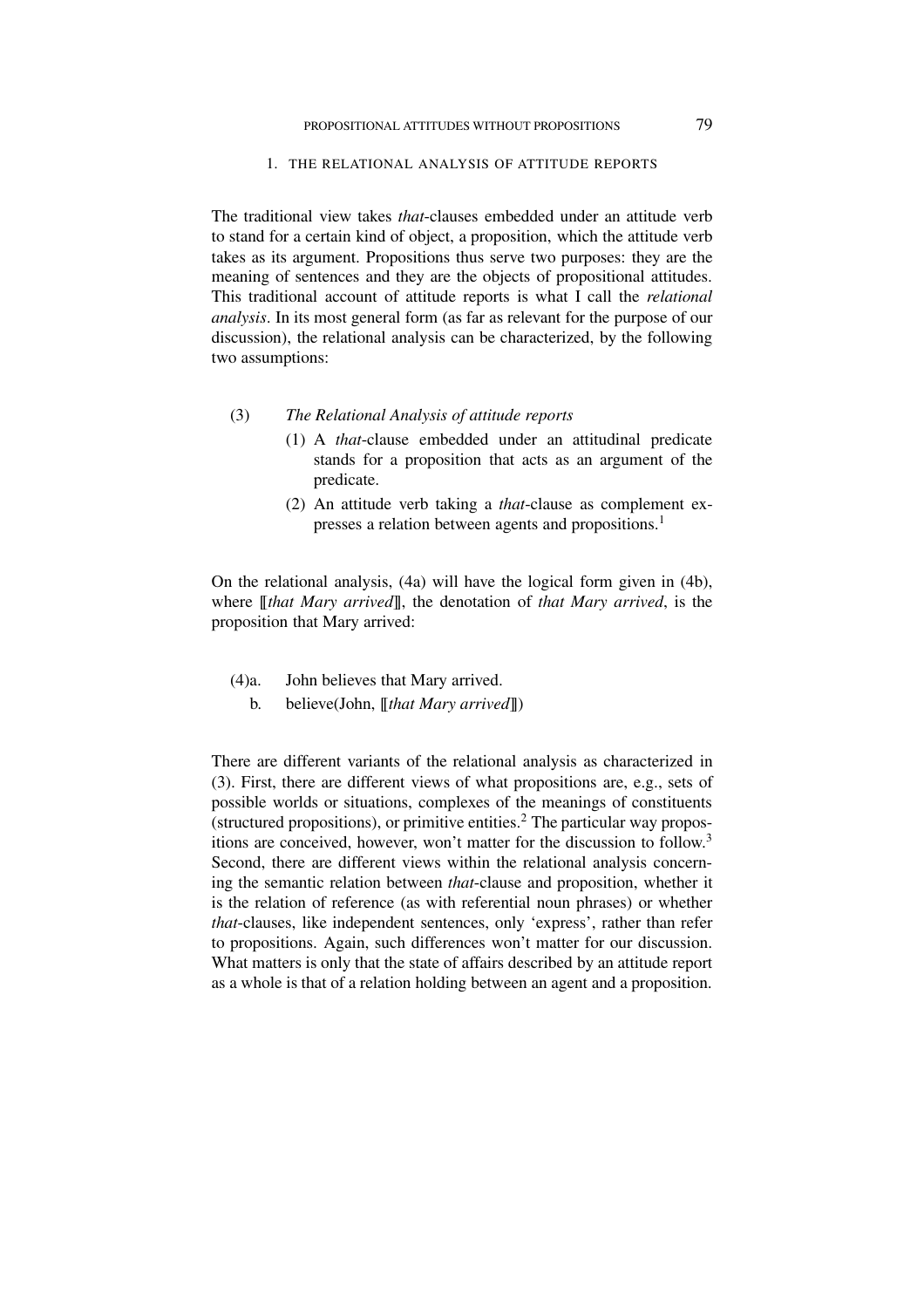The relational analysis receives particular support from what appears to be quantification over propositions, as in inferences such as (5a) and (5b)  $(i.e., (1a)$  and  $(2a)$ ), and anaphoric reference to propositions, as in  $(5c)$ :

- (5)a. John believes that Mary arrived. John believes something.
	- b. Mary believes everything Bill believes. Bill believes that it is raining. Mary believes that it is raining.
	- c. John believes that he might have to resign. Mary believes that too.

There is an obvious alternative analysis of such quantifiers and pronouns, however, on which they do not particularly support a relational analysis at all. On this analysis, the quantifier would be substitutional (cf. Schiffer 1987) and the anaphor an E-type pronoun (to be replaced by a copy of the linguistic antecedent). If such an analysis were viable, then the relational analysis would loose one of its crucial motivations (cf. Schiffer 1987). However, such an analysis fails for simple linguistic reasons. If the quantifier *everything* was substitutional, then the substituent would have to be of the right syntactic category as required by all the formal contexts in which it were to appear. But this is in fact not necessary. In (6a), *something* and *everything* are acceptable even though they would require sentential substituents with respect to *imagined* and *promised*, but noun phrase substituents with respect to the prepositions *about* and *of*:

- (6)a. John imagined something I never thought about.
	- b. John promised everything I ever dreamed of (namely that S, that  $S'$ , that  $S''$ , ...).

Thus, if what John imagined and what I never thought about is that I would become a dancer, then for (6a) to be true, the truth of the following would be required: *John imagined that I would become a dancer and I never though about that I would become a dancer.* This sentence, however, is ungrammatical as *about* does not take clausal complements (though it accepts the almost equivalent *the possibility that I might become a dancer*). This means that quantifiers like *everything* and *something* care about objects only and not syntactic categories, and hence must be objectual in nature.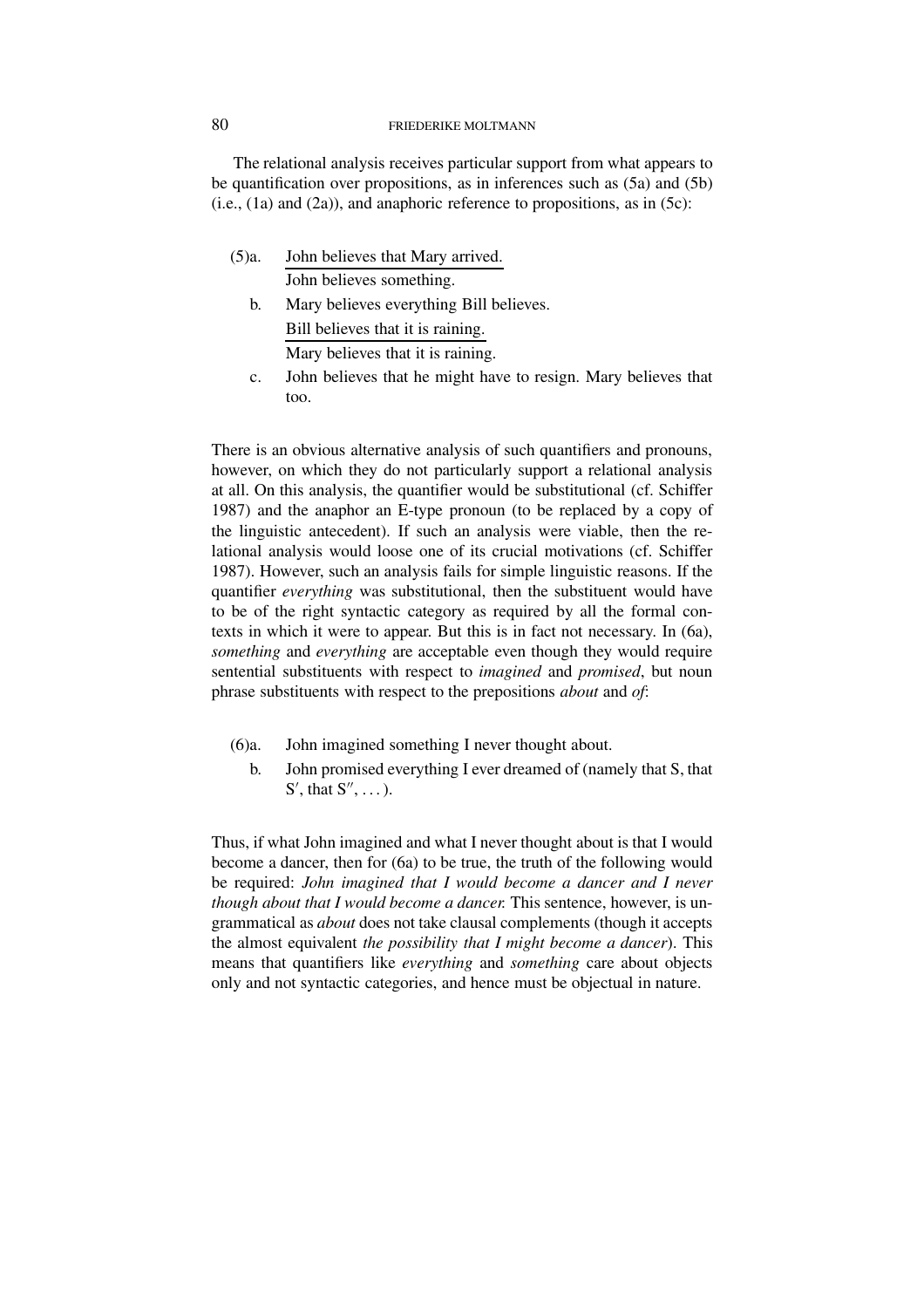Similarly, 'propositional anaphora' like *that* need not respect the syntactic category of the antecedent. Thus, *that* in (7) is acceptable even though *about* does not take *that*-clauses as complements:

(7) John believes that he might have Swedish ancestors. Mary never thought about that.

Thus, there is no immediate replacement analysis available for propositional quantifiers and anaphora and so the relational analysis seems to retain one of its crucial motivations.

I will argue both that there are fundamental problems for the relational analysis and that the analysis of special quantifiers and pronouns as standing for propositions is mistaken. Instead of analysing (4a) as in (4b), I will analyse it as in (8):

(8)  $R(\text{John}, \langle \text{ARRIVE}, T_1 \rangle, \langle \text{Mary}, T_2 \rangle)$ 

Here *R* is a relation specified by *believes* in the particular context of (4a), a relation which connects the agent to the propositional constituents given by the *that*-clause, and  $T_1$  and  $T_2$  are contextually relevant modes of presentation (following the standard literature on propositional attitudes)

I will analyse quantifiers and pronouns as in (5) as 'nominalizing' expressions, that is, as expressions inducing a new domain of objects on the basis of the contribution of the attitude verb and the content of a sentence. Like nominalizations such as *John's belief that S*, they will, I argue, not stand for propositions, but objects individuated both on the basis of a propositional content (that of *S*) and an attitudinal mode (and perhaps an agent). Thus, *what John believes* will not be analysed as in (9a) (as the relational analysis would have it), but rather, if John believes that Mary arrived, as in (9b), an entity uniquely determined (by a function  $f$ ) by the attitudinal relation, the propositional constituents, and the agent:

- (9)a.  $\llbracket \text{what John believes} \rrbracket = \iota x[\text{believe}(\text{John}, x)]$ 
	- b. [[*what John believes*]] = [[*John's belief that Mary arrived*]] =  $f(R, \langle \text{ARRIVE}, T_1 \rangle, \langle \text{Mary}, T_2 \rangle, \text{John})$

The relational analysis of attitude reports goes along with a *relational conception of propositional attitudes*, according to which propositional attitudes are fundamentally relations between agents and propositions. This conception appears primarily motivated by the linguistic form of attitude reports, though – the parallelism between nominal and clausal complements and the use of special pronouns and quantifiers in place of both. I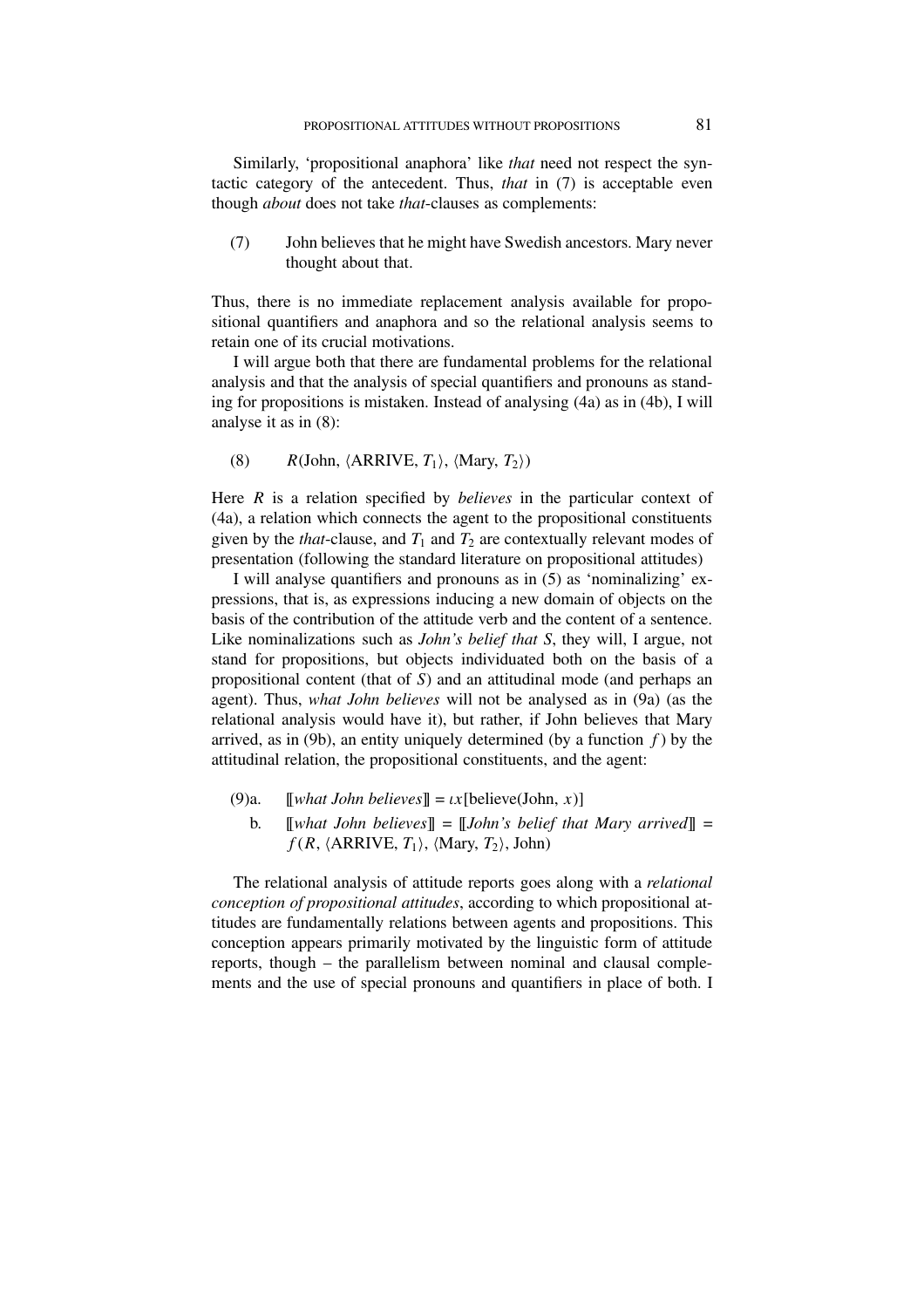will argue that the form of attitude reports – both with clausal complements and with pronouns and quantifiers in place of them – not only requires a different semantic analysis than the relational one; it also motivates a different view of the nature of propositional attitudes. But first let us turn to the problems for the relational analysis and the semantic behavior of special quantifiers and pronouns.

# 2. PROBLEMS FOR THE RELATIONAL ANALYSIS

### 2.1. *The Substitution Problem*

The relational analysis faces two major problems. The first problem is what I will call the *Substitution Problem*. If *that*-clauses denote propositions, then they should share their denotations with nominal constructions of the sort *the proposition that S* (at least given a philosopher's use of proposition aimed at describing the kinds of things denoted by *that*-clauses). But it is not generally possible to replace a *that*-clause by *the proposition that S* (for philosophers and non-philosophers alike). Even though *believe* allows for a replacement of a *that*-clause by *the proposition that S*, many other attitude verbs don't – an observation first made by Prior (1971) and more recently found in Asher (1987) and Bach (1997). Thus, even though the inference in (10a) is valid, the one in (10b) with *remember* (and similar verbs such as *recall* and *remind*) is not, and neither is the inference in (10c) with *wish* (and similar verbs such as *predict* and *expect*) and in (10d) with *fear*:

- (10)a. John believes that S. John believes the proposition that *S*.
	- b. John remembered that S. John remembered the proposition that *S*.
	- c. John wishes that he will win. John wishes the proposition that he will win.
	- d. John fears S. John fears the proposition that *S*.

Whereas the circumstances for the premises in (10b-d) to be true can be quite ordinary, those in which the conclusions are true need to be rather special.<sup>4</sup>*,*<sup>5</sup>

Referential noun phrases, by contrast, allow for unlimited substitution in extensional contexts. If a particular tree is the referent of the utterance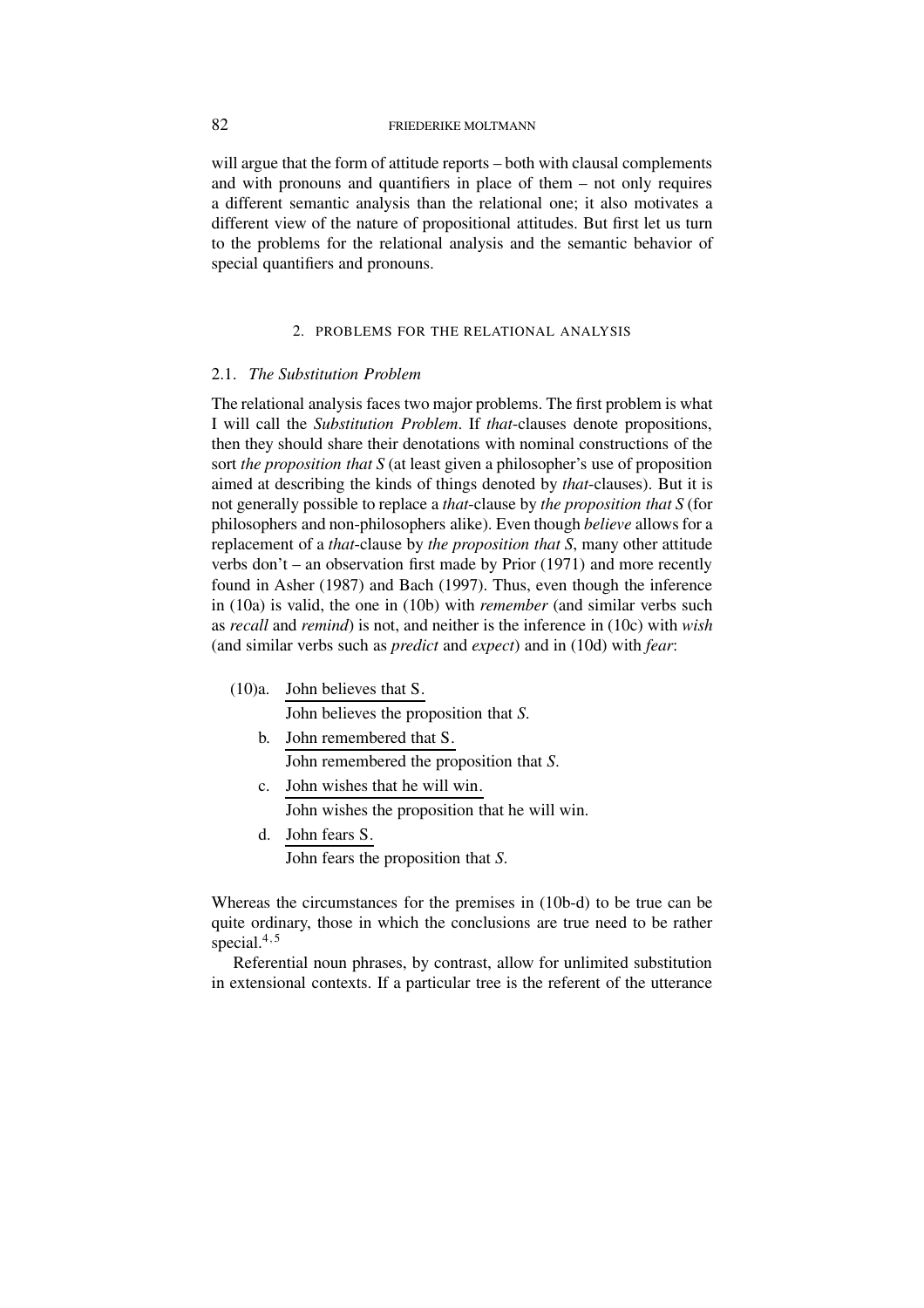of *the tree*, then if (11a) is true, (11b) is true as well for any predicate *P* that holds only of the tree:

- (11)a. John saw the tree.
	- b. John saw the *P*.

Even with *P* being *is referent of the utterance of 'the tree'* we get a marked contrast to the conclusions in (10b–d).

*The proposition that S* in (10b–d) is not unacceptable for a syntactic reason that the predicates wouldn't admit noun phrases. The same predicates do allow for certain quantificational and pronominal noun phrases:

- (12)a. John remembered something.
	- b. John wishes that too.
	- c. John fears everything Mary fears.

The quantifiers and pronouns that can generally replace *that*-clauses belong to a particular class of what I call *special quantifiers* and *special pronouns*. This class includes any combination of a quantifier and *-thing* (*something*, *everything*, *nothing*, *a few things*), the anaphora *that* and *it*, and the relative pronouns *what* and *whatever*.

Sometimes *that*-clauses can only be replaced by other nominal constructions than *the proposition that S*. For example, past-oriented factive verbs such as *remember* generally allow for a replacement by the *fact that S*, as in (13a) (but not by *the proposition that S*). Moreover, negative future oriented verbs like *fear* (with some effort) tolerate a replacement by *the possibility that S*, as in (13b) (but not by *the proposition that S* nor *the fact that S*):

(13)a. John remembered that it was raining.

John remembered the fact that it was raining.

(invalid: the proposition that it was raining)

b. John fears that it might rain.

John fears the possibility that it might rain.

(invalid: the proposition that it might rain/the fact that it might rain $)^6$ 

Assuming that propositions are distinct from facts as well as possibilities, the relational analysis should then perhaps be modified in such a way that *that*-clauses may denote different kinds of proposition-like objects and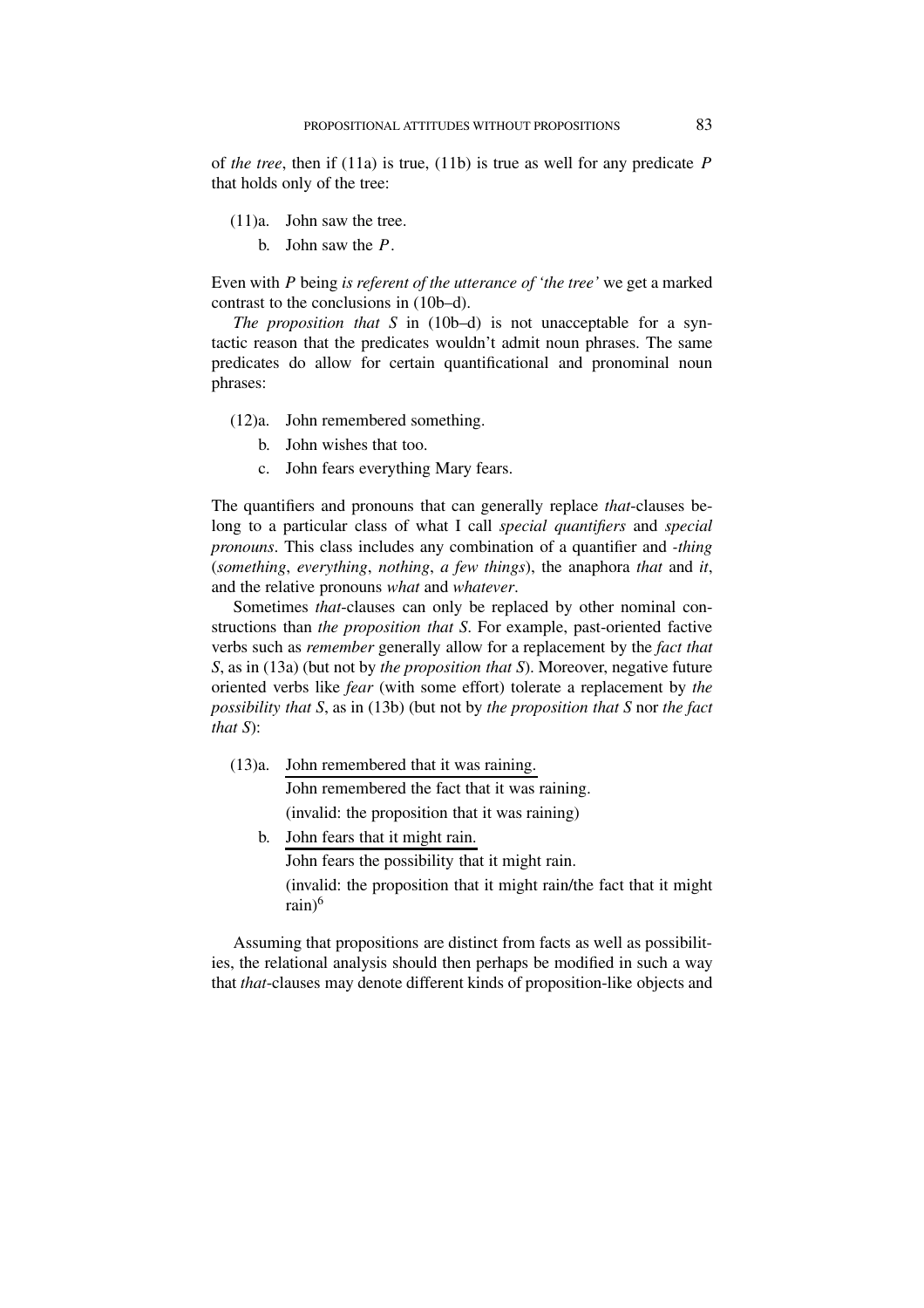*that*-clause-taking verbs differ in what kinds of propositional arguments they take: some verbs take propositions, others take facts, and yet others take possibilities as arguments. Setting aside what the differences between propositions, facts, and possibilities may be, it appears that the Modified Relational Analysis faces two difficulties.<sup>7</sup>

The Modified Relational Analysis first of all has to deviate from the original relational analysis in that it cannot assimilate the function of *that*clause complements to that of referential noun phrases anymore. It appears that *that*-clauses cannot stand for different kinds of propositional arguments on their own (by either being ambiguous or by somehow referring to propositional objects indirectly, via the proposition they refer to directly). Rather it is the predicate that determines how a clausal complement is to be understood. For example, the *that*-clause in (14a) can only be understood as standing for the fact, not the proposition or the possibility, that Mary left. Similarly, the *that*-clause in (14b) can only be understood as standing for the possibility, not the proposition or the fact, that Mary might leave:

- (14)a. John remembered that Mary has left.
	- b. John fears that Mary might leave.

This *Unique Determination Property* of clausal complements, as I will call it, means that a clausal complement stands for a particular kind of propositional object only in the presence of a particular embedding predicate, thus losing its referential independence.

There is another even more severe problem for the relational analysis. Many attitude verbs, it appears, don't allow any description or non-special quantifier – however carefully chosen – to replace a *that*-clause. Among nonfactive verbs that disallow any replacement by a description are *claim* as well as *remark*, *conclude*, *think*, and *imagine*. Not only do these verbs resist nominal constructions of the sort *the proposition that S*, but also most carefully chosen descriptions such as *the object that is also the object of Mary's claim* or most general and 'innocent' quantifiers such as *some entity*. Thus, none of the following inferences are valid:

(15) John claimed that S. John claimed the proposition that *S*/the content of the sentence *S*/the object that is also the object of Mary's claim/some entity.

Also epistemic factive verbs tend to resist substitution by an ordinary (i.e., non-special) description or quantifier, for example *know*, *real-*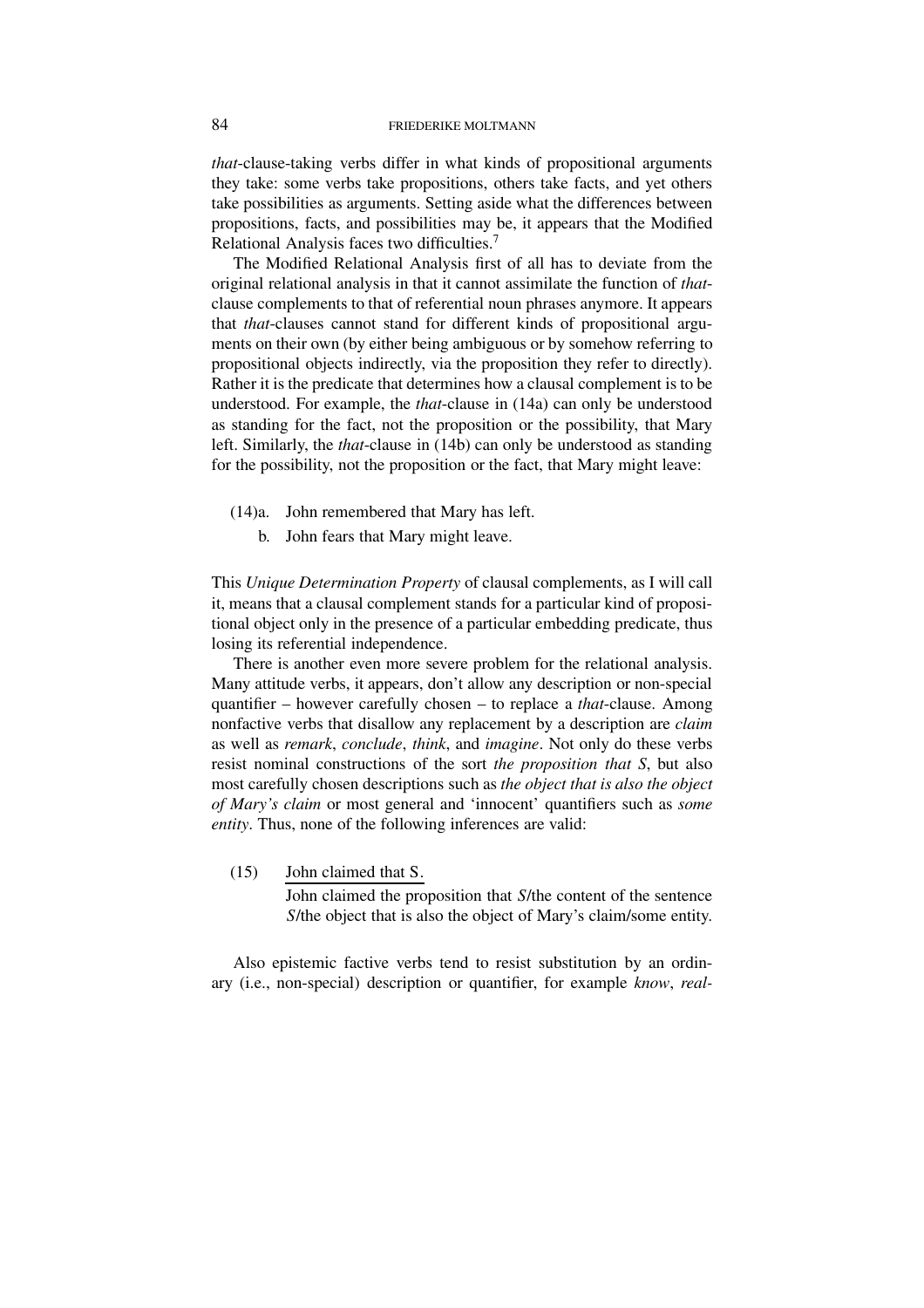*ize*, *notice*, or *see*. Thus, the following inference, to my ears, is hardly acceptable:

(16) John knows that he lost the game. John knows the fact that he lost the game/knows some entity.

The clausal complement of those verbs, though, can be replaced by special quantifiers and pronouns and thus the verbs don't resist noun phrases for

(17)a. John claimed something/that.

syntactic reasons:

b. John knows something/that

Possible explanations of such lack of substitutivity that might save the relational analysis don't seem to go very far.

First of all, a purely syntactic explanation is hardly available, since special quantifiers and pronouns behave just like ordinary noun phrases in all syntactic respects.

Another explanation might draw an ontological distinction between 'contents' on the one hand (denotations of *that*-clauses) and 'objects' on the other hand (denotations of noun phrases), a distinction that would recall the Fregean distinction between concepts and objects (cf. Frege 1892). On this view, only objects could be referred to by ordinary noun phrases, whereas contents by nature would elude any access by description or (ordinary) quantification, being tied to the semantic function of a predicate within a sentence.

There is a fundamental problem, though, for such an explanation. Once an entity of whatever sort is an argument of a relation, it loses its association with the semantic function of a particular syntactic category (such as a sentence) and thus should be 'accessible' by description or at least quantification. Certainly, a philosopher or linguist appears to be able to refer to a mere content, and since his descriptive or quantificational means are also part of the object language (or an extension of it), it is hard to see why such reference should fail when the content-referring term acts as a complement of the attitude verb.

A Fregean account in the case of clauses vs. noun phrases is less appealing anyway than in the case of predicates vs. noun phrases. This is because the Fregean distinction between saturated and unsaturated objects (which captures a difference in the semantic function of noun phrases and of predicates) cannot be carried over to a distinction among two kinds of propositions (which are always saturated).

One might also think of a type-theoretic explanation: noun phrases and sentences, being of different syntactic categories, are associated with different types (let's say, type  $e$  and type  $\langle s, t \rangle$ ) and thus take their denotation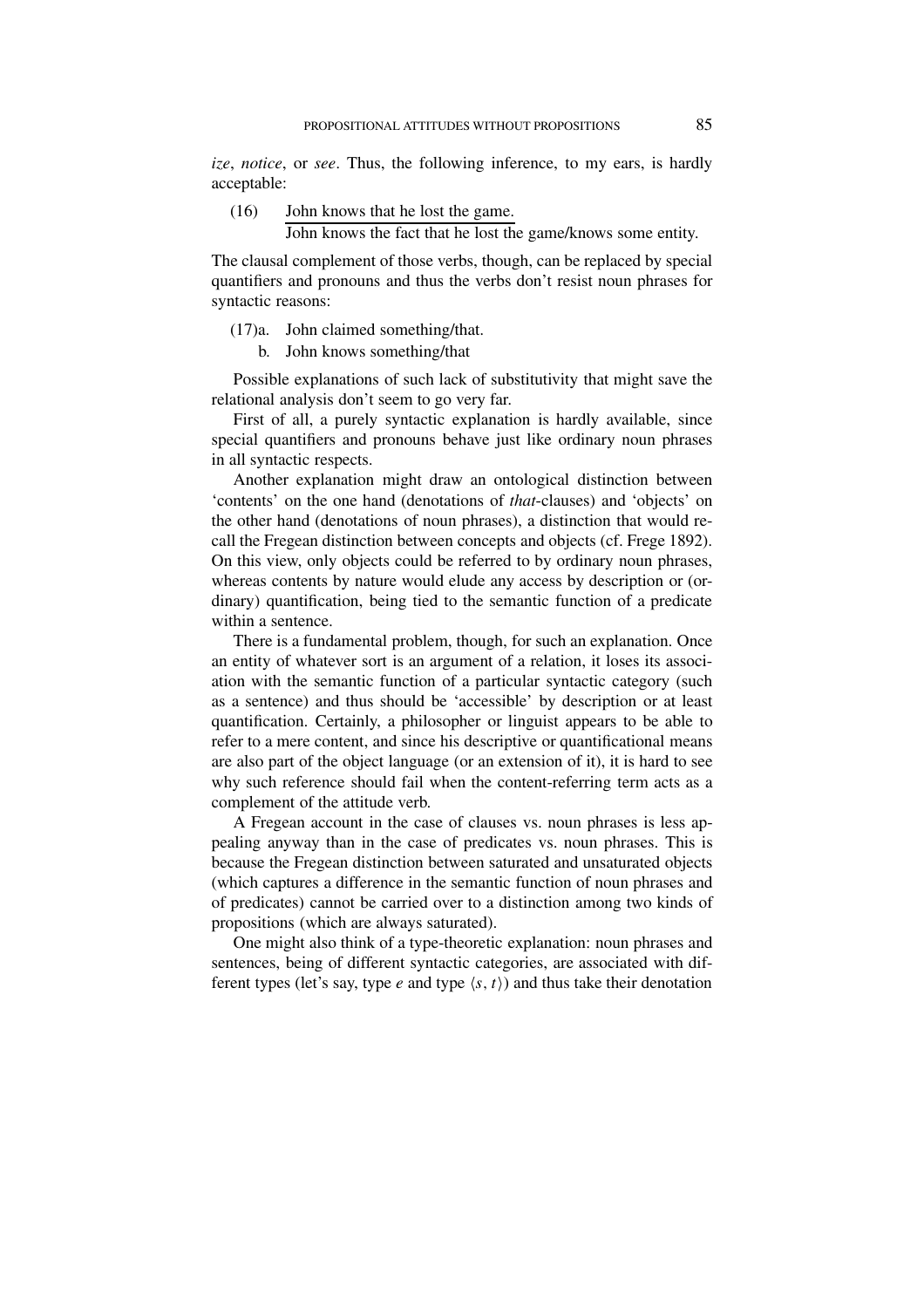from different type-theoretic domains (let's say the domain *De* and the domain  $D(s, t)$ ). Special quantifiers would then be of the same type as sentences, and predicates would be specified as to the type of the arguments they take.

The problem with a type-theoretic account is that, depending on the conception of types, it either amounts to a syntactic redescription of the facts or else is a variant of the ontological account. In the first case, the distinction between the domain of individuals (of type *e*) and domains of other types (e.g., type  $\langle s, t \rangle$ ) simply reflects the role of syntactic categories that take their denotations from those domains in the semantic composition of the sentence. But then nothing prevents an expression of type *e*, a referential noun phrase, from taking an object from *De* as its denotation that also happens to be a function in the domain  $D(s, t)$ . Thus, predicates taking arguments of type e and those taking arguments of type  $\langle s, t \rangle$  will be distinguished only by the fact that they take complements of different syntactic categories (or sets of categories) as complements. So the Substitution Problem would simply be traced to the fact that some predicates take only sentences or special noun phrases as arguments, but not ordinary noun phrases. Alternatively, if the type-theoretic distinction is to reflect an ontological distinction among different kinds of objects, then two sorts of propositions will have to be distinguished and the same problem arises as for the ontological account discussed above.

# 2.2. *The Objectivization Effect*

The second problem for the relational analysis is the following: in many cases a replacement of a *that*-clause by a nominal construction triggers a different reading of the predicate – and this in a way sufficiently systematic for it to be traced to the semantics of the constructions themselves.

The invalid inferences in (18) indicate that as soon as a clause *that S* is replaced by the construction *the proposition that S*, the content expressed by *S* comes to play a very different role in the meaning of the sentence: it has the same status an ordinary object would have that acts as the referent of a noun phrase, as in (19):

(18)a. John expects that Mary will win.

John expects the proposition that Mary will win.

- b. John imagined that Mary was alive. John imagined the proposition that Mary was alive.
- c. John remembers that Mary won. John remembers the proposition that Mary won.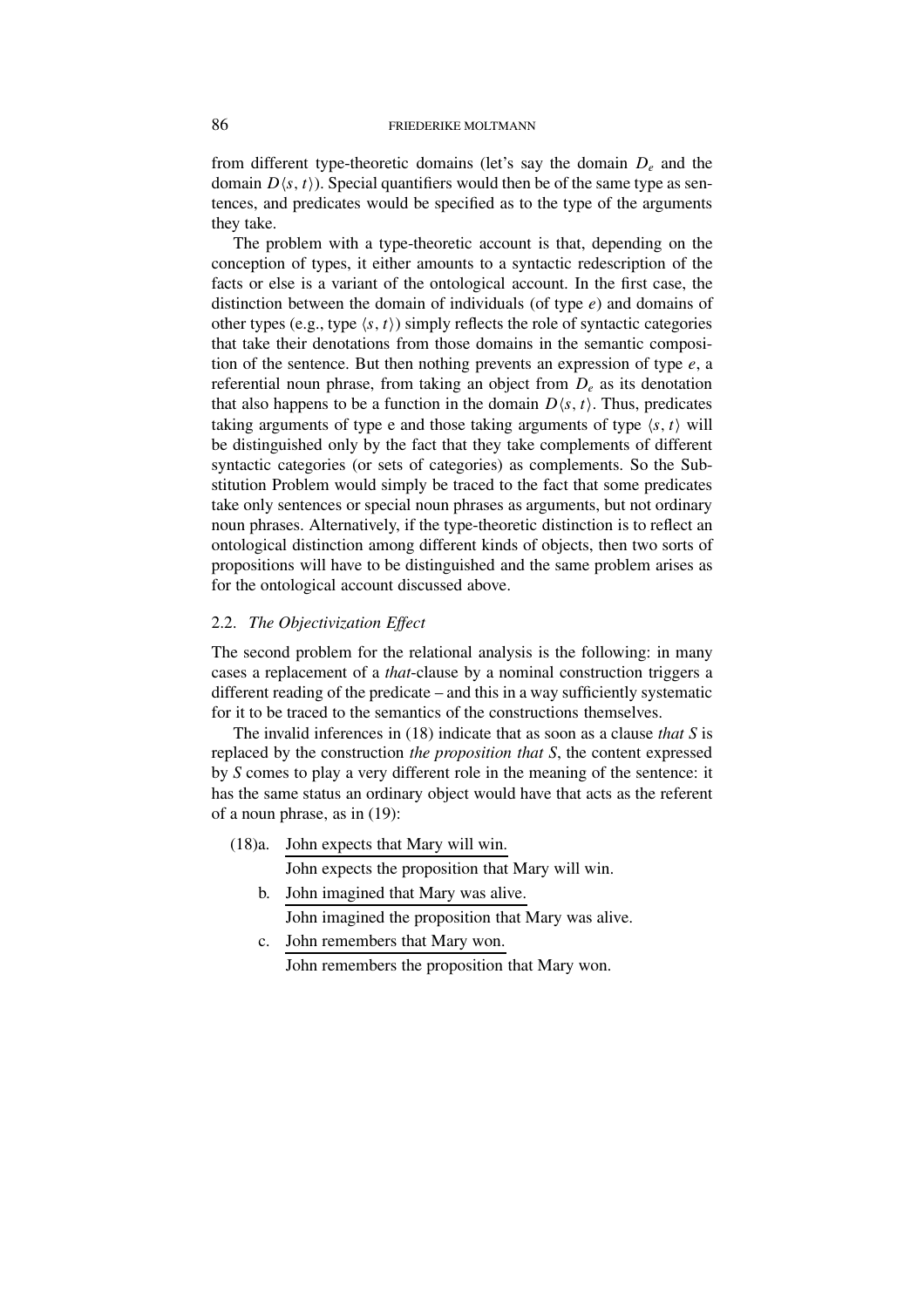(19)a. John expects Mary.

- b. John imagined Mary.
- c. John remembers Mary.

The conclusion of (18a) means that John expects an abstract object (a proposition) and the ones of (18b) and (18c) that John's imagination or memory is that of an abstract object. By contrast, the premises of (18) report John's expectation, imagination, or memory as being only about Mary.

*The fact that S* also displays the Objectivization Effect, its value often acting like an object, rather than a content, as in the following invalid inference:

(20) John heard that Mary entered the room.

John heard the fact that Mary entered the room.

The conclusion of (20) could be true only in a metaphysical fantasy in which facts are concrete objects of perception.

The Objectivization Effect cannot simply be traced to the presence of a noun phrase (as opposed to a *that*-clause) as complement of the attitude verb. This is because the content-related reading is preserved when the *that*-clause is replaced by a special quantifier or pronoun:

- (21)a. John expects (imagined/observed/heard/recognized) something.
	- b. John expects (imagined/observed/heard/recognized) that.

*That*-clauses and noun phrases of the sort *the proposition that S* thus display the following fundamental semantic distinction: the semantic value of a *that*-clause acts as a mere content of the attitude, whereas the semantic value of a nominal construction such as *the proposition that S* generally acts as an object the described propositional attitude is about or directed towards. Let me call the semantic shift that can take place when a *that*clause is replaced by a nominal construction the *Objectivization Effect*:

# (22) *The Objectivization Effect*

Substitution of a *that*-clause by a (nonspecial) NP results in a reading the predicate has when taking ordinary objects as arguments, so that in the case of an attitudinal predicate, the complement specifies not the mere *content* of the attitude, but the *object* the attitude is about or *directed toward*.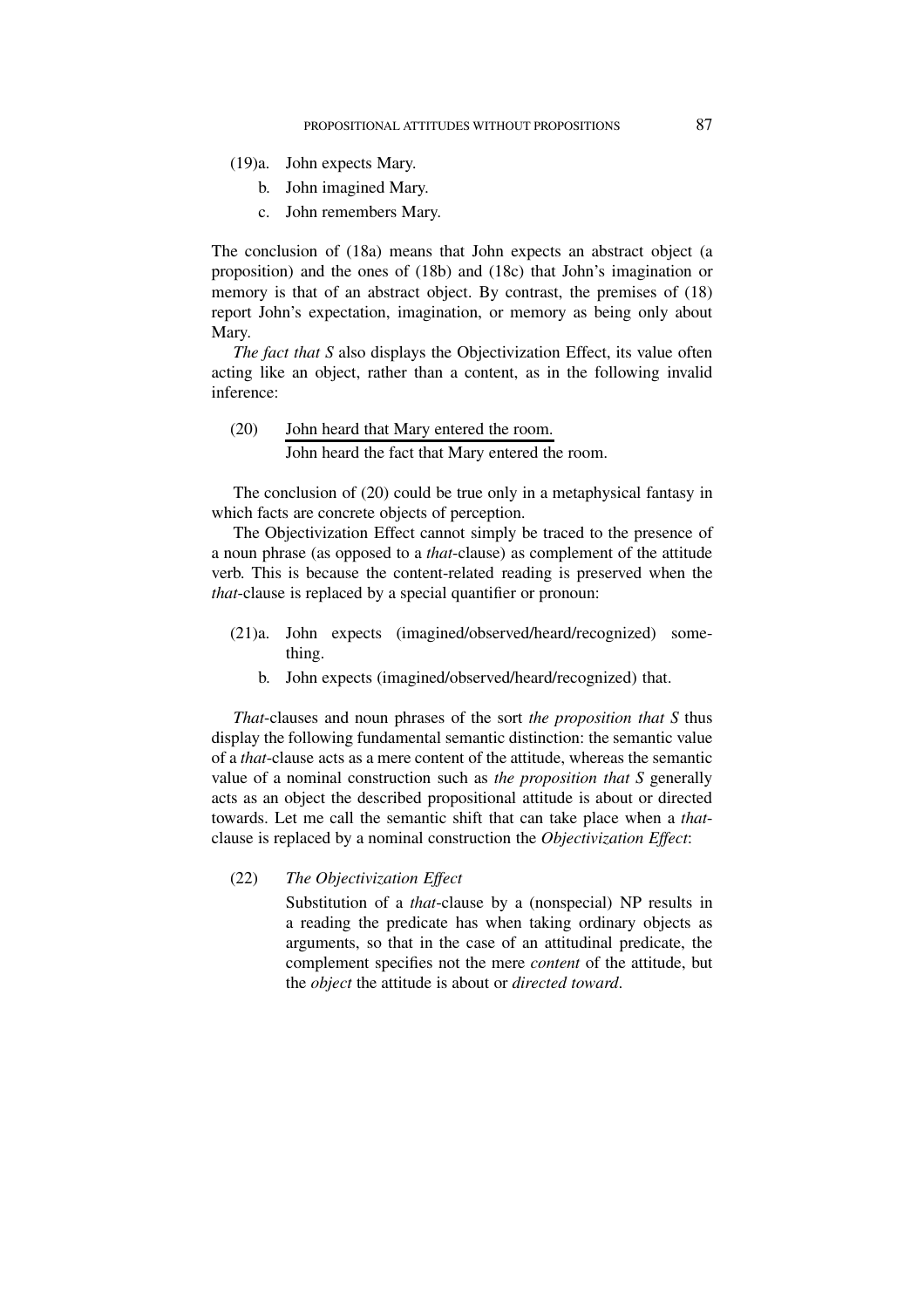The Objectivization Effect arises rather systematically with attitude verbs that accept referential complements. This indicates that there is a semantic difference among the constructions of nominal and sentential complementation that is part of the knowledge of language of competent speakers and thus to be accounted for by a semantic theory. In fact, the Objectivization Effect indicates that reporting the mere content of a propositional attitude is precisely what the sentential construction is for (and, moreover, that the primary means for reporting the mere content of a propositional attitude is the sentential construction):

(23) *The semantic function of clausal complements of attitude verbs* The semantic function of a clausal complement of an attitude verb is to specify the content of the propositional attitude that is described.

But what does it mean for a *that*-clause to specify the mere content of an attitude, rather than an object the attitude is about or directed toward? I want to suggest that specifying the mere content means that the target of the attitude is not an object, but the connection among propositional constituents, in particular the relation between a property and its arguments. Take the inferences in (18). The propositional attitudes described in premise and conclusion certainly are the same; but their target is different. Intuitively, the difference between premise and conclusion in (18a) is that the expectation is fulfilled, according to the conclusion, by the presence of an object (a proposition), but according to the premise, by the holding of a property (the property of winning) of an object (Mary). In the conclusion of (18b), John's imagination consists in a mental representation of an object (a proposition), but in the premise of (18b) in the attribution of a property (being alive) to an object (Mary). According to the conclusion of (18c), what is reactivated in John's mind is the representation of an object (a proposition), but according to the premise it is the holding of a property (winning) of an object (Mary).

One can therefore say that attitudes expressed by verbs displaying the Objectivization Effect target the relation between predicate and argument on the content-related reading in just the way they target an object (or perhaps the presence of an object) on the object-related reading. That is, the target of such a propositional attitude in the clausal construction is the relation between the main predicate and its arguments, whereas in the nominal construction, it is the object the nominal complement refers to.

Since it is beyond question that referential noun phrases generally have the semantic function of providing an argument for the relation expressed by the predicate, and since it appears that the primary way of describing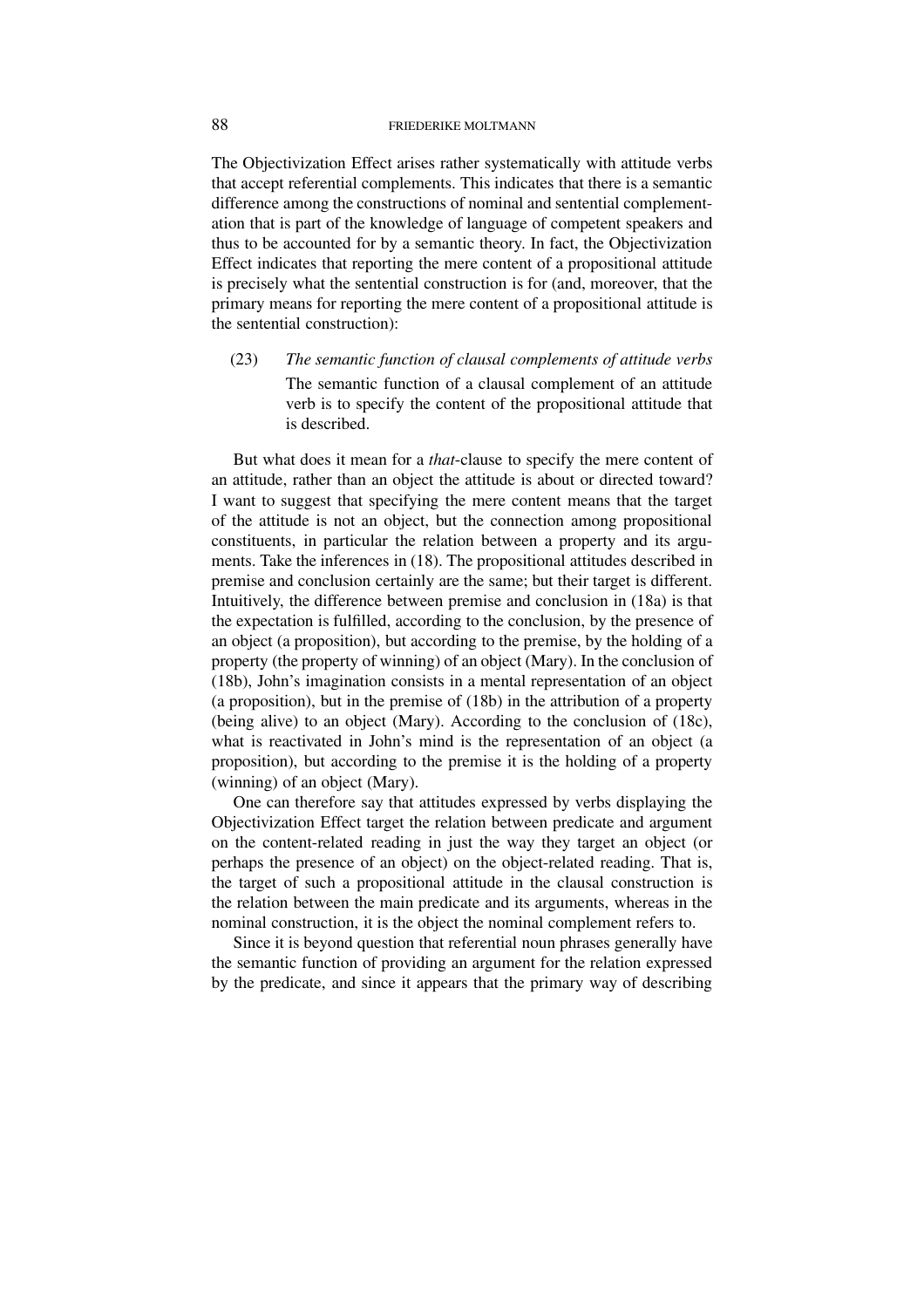an attitudinal state in terms of its content is the sentential construction, the Objectivization Effect reveals something about the nature of propositional attitudes itself – not just the way we happen to describe them. For if propositional attitudes were relations, then why can't we just as well use the construction designed to report relations? The Objectivization Effect strongly suggests that propositional attitudes are, at least primarily, not relations to propositions, but ways of combining propositional constituents – more precisely, ways of predicating properties of objects.

### 2.3. *The Semantic Behaviour of Special Quantifiers and Pronouns*

As mentioned earlier, special quantifiers have usually been taken as evidence for the relational analysis. Special quantifiers, given that they are not substitutional, range, it seems, precisely over the potential arguments of attitudinal relations – either propositions or, on the Modified Relational Analysis, a variety of proposition-like objects. However, a number of further linguistic facts about special quantifiers show that their semantics must be different from that of ordinary quantifiers. Special quantifiers and pronouns, I will argue, act as nominalizing expressions, inducing a domain of objects obtained both from a propositional content and the contribution of the embedding attitude verb.

First, let us look at some restrictions of special quantifiers, e.g., evaluative adjectives:

- (26)a. John said something nice (namely that *S*).
	- b. John thought something very daring (namely that *S*).
	- c. John imagined something exciting (namely that *S*).

Evaluative predicates as in (26) do not seem to be predicated of propositions (or one of the proposition-like objects the modified relational analysis would postulate), but rather of the kind of thing that a nominalization like *John's claim*, *John's thought*, or *John's imagination* refers to. Thus, *nice* in (26a) says that John's claim or remark that *S* is nice (or perhaps *the* claim or remark that *S*, which also happens to be made by John, see the discussion later). What *nice* in (26a) does not and cannot say is that the proposition that *S*, a semantic object, is nice (the latter could be nice even if what John said isn't). Thus, *nice* in (26a) is predicated not just of a content, but a content 'sustained' by the particular attitudinal expressed by the predicate. Similarly, *daring* in (26b) is not predicated of the proposition that *S*, but rather of John's thought that *S* (or perhaps the thought that *S*, which is shared also by John). Finally, what is said to be exciting in (26c) is not a proposition, a semantic object, but rather John's imagination that *S* (or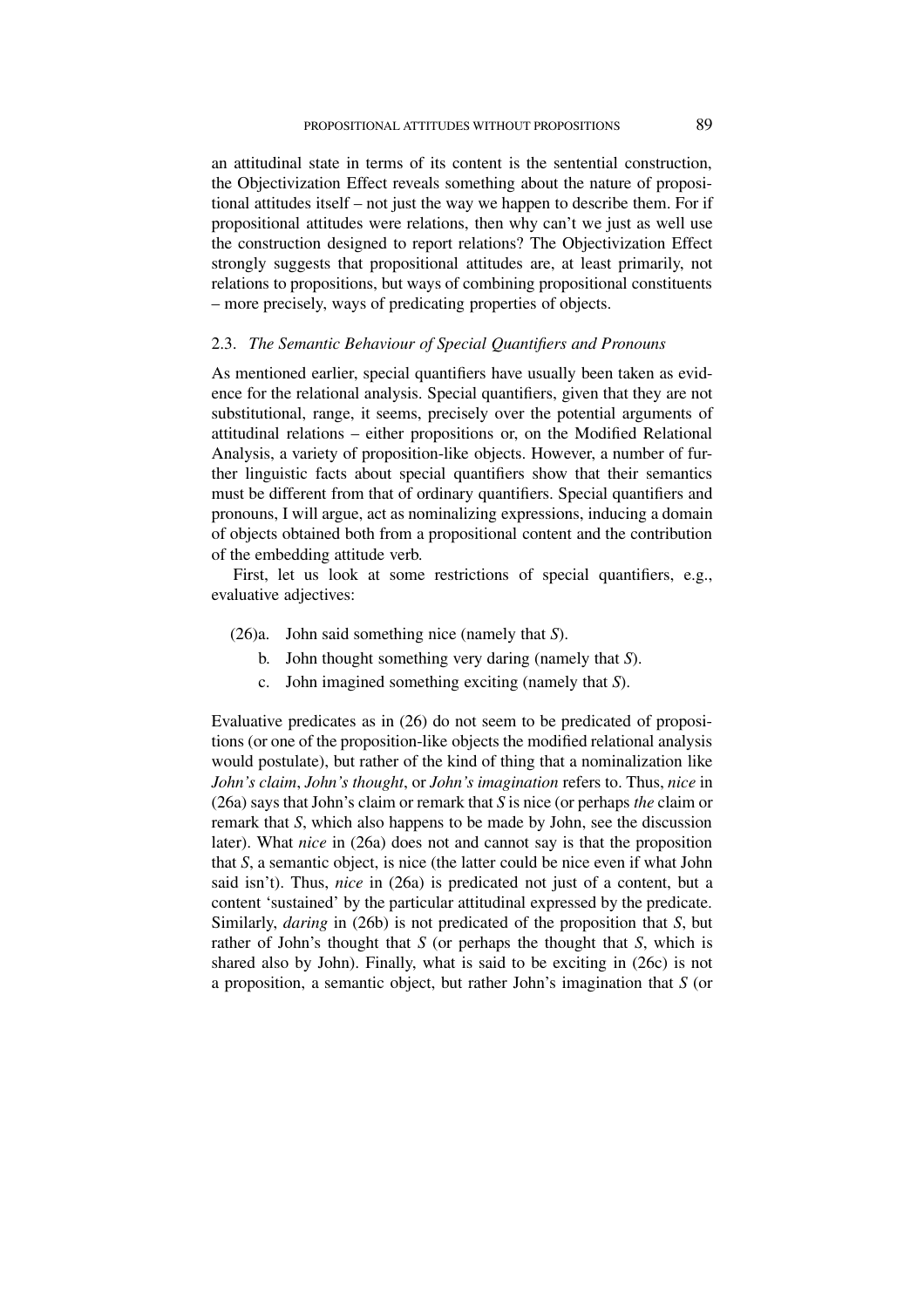perhaps *the* imagination that *S*), that is, a content as imagined by John (or 'as one can imagine it').

Another kind of predicate indicative of the true semantics of special quantifiers is causal predicates:

(27) John said something that made Mary very upset.

What made Mary upset in (27), intuitively, is not a proposition, an abstract object, but whatever John said, i.e., John's claim or remark. What *something* ranges over in (27) thus is not propositions, but the kinds of things nominalizations such as *John's claim* stand for – that is, again, objects that include the attitudinal mode expressed by the verb.

Even though things like claims and beliefs are not mere contents, but somehow incorporate a propositional attitude, they share aboutness and truth-valuational properties with the corresponding *that*-clause and its propositional content. For this reason, objects of this kind are best considered *qua*-objects in the sense of Fine (1982a), namely propositional contents qua being believed or qua being claimed. Qua-objects consist of a base (the propositional content and the agent) and a gloss (the attitudinal mode): they inherit certain properties from their base and have only those evaluative properties that take the gloss into account. I will return to the nature of those objects in Section 3.4.

There is a second set of data about special NPs – more surprising, though somewhat less secure – that point in the same direction. These are free relative clause constructions such as:

(28) John believes what Mary believes, namely that it will rain.

On the traditional relational analysis, *what Mary believes* would stand for a proposition which is an argument of both the first and the second occurrence of *believes*. There is the following problem, however, for the view that *what Mary believes* stands for a proposition (or any of the propositionlike objects that the Modified Relational Analysis might postulate). With sufficiently different attitude verbs, speakers generally evaluate the construction in (28) as hardly acceptable or at least as a decidedly funny way of expressing the intended state of affairs. Thus, at least a significant num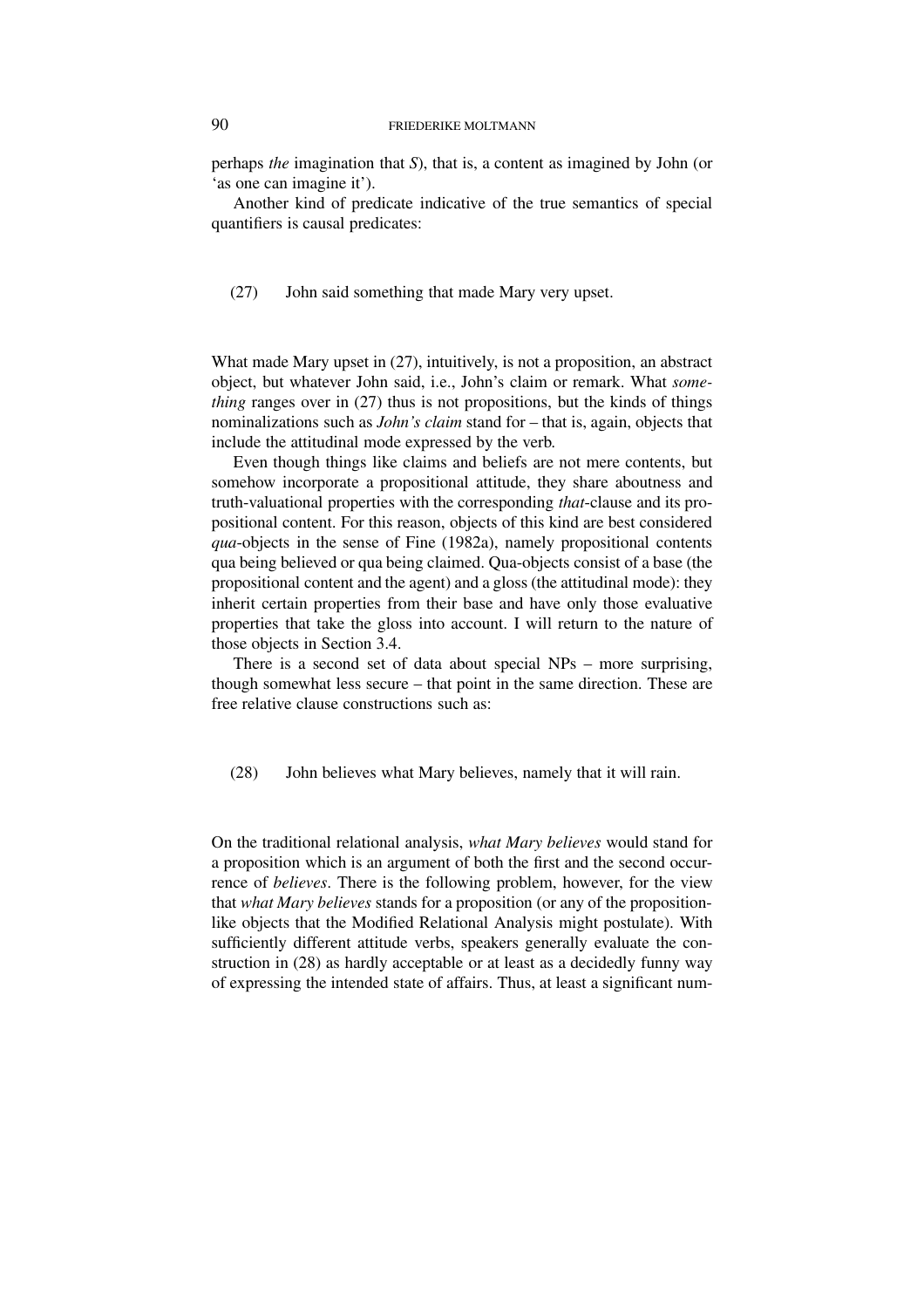ber of speakers, at least at some stage, judge the following examples as unacceptable:<sup>8</sup>

- (29)a. #John wishes what Mary believes, namely that Bill will be elected president.
	- b. #John requested what Mary believes, namely that Sue will study harder.
	- c. #John noticed what Mary believes, namely that it is raining.
	- d. #John said what Mary believes, namely that it is raining.

(20a)–(20d) are generally judged as unacceptable when taken as descriptions of two unrelated propositional attitudes (John's and Mary's), which just so happen to coincide in content – for example in (29a), John's desire that that Bill will be elected president and Mary's belief that Bill will be elected president. Irrelevant in the present context are other readings of such examples, for example the indirect question interpretation of (29d) on which it John said the following: 'Mary believes that it is raining'. It is also important to distinguish the relevant reading from the one available in (30a) on which (30a) is equivalent to (30b):

- (30)a. John believes what Mary said.
	- b. John believes Mary's claim.

In (30a), *believe* occurs as a two-place relational predicate, expressing a relation between agents and claims or even propositions (*John believes the proposition that S*), just as in (30b).

Even setting such other readings aside, it must be admitted that there are speakers (often with standard philosophical training though (!)), who can't find fault with the examples in (29). Over and over again, however, my experience with various speakers (philosophers, linguists, nonphilosophers as well as nonlinguists) has confirmed that the examples in (29) are degraded and clearly much worse than expected on the Relational Analysis. The fact that some speakers accept the data, however, and also the fact that some speakers accept the data at some stage (either initially or after some reflection) must also be taken into account and in fact should be considered part of the phenomenon itself and be explained as such.

Let me call the kind of object that a special quantifier or pronoun as complement of an attitude verb stands for the *attitudinal object* of the attitude verb. Then (29a) and (29b) indicate that bouletic and a doxastic attitude verb cannot share their attitudinal object; (29c) that a factive epistemic and a doxastic attitude verb cannot share their attitudinal object; and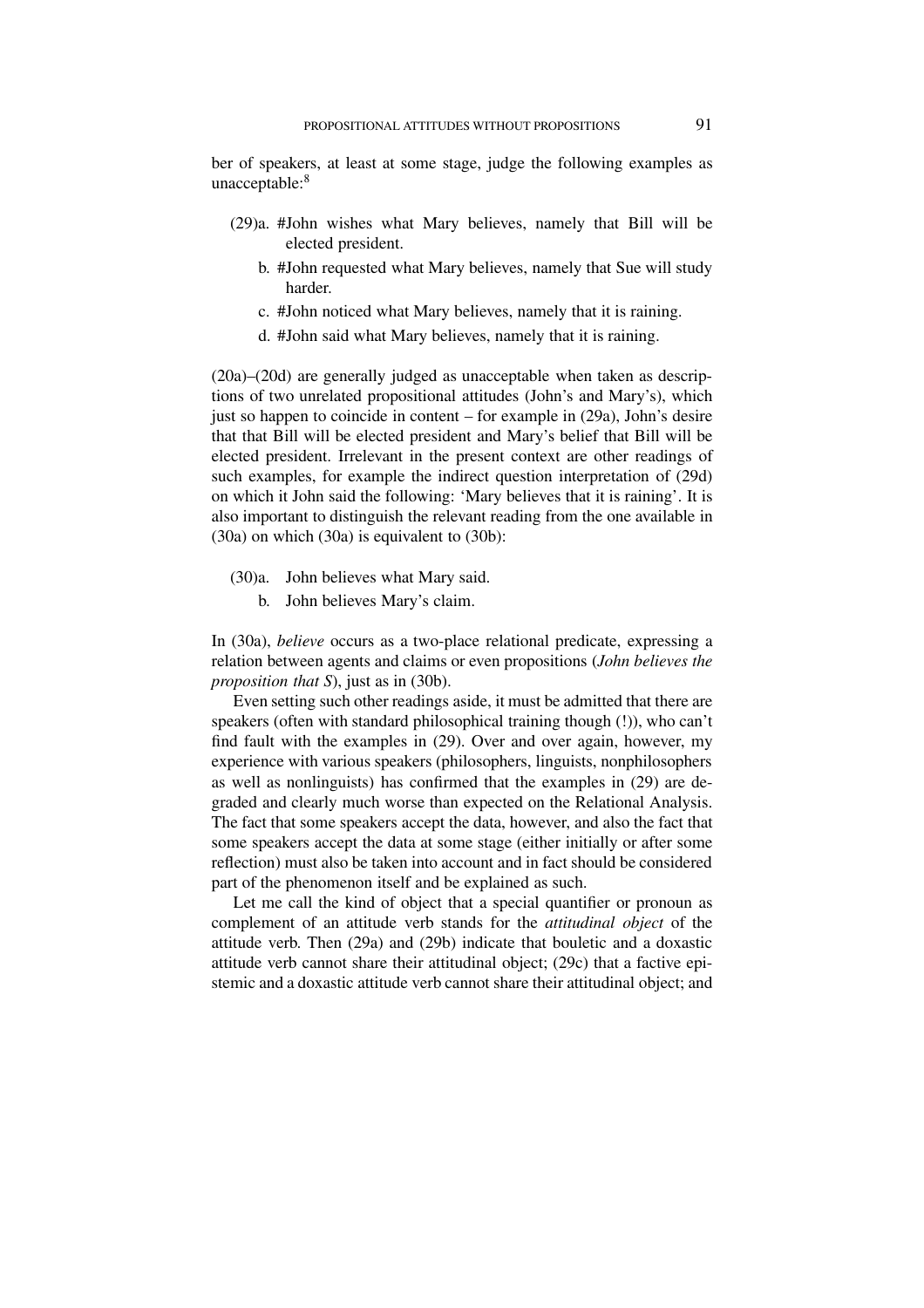(29d) that a verb of saying and a doxastic verb cannot share their attitudinal object.

The Modified Relational Analysis would not be of much help to account for data as in (29). The attitude verbs in (31) would, on the modified relational analysis, take the same proposition-like arguments (propositions for *believe* and *assert*, and facts for *remember* and *notice*), but they still can't share their propositional objects (on the relevant reading, for relevant speakers):

- (31)a. #John believes what Bill asserted, namely that *S*.
	- b. #John remembered what Mary noticed (namely that Bill had shut the door).

In (32), moreover, attitude verbs that resist nominal constructions altogether, but are epistemic in nature, cannot share their attitudinal object (again for relevant speakers):

- (32)a. ??John saw what Mary knows, namely that it is raining.
	- b. ??John saw what Mary heard, namely that the door was being opened.

What is interesting about the data in (29)–(32) is that it is perfectly clear what the sentences would mean if they were acceptable (which might be one of the reasons why some speakers (especially those with standard philosophical training) tend to judge them as acceptable).

Under what conditions can attitudinal objects be shared? Strict identity of the attitude verbs is not required, but rather only a shared perceptual, epistemic, or communicative 'mode' (with possibly differences in the strength of the attitude):

- (32)a. John has often suggested what Mary now claims, namely that Bill is a spy.
	- b. John sometimes tended to believe what Mary is now convinced of, namely that Bill is a spy.
	- c. John demanded what Mary was going to request, that the door be opened.

Thus, the data require a much finer distinction among different propositional objects than captured by the distinction among propositions, facts, and possibilities. For the relevant speakers (such as myself) special quantifiers and pronouns, in the context of an attitude verb, generally stand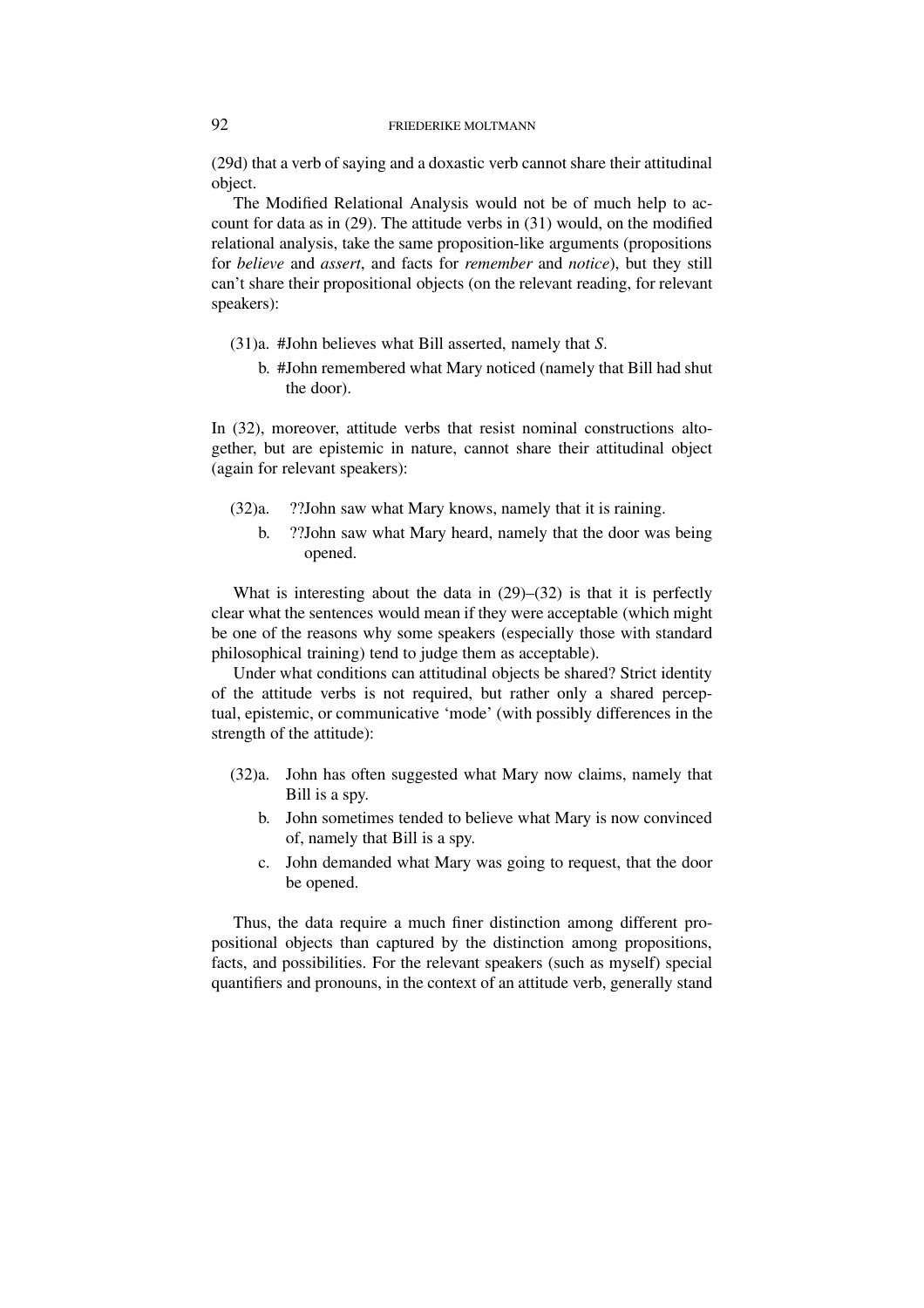for the kinds of objects nominalizations refer to which are derived from the relevant attitude verb, such as *the claim that S* or *the belief that S*. These objects that are not pure contents, but 'contents qua being claimed' or 'contents qua being believed'.

But not all speakers accept the data above and many fluctuate in their judgment after some exposure. Acceptability moreover generally improves with adverbial modifiers and focusing:

- (34)a. John finally said what Mary has always believed.
	- b. John saíd what Mary doubts, namely that the meeting would be fruitless.

An important part of any semantic analysis of special quantifiers is to explain this variation among available readings. I propose an account on which it will be traced to the attitudinal object being able to vary as to how much of the contribution of the attitude verb it incorporates. This is what I will call the *variability of attitudinal objects*.

But why then on this account are the examples in (34) acceptable? It appears that focus on the modifier or the predicates goes along with a more abstract attitudinal object being the topic of the sentence. In (34a), this attitudinal object is based on the attitude of acceptance (in the sense of Stalnaker 1984 on which acceptance is an attitude shared by a variety of different attitudes, including saying and believing). In (34b), the attitudinal object is based on the most general attitude of entertaining a content (which is shared by both saying and doubting). The rest of the content of the attitude verb (e.g., verbalizing or doxastically supporting or not supporting a content) will merely characterize, not constitute the attitudinal object.

To summarize, we have seen that special quantifiers and pronouns are not evidence for proposition-like objects acting as arguments of attitude verbs. Rather they act as nominalizing expressions, inducing reference to attitudinal objects obtained from both the content of the attitude verb (or part of it) and a sentential content.

# 3. ATTITUDE VERBS AS EXPRESSING MODES OF PREDICATION

## 3.1. *The Basic Idea*

We now have several adequacy conditions on a semantic analysis of attitude reports with clausal complements. Such an analysis will have to account for all of the following:

- [1]a. the Substitution Problem
	- b. the Objectivization Effect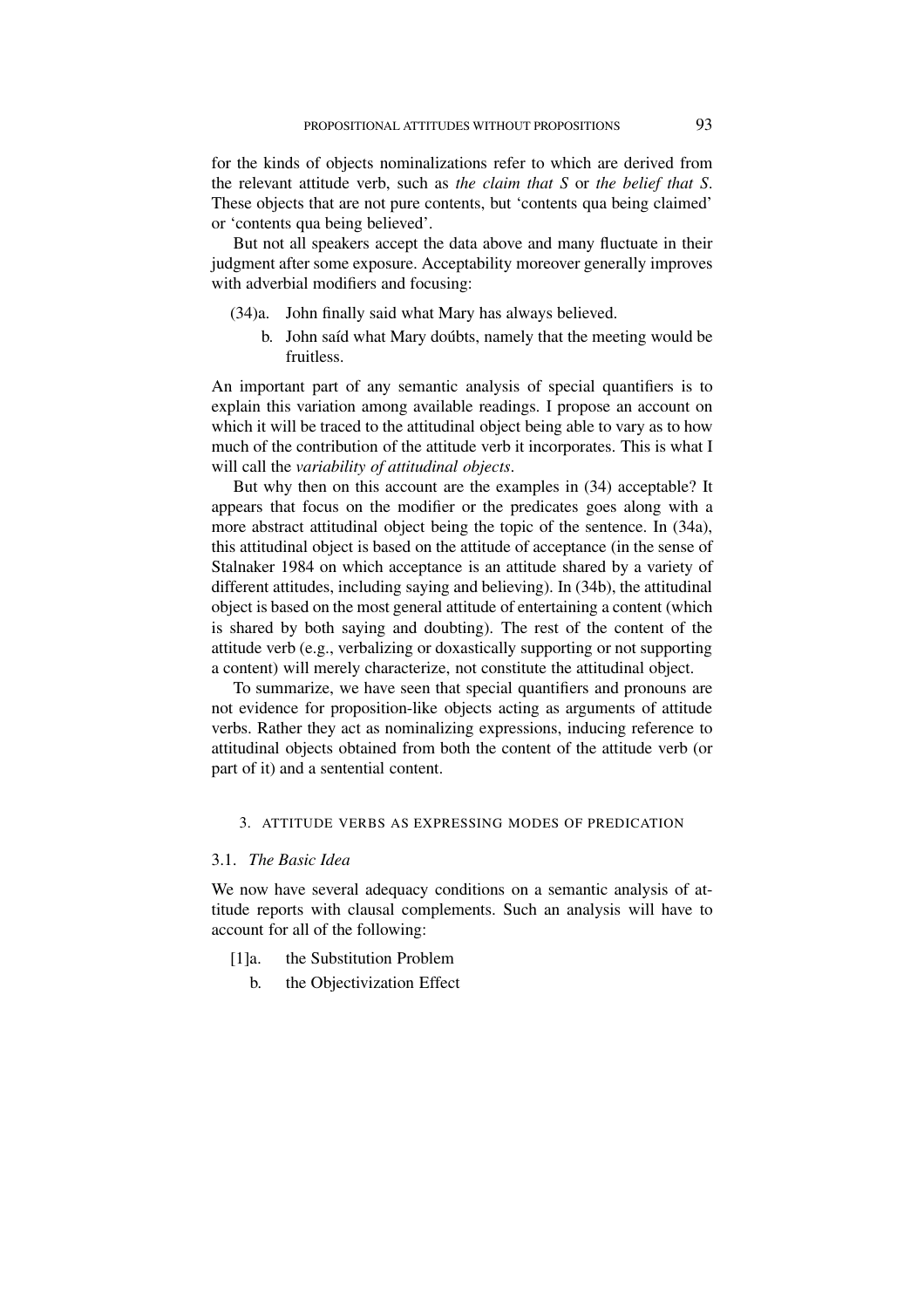- [2]a. the nominalizing semantics of special quantifiers
	- b. the variability of attitudinal objects.

Any theory that does not treat the *that*-clause complement of an attitude verb as providing an argument for the predicate would certainly account for the Substitution Problem, and the variety of theories that do so will be discussed in the Appendix. As regards the Objectivization Effect, it should account for the distinction between content- and object-related readings that correspond to the clausal and nominal constructions, in particular for the intuition that the verb targets the relation between predicate and argument in the clausal case in the way it may target the object in the nominal case. An account of clausal complements moreover, should not be separated from an account of special quantifiers. In fact, the semantics of special NPs in place of clausal complements can be seen as a reflection of the semantics of the clausal construction. The entities special NPs stand for combine the contribution of the attitude verb and the propositional content, which would correspond to a semantics of the clausal construction on which the contributions of attitude verb and of propositional content are not separated either. At the same time, the extent to which the content of the attitude verb helps constituting the attitudinal object varies, depending on the kind of attitude as well as contextual factors.

The way my analysis will meet those challenges is roughly this. If (35a) has the logical form in (35b), the Substitution Problem is accounted for because the verb and the *that*-clause are treated as having a syncategorematic meaning:

- (35)a. John believes that Mary is happy.
	- b. *R*(John,  $\langle H, T_1 \rangle$ , Mary,  $T_2 \rangle$ )

Generally, the attitude verb will specify an  $(n + 2)$ -place predication relation, holding among an agent, an *n*-place relation, and *n* arguments. From that the domain of special NPs can be obtained as consisting of entities of the sort  $f(R, \langle H, \text{Mary} \rangle)$ , John), which is to be understood as the relation *R* obtaining among John, happiness, and Mary. The variability of attitudinal objects, moreover, will be accounted for by allowing part of the content of the verb to be left out for the derivation of the attitudinal object, based on some contextually relevant decomposition of the verb's content into a more general attitudinal relation and a relation modifier. The option of leaving out part of the content of the verb for the derivation of attitudinal objects can be considered a general feature of the interpretation of linguistic material for the purpose of deriving objects, an option in fact familiar from the literature on events as derived objects.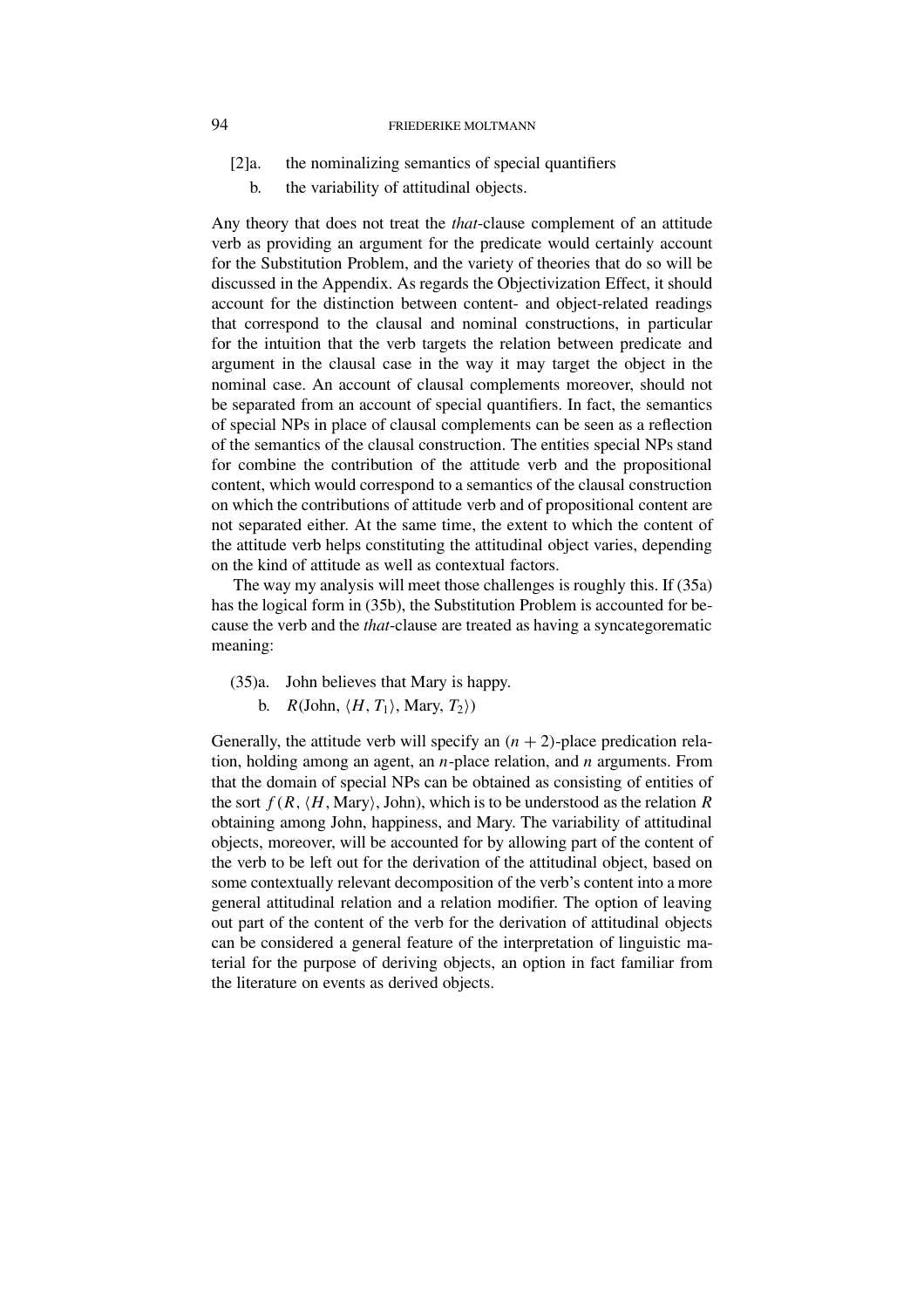This analysis of attitude reports recalls an account Russell once proposed. In fact, it can be viewed as a formal development of the Russellian view motivated by additional linguistic data, though not by Russell's original philosophical considerations.

#### 3.2. *Russell's Account of Attitude Reports*

Russell (1912, 1918, and in particular the unfinished manuscript of 1913) argued that propositional attitudes are not binary relations between thinkers and propositions, but rather 'multiple relations', relating an agent to the constituents of propositional contents. In the case of atomic sentences, the propositional constituents are properties and their arguments. Thus, in *John believes that Mary is happy*, a three-place belief relation is said to obtain among John, the property of being happy, and Mary.<sup>9</sup> In the case of *John believes that Bill loves Mary*, the belief relation is a four-place relation said to obtain among John, the loving relation, Bill, and Mary. Thus, there is no single belief relation, but several, depending on the form of the propositional content involved.<sup>10</sup>

Russell, of course, did not have in mind the linguistic data discussed above to motivate his account. His motivations were rather of a metaphysical nature. Russell had general reservations about representations as the intermediaries between an agent and the world – be they concepts, Meinongian objects, or propositions. The relation between an agent and the world, on Russell's view, is direct, not mediated, and propositional attitudes ultimately relate an agent to objects the agent is acquainted with (particulars or universals). In Russell's ontology, then, there is space only for facts, individuals, and properties, but not false propositions, which, unlike true propositions, cannot be construed as facts and are not needed in a full description of the world. $11$ 

For Russell, instead of propositions, there are only three sorts of proposition-like objects: sentences (which Russell also sometimes calls 'propositions'), which in embedded position are 'incomplete symbols' (requiring an attitude verb for their completion), intentional acts or states (that is, multiple attitudinal relations relating a particular agent to propositional elements), and contents abstracted from intentional states (that is, those sequences consisting of a relation and its arguments for which there is an attitudinal relation relating them to an agent) (cf. Russell 1913, 116ff.).

Russell's account of attitude reports has been subject to criticism and generally been discarded (see Sainsbury 1979 for discussion). However, the account, as I will try to show below, can be worked out in much less problematic ways – using somewhat more sophisticated formal semantic means. The result moreover can be given a rather different philosophical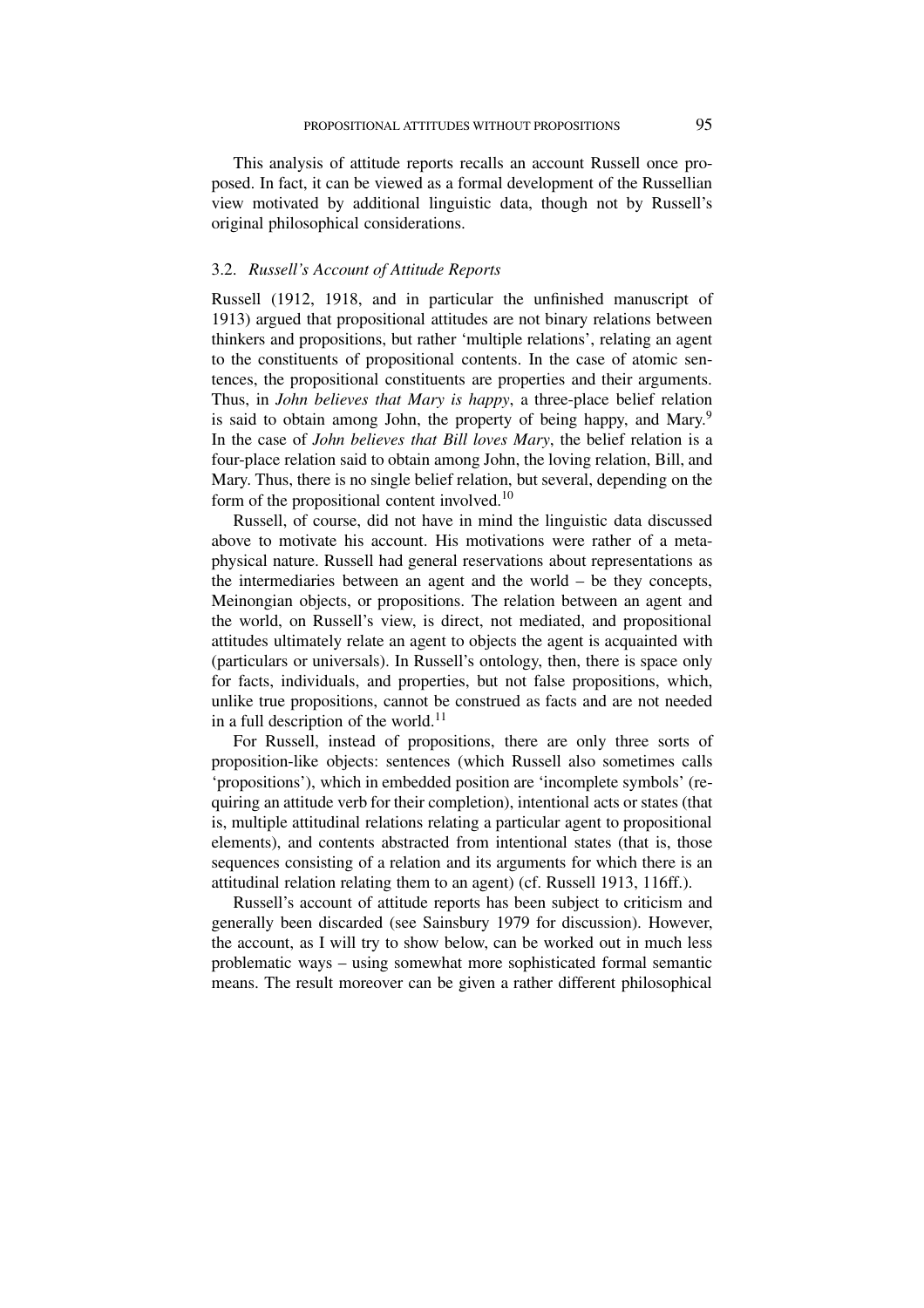'interpretation' than the one Russell had in mind, namely within a general intentionalist view of content. Let me first turn to the more technical elaboration of the account.<sup>12</sup>

# 3.3. *A Formal Russellian Semantics for Attitude Reports*

Russell did not explicitly say that it is the meaning of the attitude verb itself that is a relation relating an agent to the various propositional elements. So understood, the view would certainly be problematic. First, since sentences may be of indefinitely many different logical forms, infinitely many belief predicates would have to be distinguished, which is at best implausible (cf. Sainsbury 1979). Moreover, the view is untenable in the face of cases like (36a) and (36b):

- (36)a. John knows what Mary believes.
	- b. John believes everything Mary believes.

Since a speaker can utter (36a) without knowing what Mary believes (the logical form of her belief content), he would not know which verb *believe* were to be used. In (36b), Mary may believe various things differing in the number of propositional elements that make them up. In this case, there isn't any one verb *believe* that could have been used.

One might alternatively take the attitude verb to denote a multigrade relation, a relation of variable adicity. Then, the verb would always have the same meaning and take the various elements given by the *that*-clause as arguments. However, taking the propositional elements specified by the *that*-clause to provide arguments for the predicate violates fundamental constraints on argumenthood in linguistic structure. Generally, it is assumed that there are syntactic restrictions on what constituents may have the semantic function of providing an argument for the predicate. For example, Chomsky (1981) requires for such a relation (of what is called 'theta-role assignment') a rather restrictive condition, amounting to the constituent being a sister constituent of the predicate. It is clear that such constraints do not hold for the relevant constituents of a *that*-clause that are supposed to provide arguments for the embedding verb. Another reason not to adopt the multigrade relations account is the variability of attitudinal objects, which, as we will see, can be explained if the same attitude verb is allowed to not only specify a relation  $R$  in a particular context, but also a combination *mR* of a relation modifier *m* and a more general attitudinal relation *R*. That is, the content of the attitude verb may be 'decomposed', in a variety of ways, in the meaning of the sentence.

Thus, rather than trying to find a single meaning, the semantics of attitude verbs is better treated in a syncategorematic fashion: what the attitude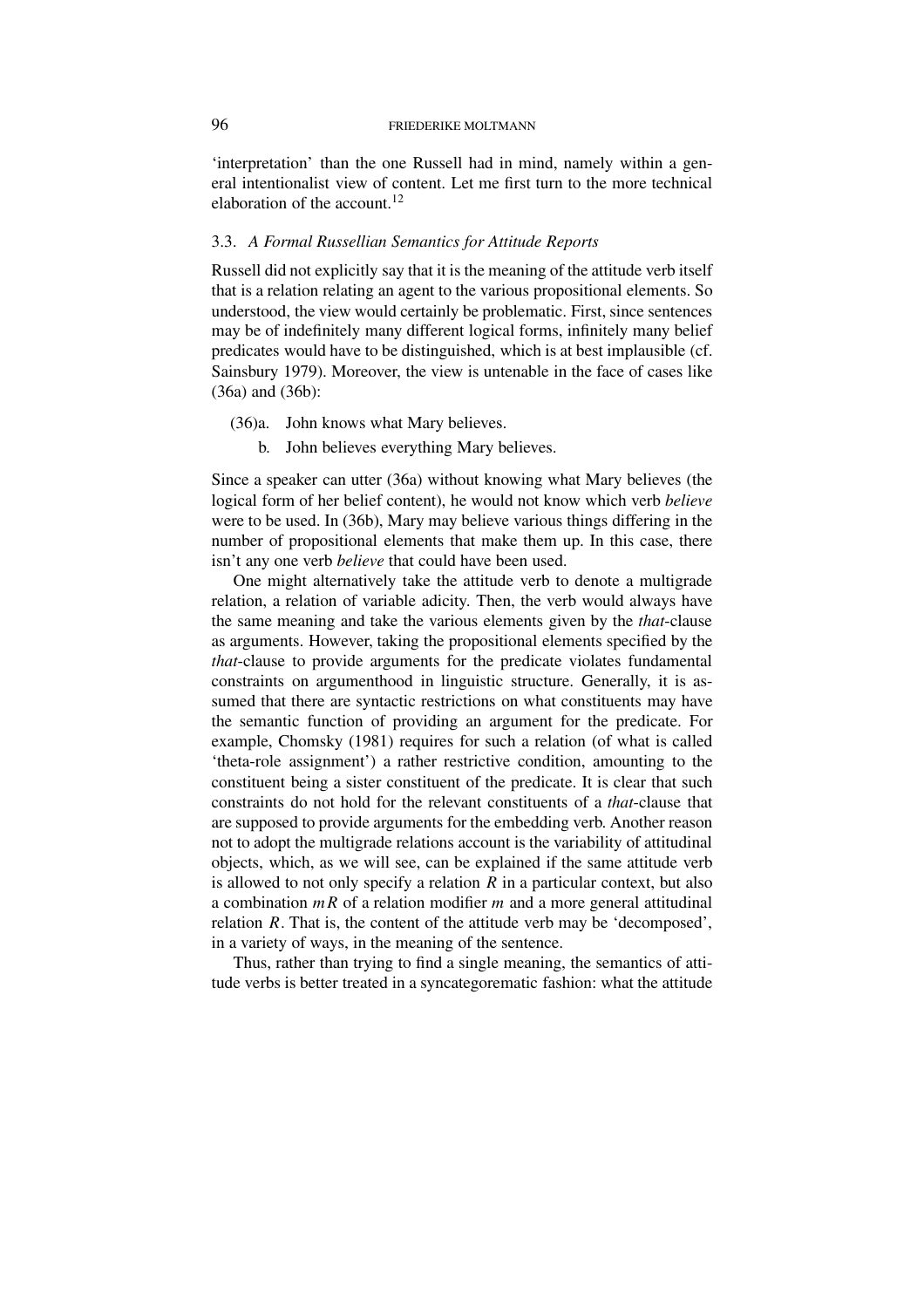verb does, in a particular context, is trigger particular ways of combining the propositional elements specified by an embedded *that*-clause. If, in the simplest case, the *that*-clause has a propositional content consisting of an *n*-place relation and *n* arguments, *believe* will specify an  $(n + 2)$ -place doxastic predication relation  $R(bel, n+2)$ , as in (37):

(37) For an *n*-place relation *R'* and entities  $d_1, \ldots, d_n$ ,  $[[believes, \langle R', d_1, \ldots, d_n \rangle]] = \lambda x [R_{(bel, n+2)}(x, R', d_1, \ldots, d_n)]$ 

If the *that*-clause expresses a structured proposition  $\langle Q, P \rangle$  consisting of a quantifier *Q* and a one-place predicate *P*, then *believe* triggers a threeplace belief-predication relation  $R_{(bel,3,(2,2),(3,1))}$ , whose second argument is a second-order property  $(\langle 2, 2 \rangle)$  and whose third argument is a first-order property  $(\langle 3, 1 \rangle)$ :

(38) For a generalized quantifier *Q* and a one-place property *P*,  $[[believes, \langle Q, P \rangle]] = \lambda x [R_{(bel,3, (2,2), (3,1))}(x, Q, P)]$ 

It is straightforward to extend this account to sentences with more than one quantifier, using Generalized Quantifier Theory, where different generalized quantifiers may be assigned to subject and object NPs with a particular scope-order (see, for example, Keenan/Faltz 1985).

Russell, by the way, did not, in his written work, say much about how sentences other than atomic ones are to be accounted for. Russell (1918) is quite clear, however, about there being genuinely general propositions not reducible to singular propositions (or a conjunction or disjunction of them) and argues that general propositions involve propositional functions as one of their propositional elements. Therefore, it is safe to assume that his treatment would amount to one in which the belief relation relates a second-order property (the generalized quantifier) to a first-order property (e.g., the property of being happy).

Because of certain types of substitution problems, in particular with directly referential terms, objects as well as properties should be associated with modes of presentation or types of modes of presentation (cf. Crimmins and Perry 1989; Recanati 1993; Schiffer 1990). Instead of (37), we will then have (39):

(39) For an *n*-place relation *R*, entities  $d_1, \ldots, d_n$ , and types of modes of presentation  $T', T_1, \ldots, T_n$ ,  $[[believes, \langle \langle R, T' \rangle, \langle d_1, T_1 \rangle, \ldots, \langle d_n, T_n \rangle \rangle]]$  $= \lambda x [R_{\text{(bel,3)}}(x, \langle R, T' \rangle, \langle d_1, T_1 \rangle, \ldots, \langle d_n, T_n \rangle)]$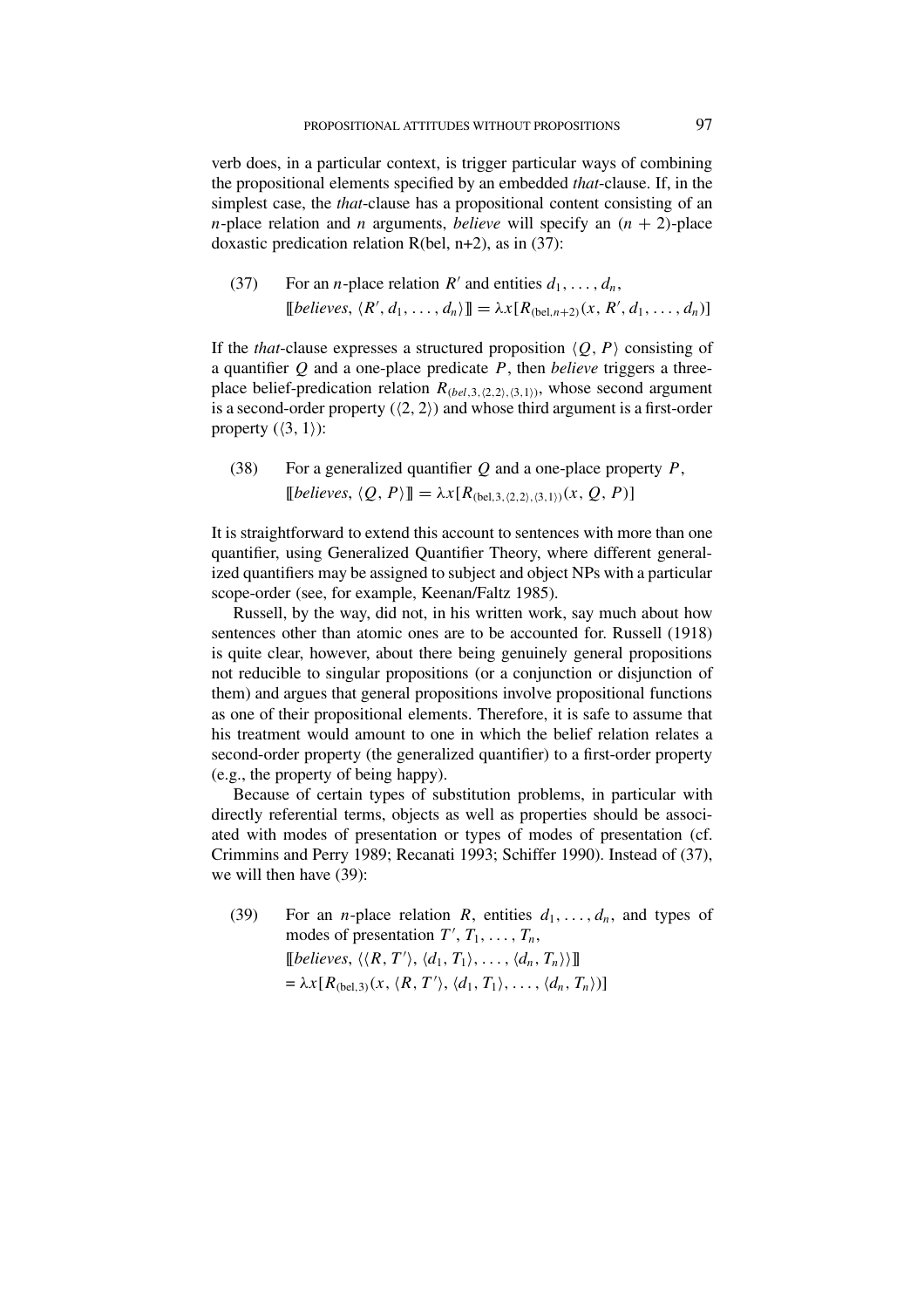Clearly this is a deviation from the spirit of Russell's original analysis (whose aim was to avoid representational objects, such as modes of presentations). Modes of presentation, it is generally agreed, are unavoidable; it is just propositions that the current account can dispense with.<sup>13</sup>

The semantics of independent sentences will be similar to that of embedded ones. Independent sentences only serve to provide propositional elements, and it is only in the presence of an illocutionary force indicator that they will have a complete meaning. Thus, a declarative sentence meant to be used as an assertion will specify a property of agents as in (40), for a content  $\langle P, d \rangle$  and a three-place assertive predication relation  $R_{(ass, 3)}$ :

(40)  $\lambda x [R_{(ass.3)}(x, P, d)]$ 

Thus, if an agent asserts *Mary is happy*, the agent will predicate, in the assertive mode, the property of being happy of Mary.

In the cases discussed so far, the propositional elements are simply the meanings of the elementary constituents, making up the 'structured proposition' expressed by a sentence. In fact, one can say that the Russellian account is viable just in case a structured propositions account of sentence meaning is.

The propositional elements of structured propositions do not have to be taken to be the meanings of elementary constituents; they may be meanings of larger constituents instead, so that only some of the syntactic structure is mirrored in the denotation of the *that*-clause. A plausible conception of structured proposition in fact is that the denotation of a sentence is allowed to exhibit various degrees of granularity, depending on the context (Cresswell 1985). For example, *that the chairman arrived* may in one context have the propositional content  $\langle \llbracket \text{arrived} \rrbracket$ ,  $\langle \llbracket \text{the} \rrbracket$ ,  $\langle \llbracket \text{charman} \rrbracket \rangle$  and in another the content  $\langle \llbracket$ *arrived* $\rrbracket$ , *a*), for *a* being the chairman. At a minimum, a structured proposition will consist of an *n*-place relation and *n* arguments. In more complex cases, the arguments themselves may be structured. Thus, structured propositions will be of the form  $\langle R, X_1, \ldots, X_n \rangle$ , where  $X_i$  is either an argument of *R* or a structured complex whose evaluation will yield an argument of *R*.

Propositional contents with connectives pose some difficulties for the Russellian account. Russell (1913) seemed to have had an account of propositional attitudes with conditional and disjunctive content in mind. Unfortunately, however, the relevant chapters of that manuscript remain unwritten. Consider a belief report with the connective *or*:

(41) John believes that Mary won the race or Sue won it.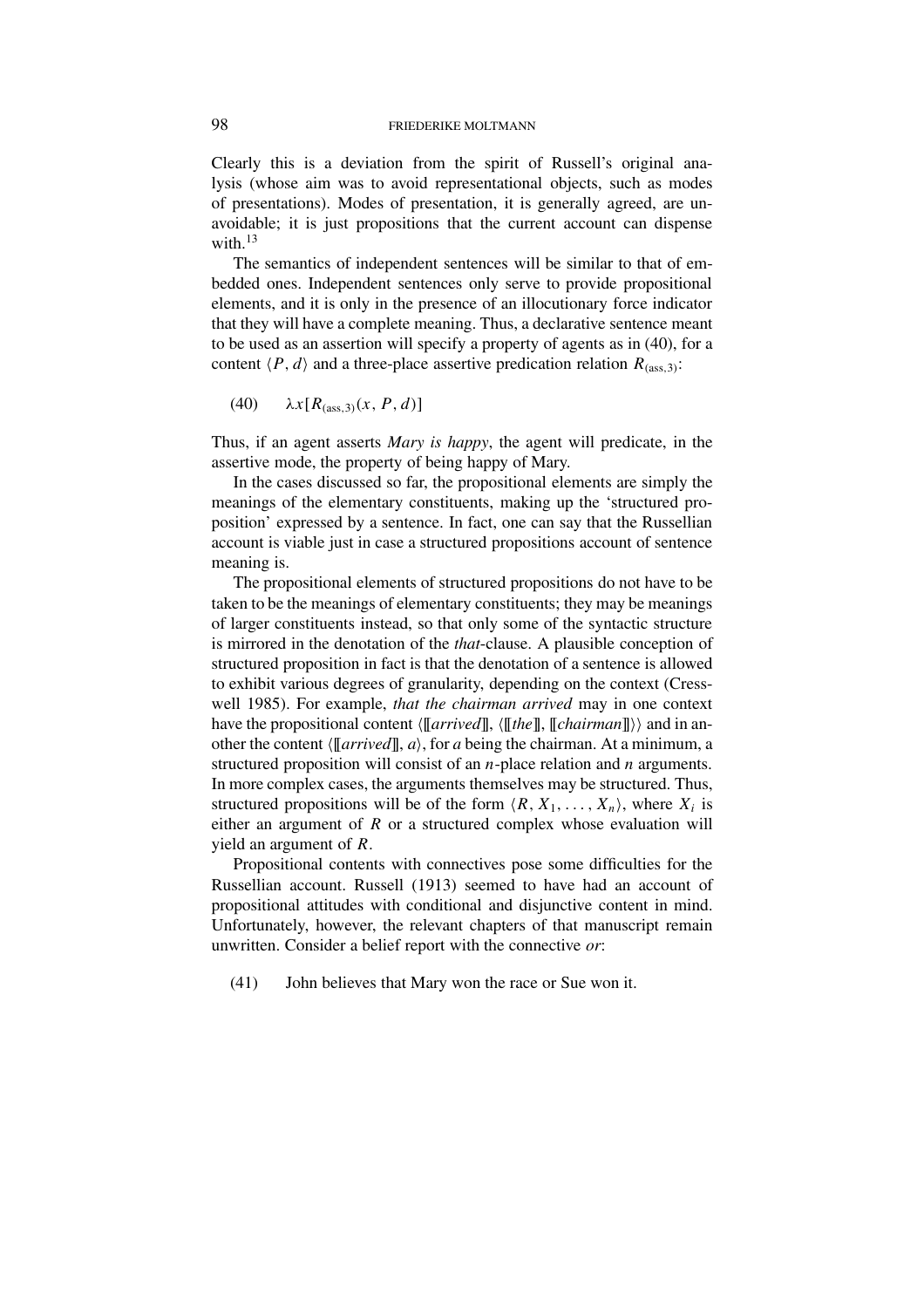Obviously, in order for (41) to be true, John need not predicate in the belief mode *won the race* of Mary or *won the race* of Sue (since he need not be sure about either one). No doxastic predication takes place in the evaluation of the disjuncts. Instead only *or* will be the target of the propositional attitude of belief. Suppose that *or* in (41) acts as a two-place predicate of things that have the content given by the disjuncts, i.e., a predicate that will be true of entities  $x$  and  $y$  just in case either  $x$  or  $y$  is true. Then the *or*-predicate will be the only one in the sentence to be predicated in the belief mode.

But what are the things *or* is predicated of? My proposal is that they are 'propositions' in the sense of being the entertaining of the propositional contents given by the disjuncts, i.e., where 'entertaining' is the most general attitudinal relation there is.<sup>14, 15</sup> (41) should thus be analysed as in (42a), with *R*ent being a suitable attitudinal relation of entertaining and *or* expressing a two-place relation taking attitudinal objects as arguments, as in (42b)

- (42)a. For structured propositions *p* and *q*,  $[[\text{believe}, \langle [\![\text{or}]\!], p, q \rangle] = \{x \mid R_{(\text{bel},4)}(x, [\![\text{or}]\!], f(R_{\text{ent}}, p, x),\}$ *f (R*ent*, q, x))*}
	- b. For attitudinal objects *a* and *b*,  $\langle a, b \rangle \in [\![or]\!]$  iff *a* is true or *b* is true.

For the notion of truth for attitudinal objects, see the next section. *And* presents similar problems as *or*:

(43) John hopes that Mary is happy and Bill is satisfied.

Here predication in the hope-mode, on one reading, will affect only *and*, not the predicates *is happy* and *is satisfied*. The same account as given for *or* is of course available for *and*.

The difficulties with connectives show a more general point about the mode of predication account of attitude verbs. The particular propositional attitude will target only the highest predicate, operator, or connective in the sentences, specifying the mode in which it is to be predicated of its arguments. It does not provide a mode of predication for subordinate predicates, operators, or connectives, which will rather be predicated with the mode of 'entertaining'.

An attitude verb, in the presence of a particular structured proposition, thus, does not always specify only a predication relation, but possibly also other operations for combining propositional elements. Of course, a single relation  $R'$  can still be defined on the basis of that, as in (44),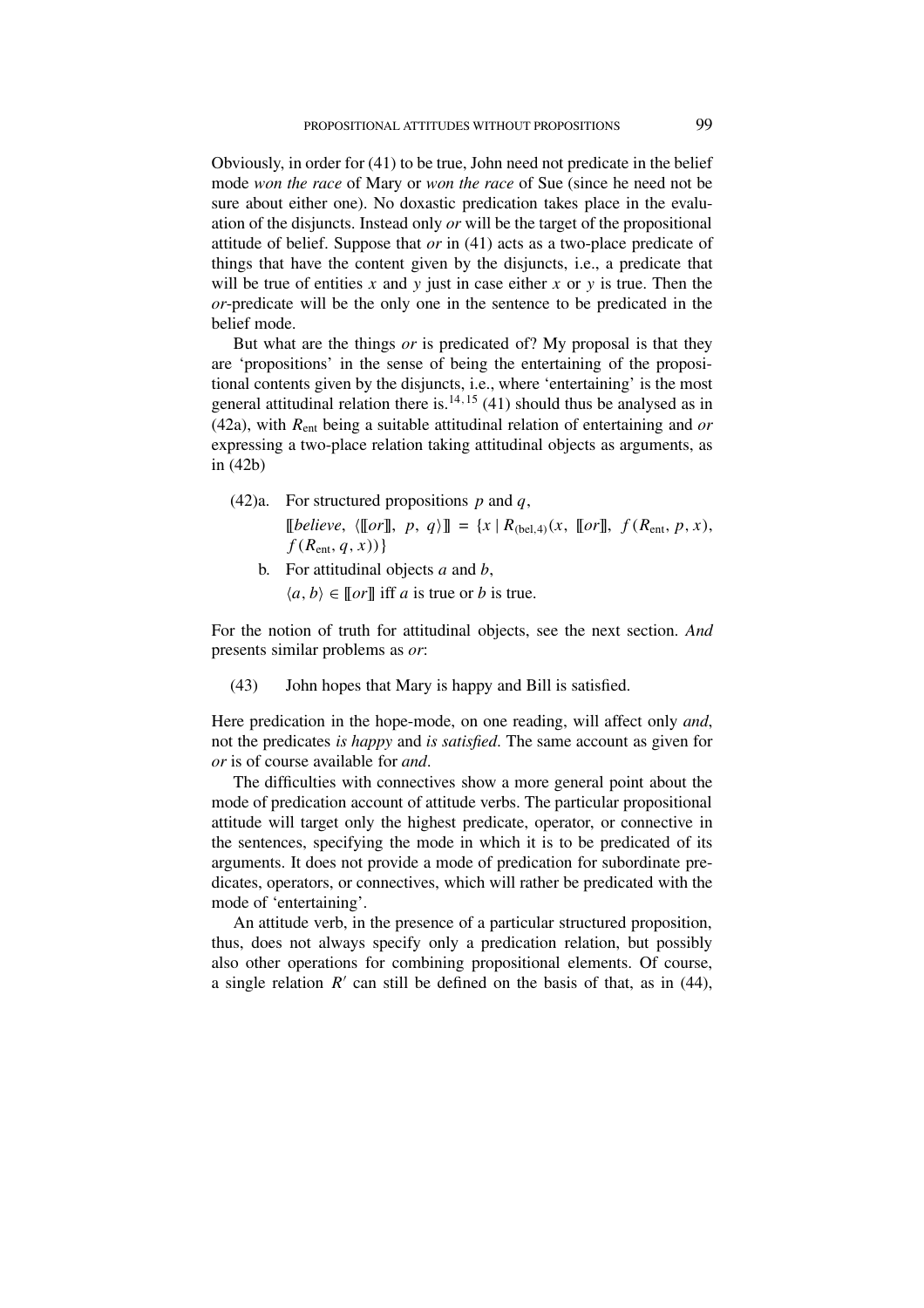with  $R_{ent}$  and  $R'_{ent}$  being (appropriate) attitudinal relations of entertaining and a connective *C* now understood as a binary relation among attitudinal objects:

(44) For a four-place predication relation *R*, an agent *a*, a connective *C*, structured propositions  $p$  and  $q$ , and relations  $R_{\text{cons}}$  and  $R'_{\text{cons}}$  appropriate for *p* and *q*,  $R'(a, C, p, q)$  iff  $R(a, C, f(R_{\text{cons}}, p, a), f(R'_{\text{cons}}, q, a)).$ 

Thus, an attitude verb in a particular context can always be taken to contribute to a relation relating an agent to all the propositional constituents. But for the definition of that relation more needs to be taken into account than just the specific propositional attitude that the verb describes.

## 3.4. *The Semantic Analysis of Special Quantifiers and Pronouns*

Special quantifiers, we have seen, do not range over propositions, but rather over the kinds of things nominalizations such as *the claim that S* or *the belief that S* stand for – that is, attitudinal objects that have both a truthbearing content and include the attitudinal mode expressed by the verb. Attitudinal objects are entirely determined by the attitudinal mode, the agent, and the propositional constituents – though not in a mereological or set-theoretical way. For an attitudinal relation *R*, a structured proposition *p*, and an agent *a*, there will be an attitudinal object (and only one) dependent on *R*, *p*, and *a* just in case *R* holds among the components of *p* and *a* (which of course requires that *R* be appropriate for *p*). Thus, one can take attitudinal objects to be obtained from a partial function *f* applying to an attitudinal relation, a propositional content, and an agent:

(45) For a propositional content  $\langle R', X_1, \ldots, X_n \rangle$ , an agent *a*, and an attitudinal relation *R* appropriate for  $\langle R', X_1, \ldots, X_n \rangle$ , the attitudinal object dependent on *R*,  $\langle R', X_1, \ldots, X_n \rangle$ , and *a*,  $f(R, \langle R', X_1, \ldots, X_n \rangle, a)$ , exists iff  $R(a, R', X_1, \ldots, X_n)$ .

Moreover, two attitudinal objects are identical just in case the propositional constituents, agent and attitudinal mode from which they are derived are identical; that is, *f* must be a one-to-one function.

Attitudinal objects will inherit truth- and other content-related properties from their propositional content, as in (46) for the (context-relative) notion of truth:16

(46) For a content  $\langle R', X_1, \ldots, X_n \rangle$ , an agent *a*, and an attitudinal relation *R*, the attitudinal object  $f(R, \langle R', X_1, \ldots, X_n \rangle, a)$  is true in a context *c* if  $\langle X_1, \ldots, X_n \rangle \in [ [R'] ]^c$ .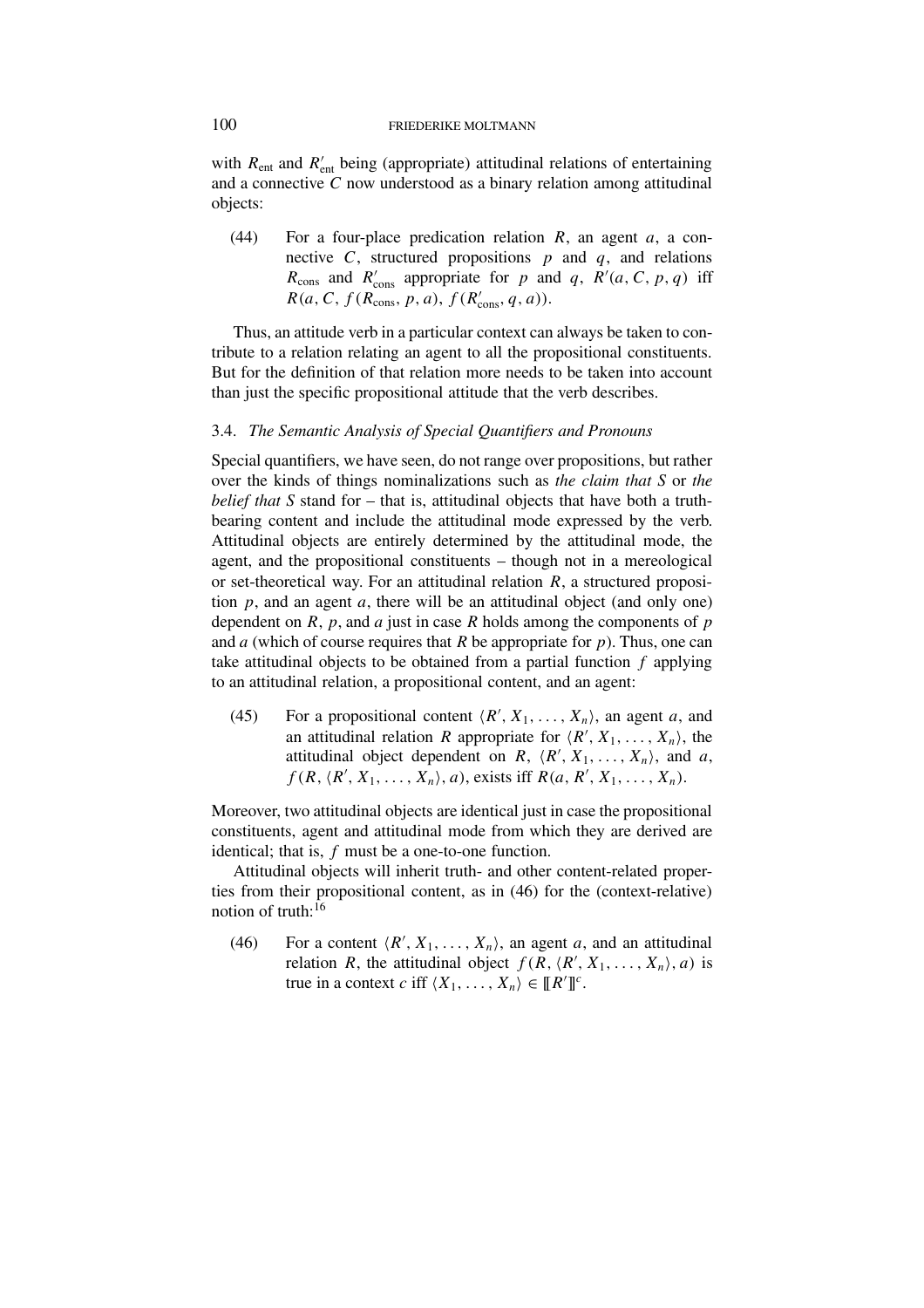Sometimes, no actual agent, but only the 'kind' of agents will play a role in the individuation of an attitudinal object. This is what we have in *the claim that S* and *John believes what Mary believes*. It is also involved in one interpretation of *John's claim that S*, for example if it is said to be identical to Mary's assertion (*John's* here specifies that the claim that S is (also) John's). In this case, we have an attitudinal object of the sort *f (R, p, A)* for *A* being the kind of agents.

Special quantifiers with attitude verbs range over attitudinal objects, but at the same time involve quantification over structured propositions. Thus, the logical analysis of (47a) will be as in (47b), where '*p*' is a variable for structured propositions and  $R_{claim,p}$  is the attitudinal relation specified by *claimed* and appropriate for *p*:

- (47)a. John claimed something interesting.
	- b. ∀*x*∃*p* (*x* = *f* ( $R_{claim, p}$ , *p*, John) & John ∈ [[*claimed*, *p*]] & *x* ∈ [[*interesting*]])

(47b) is to be understood as 'there is an attitudinal object *x* and a propositional content *p* so that *x* is obtained from the attitudinal mode of claiming, *p*, and John; the complex property of claiming *p* (relating the agent in the claim-mode to the propositional elements in *p*) holds of John; and the attitudinal object *x* is interesting'.

Compositionally, (47b) can be obtained if the morpheme *-thing* is first evaluated together with the verb *claimed*, as in (48), as a relation between agents and attitudinal objects:

 $(48)$  [*claimed, -thing*]] =  $\{(x, y) | \exists p \ (x = f(R_{claim, p}, p, John) \& \}$  $John \in [Calained, p])$ }

Here *Rclaim,p* is an attitudinal relation of claiming appropriate for the propositional content *p*. Suppose that *some* and *interesting* together are evaluated as a generalized quantifier [[*some interesting*]] (the property of properties that holds of a property *P* just in case the extension of *P* contains an element that is 'interesting'). Then (47b) will be equivalent to:

 $(49)$  {*x* |  $\langle$ John, *x* $\rangle \in [\![\n{claim\text{-}thing}]\!]$ }  $\in [\![\n{some\text{-}intersing}]\!]$ 

The morpheme *-thing* on this account involves the same operation as the nominalization *claim*. The denotation of *John's claim that S* will be either as in  $(50a)$  or as in  $(50b)$ :

- (50)a.  $\llbracket John's claim that  $S \rrbracket = f(R_{\text{believe},[S]}, \llbracket S \rrbracket, \text{John})$$ 
	- b.  $\llbracket John's claim that \mathcal{S} \rrbracket = \iota x[x = f(R_{\text{believe}}[s], \llbracket \mathcal{S} \rrbracket, A) \& x \in \mathcal{S}$ [[*John's*]]]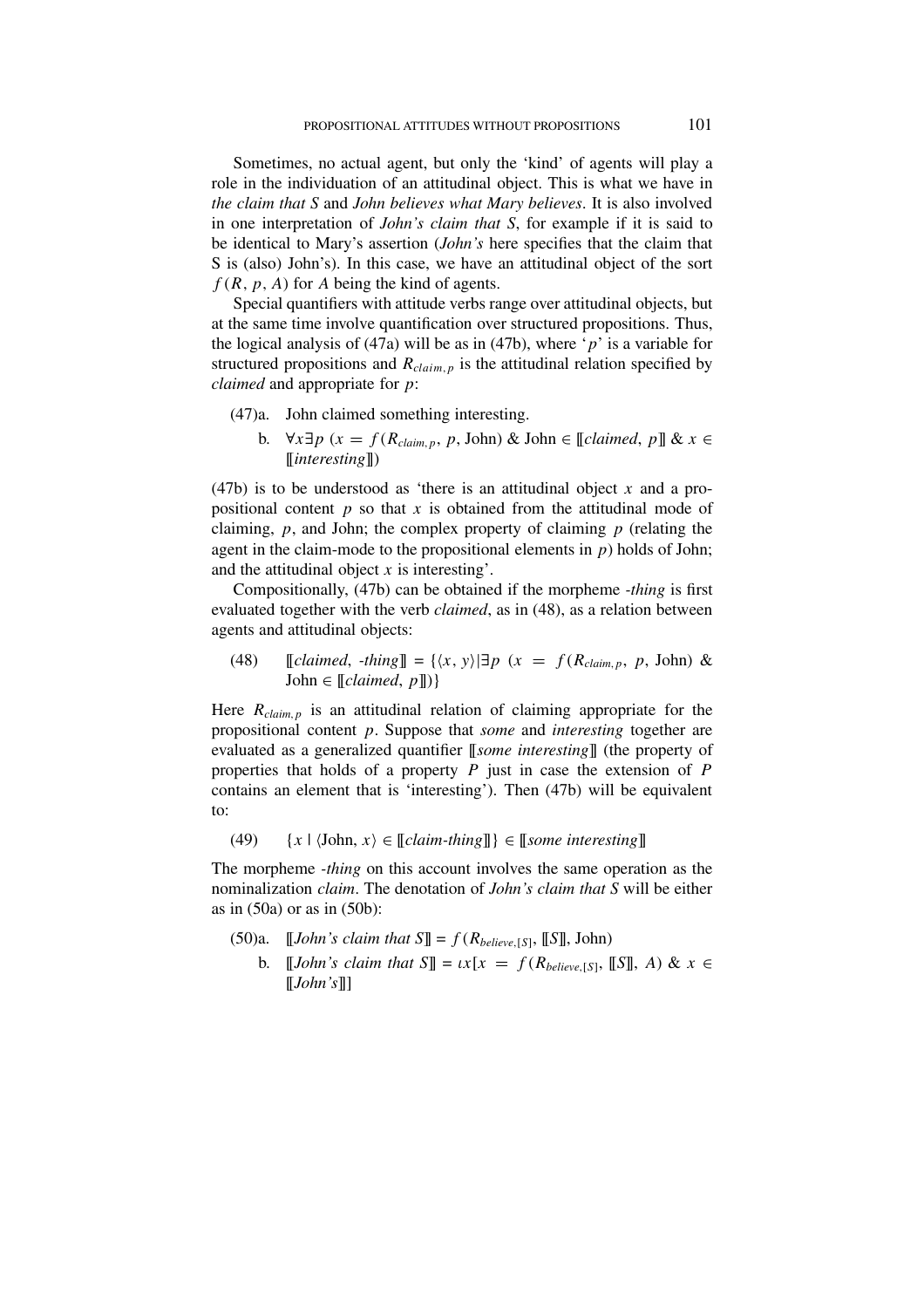I will assume that free relative clauses such as *what Mary claims* involve an 'implicit' nominalizer *-thing*, so that they can be evaluated as in (51a). (51b) will involve another implicit nominalizer with respect to the embedding verb *claimed*, as in the analysis in (51c):

- (51)a. [[*what Mary claimed*]] =  $\iota x \exists p$ (Mary  $\in$  [*claimed, p*]] &  $x =$  $f(R_{claim, p}, p, A))$ ]
	- b. John claimed what Mary claimed.
	- c. ∃*x*∃*p(x* = *f (Rclaim,p, p, A)* & *x* = [[*what Mary claimed*]] &  $John \in [Claimed, p])$

Finally, a special pronoun such as *that* can be treated as anaphoric to a proposition-like object  $x_i$  given by the context, again involving the same operation *f* :

(52)  $\Box$  [*John believes that*<sup>*i*</sup>]] =  $\exists p$ (John  $\in$  [[*believes, p*]] &  $x_i$  =  $f(R_{\text{helieves},p}, p, A))$ 

The analysis so far contains a major simplification. It has not yet done justice to the variability of attitudinal objects discussed earlier. For this purpose, it must be allowed that not all of the content of an attitude verb provides the attitudinal relation, but rather part of it may play the role of a modifier of such a relation.

The fact that only part of the contribution of the predicate is taken into account can be seen as an instance of the way complex objects are introduced in general. It is a fact familiar already from *event nominalizations*, on a view on which events are derived from the content of a verb and its arguments (cf. Kim 1976 and Bennett 1988 among others). Thus, *John's slow walk* may either refer to an event constituted by John's walking only or by John's walking and slowness, and John's stroll may either be an event constituted by John's walking or an event constituted by John's walking as well as 'casualness' (cf. Kim 1976).

More generally, it appears, the introduction of complex objects into semantic structure is based on some division of the content of the predicate and possibly its arguments into [1] parts that will play an objectconstitutive role and [2] parts that will play a object-characterizing role. The choice of such a division will depend, in part, of course, on contextual factors.

In the case of *attitudinal objects*, divisions of content into characterizing and constitutive parts play a role in three different cases: [1] attitude verbs differ in the degree of strength of the commitment to truth, but share their attitudinal object (e.g., *believe*, *doubt*, *disbelieve*, and *assume*). In this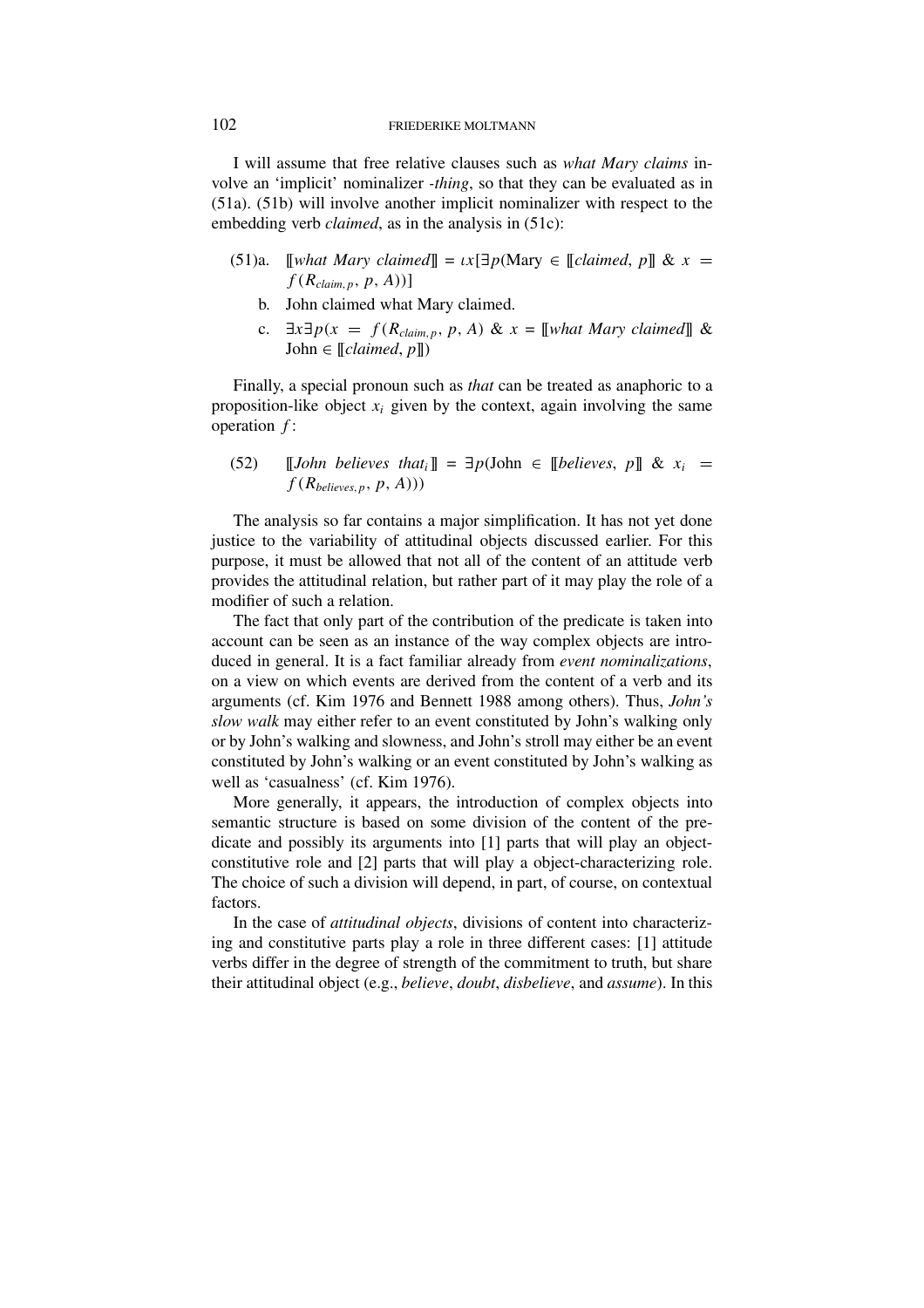case, the specification of the degree of commitment to truth is generally not part of the predication relation the verb contributes, but rather acts as a modifier of that relation. As a result, only the predication relation will individuate the attitudinal object. [2] Emphasis on the predicate or its modifiers allows attitude verbs with quite different contents to share their attitudinal object. In that case, the attitudinal object is based on some very general attitudinal relation, such as acceptance or the most general attitude of entertaining a propositional content. The modifier will in that case be considerably richer in content than in ordinary interpretations of special quantifiers. [3] The specification of the agent plays a merely characterizing role, so that the attitudinal object is individuated on the basis of the kind of agents A, rather than a particular agent.

Formally, before an attitudinal object can be derived, a function  $f_c$  determined by the context c will map the triple  $\langle V, p, x \rangle$ , consisting of the occurrence of the attitude verb  $V$ , a propositional content  $p$ , and an agent *x* onto a triple  $\langle R, p, y \rangle$ , where *y* is either the agent *x* or the kind of agents *A* and *R* is a relation so that for some relation modifier *m*, *mR* is one of the relations in the full content of *V*. Thus,  $f_c$  must fulfill the following condition:

(53) For a context *c*,  $f_c(V, p, x) = \langle R, p, y \rangle$ , for some relation *R* so that for some relation modifier *m*,  $[V, p] =$  ${x \mid mR(R', d_1, \ldots, d_n, x)}$  and  $y = x$  or else  $y = A$ , where  $p = \langle R', d_1, \ldots, d_n \rangle$ .

The syncategorematic meaning of the attitude verb and *-thing* should then be redefined relative to a context  $c$  as in  $(54)$ :

(54) 
$$
[V - thing] \circ = \lambda xy [\exists p (x \in [V, p]] \circ \& y = f(f_c(V, p, x)))]
$$

(55a) can now be analysed as in (55b) or equivalently (55c), assuming acceptance (the relation  $R_{\text{accept}}$ ) is the contextually relevant attitude shared by John's saying and Mary's believing:

(55)a. John (finally) said what Mary has (always) believed.

- b. ∃*x*∃*p*(John ∈ [[*said*, *p*]] & *f* (*fc*(*said*, *p*, John)) = *ιx*[∃*q*(Mary ∈  $[believes, q]$  &  $x = f(f_c(believes, q, Mary)))]$
- c.  $\exists x \exists p$ (John  $\in$  [[*said*,  $p$ ]] &  $f(R_{\text{accept}}, p, A) = \iota x$ [ $\exists q$ (Mary  $\in$  $[believes, q] \& x = f(R_{accept}, q, A))]$

I do not claim that all attitude verbs need to express modes of predication. For emotive factives such as *be glad* or *be angry* a quasi-relational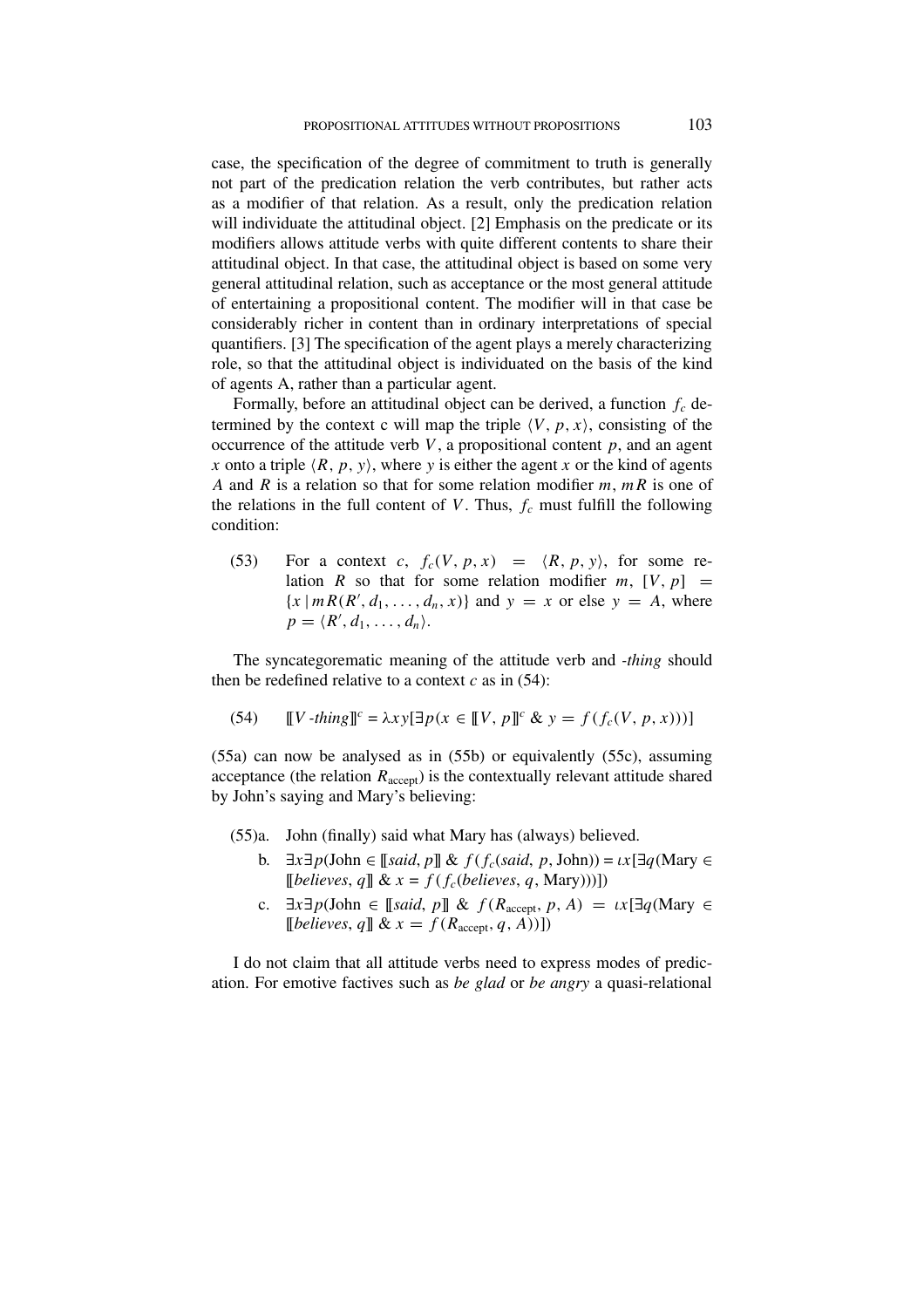analysis with the *that*-clause characterizing a fact seems more adequate – and would be supported by the equivalence between *that S* and *(about) the fact that S* found with emotive factives. Epistemic factives like *know*, *realize*, and *see*, however, do exhibit the Objectivization Effect and thus are not up for a quasi-relational analysis. Here, the predication relation that is expressed would incorporate the perceptual source and be subject to the general factive condition that the predicate be true of the arguments.<sup>17</sup> Other attitude verbs, for example *agree*, *convince*, or *deny*, may involve more than one act of predicating the predicate of the embedded sentence.

### 4. THE INTENTIONALIST VIEW OF CONTENT

The formal Russellian semantic analysis that I have given accounts for some crucial semantic features of attitude reports: the Substitution Problem and the Objectivization Effect as well as the semantics of nominalizing quantifiers and the variability of attitudinal objects. Russell's philosophical reasons for his original account, though, were primarily to connect an agent directly to entities in the world, rather than relating him to a representation. Here I want to suggest a somewhat different way of making sense of propositional attitudes as relations among propositional constituents and agents. Propositional attitudes, I want to suggest, should be understood as modes of predication, in an intentionalist sense of predication. At least this is how the primary notion of propositional attitude should be understood. There may also be two-place attitudinal relations, as we have in the case of the two-place predicate *believe* in *John believes the proposition/the claim that S*, but these are secondary, derivative notions. Understanding propositional attitudes as modes of predication goes along with a view according to which truth-bearing content requires intentional agency and the primary bearers of truth values are attitudinal objects, not propositions in a Platonic or Fregean sense.

The relational account of attitude reports generally presupposes propositions in a Platonic or Fregean sense, namely as mind- and languageindependent objects that have their truth conditions essentially. If there are such objects, then certainly the relational account of attitude reports and of propositional attitudes makes perfectly good sense, and it would be natural to take mental states to be constituted by a relation between an agent and a mind-independent proposition. But propositions in this sense have been subject to criticism, in favour of use-theoretic or intentionalist notions of content. The arguments are that there is no object associated with a sentence that can be separated from the sentence's use and no object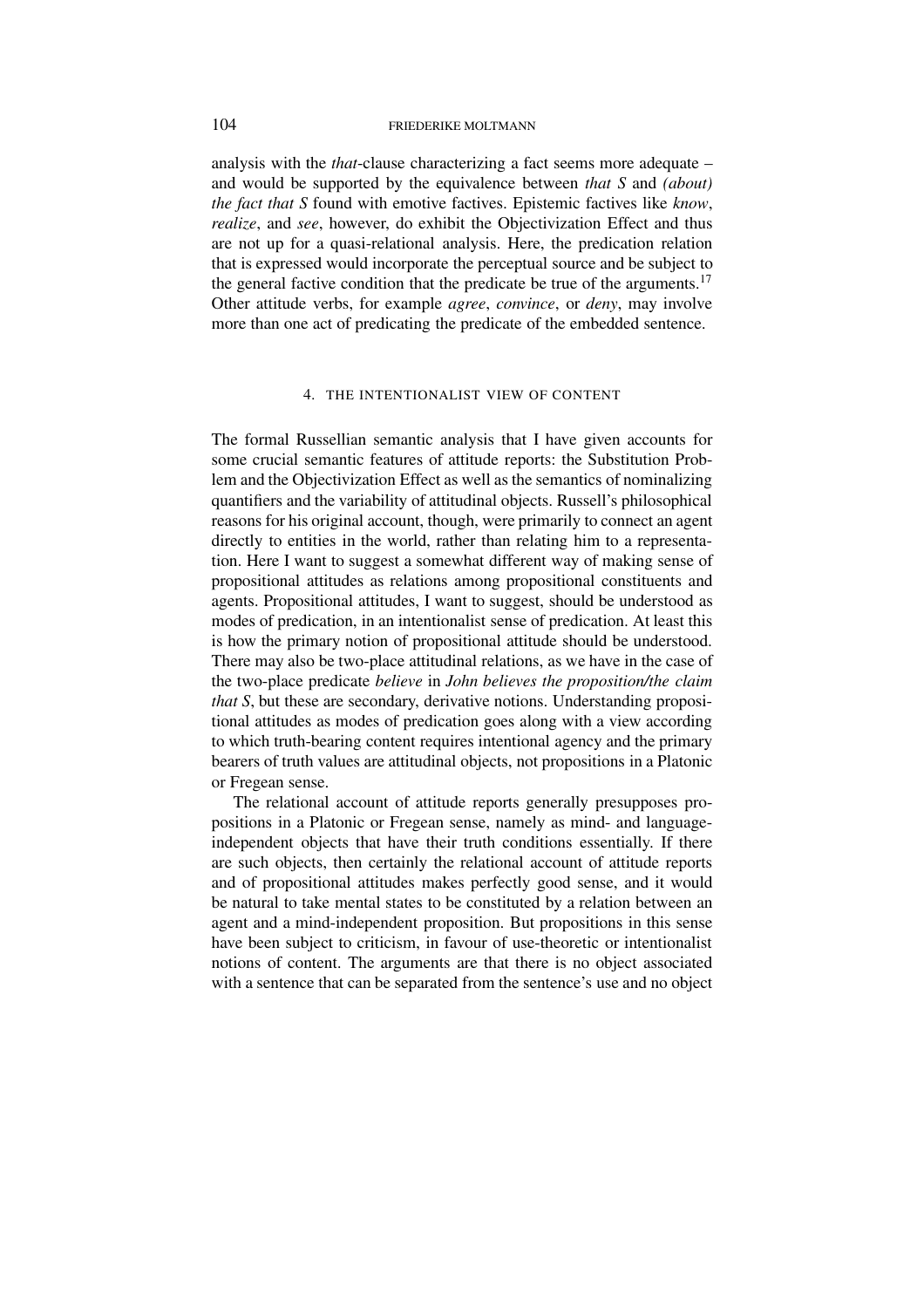of a propositional attitude that can be separated from the intentionality of the agent.

Often the use-theoretic view of content has been motivated by the impossibility of individuating propositional constituents, by arguing, for example, that the meaning of individual words is not once and for all fixed, but varies with or rather is constituted by its various forms of use (Wittgenstein 1953; Travis 1991, 1997). A different motivation, more important in the current context, concerns the relation among propositional constituents and the capacity of a mind-independent content to be true or false. It is obvious that objects can represent an entity or refer to one only if they are intended to do so (unless they are causally related to their referent); they need intentional agency to be able to represent. This not only holds for symbols and the objects they stand for, but naturally carries over to propositions regarding their ability to be true or false. Once propositions are conceived as structured, it must in part be the relations among their components that will be responsible for truth or falsehood. But no mere configuration of elements (set-theoretically or otherwise defined) allows for reading off a truth value. Rather the formal relations among the elements will themselves have to be interpreted to yield a truth value (for example as application of one element (a property) to another (its argument)). An interpretation of the formal relation among propositional elements is not necessary anymore, though, if one takes the propositional elements to stand in an intentional attitudinal relation to each other as well as an agent, a relation inherently aiming at truth. Contents that can be true or false thus are on a par with symbols: in both cases, the intentional act that must go together with the symbol or the content can hit or miss its aim.<sup>18</sup>

A view on which the notions of truth, predication, and content are fundamentally intentional in nature has recently been expressed by Burge (1998), according to whom, as he puts it, the notions of truth, predication, and content stand in a relation of 'mutual constitutive dependence' with intentional agency (since intentional acts and states have themselves a propositional content that may be true or false). Truth is primarily the aim of intentional states or acts, and only secondarily, in a derived way, the semantic value of a sentence or proposition – namely in virtue of sentences being used in illocutionary acts and propositions being the contents of intentional states or acts. Contents or propositions thus are not abstract objects conceptually prior to intentional agency; rather it is concrete intentional acts, such as beliefs or claims, which are the primary bearers of truth values.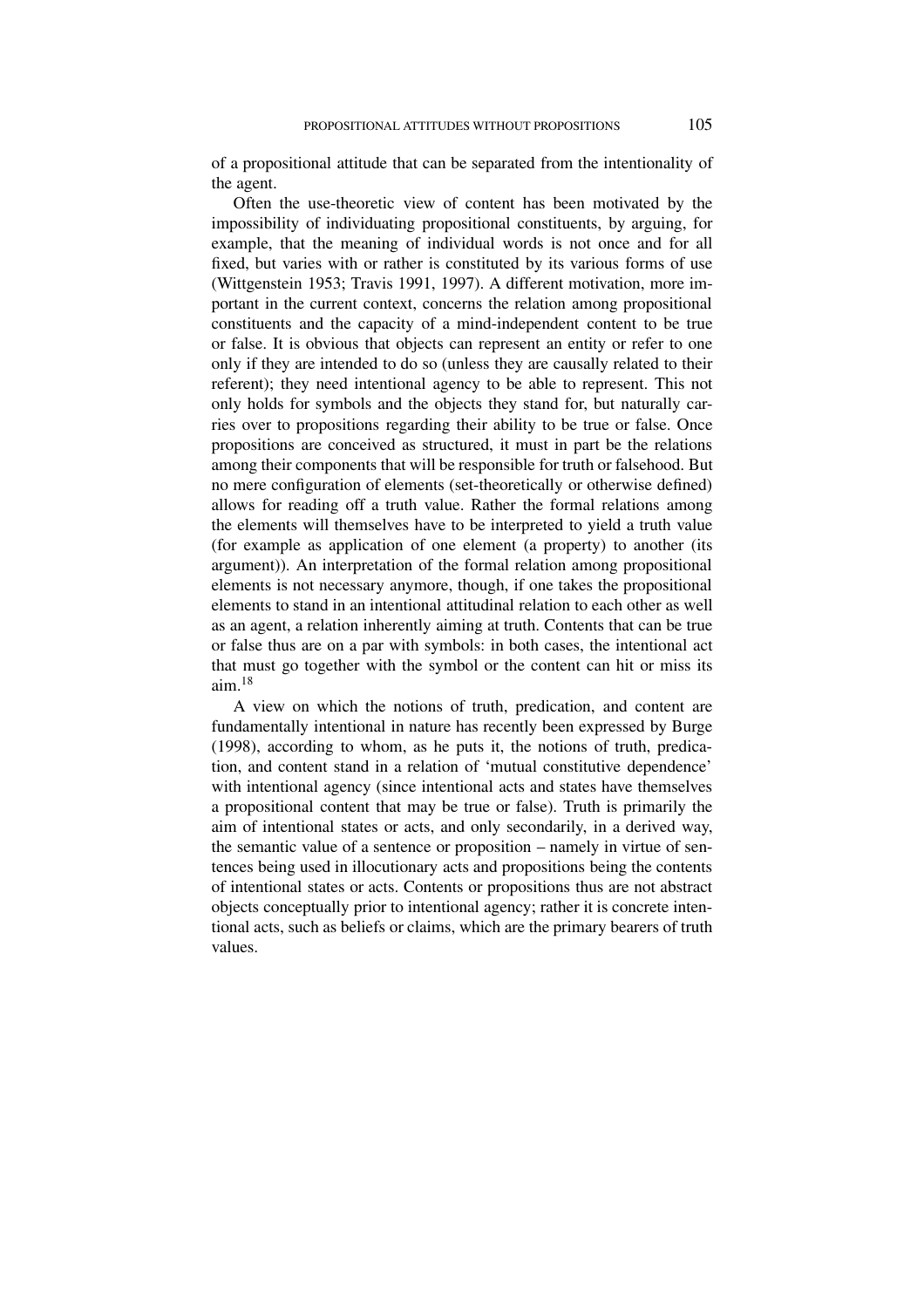Given that the relation among propositional constituents must be an intentional one, it is natural to take propositional attitudes to be precisely such relations. What an attitude verb expresses is a mode of predication, in the intentional sense of predication, so that if John believes that Mary is happy, John predicates, in the belief mode, the property of being happy of Mary.

If predication is conceived as an intentional act aiming at truth, then given the diversity of propositional attitudes, different intentional predication relations will, at least to some extent, distinguish different attitudes. A basic predication relation is the one corresponding to belief, and it can be distinguished as such from the predication relation involved in imagination. Whereas the mode of predication constituting belief clearly aims at truth, the one constituting imagination combines concepts 'as if' aiming at truth, pretending the combination of concepts to be aiming at truth. Also belief and desire clearly constitute different modes of predication. Whereas belief aims at a representation of truth, desire aims at becoming the case that the predicate holds of the argument.

Not all of the content of an attitude verb, though, needs to always be understood as a mode of predication. Some of it may act, sometimes, as a modifier of the predication relation; another part may constitute a separate predication (as perhaps in the case of factive verbs). It is this complexity of the content of attitude verbs that can explain the variability of attitudinal objects. At a minimum, every propositional attitude will involve the attitude of entertaining as a way of relating propositional elements to each other. One and the same attitude may then be analysed in different ways, ranging from the entire content of the verb constituting the predication relation to only the relation of entertaining constituting it, with the rest acting as a modification of that relation. However, the primary way of understanding an attitude verb, it seems, is to take its entire content to constitute the predication relation, leading to attitudinal objects that are maximally specific as to the propositional attitude expressed by the verb. Only with greater efforts of abstraction and analysis will the content of an attitude verb lead to a more general attitudinal object. The most general attitudinal object is one whose attitudinal component and whose agent is so unspecific that it will come close to the traditional notion of a proposition. The intentionalist view of content in fact does not have to give up the notion of a proposition entirely, but can reconstruct it as follows: propositions are those attitudinal objects that are constituted by he intentional predication relation of entertaining  $R_{ent}$ , a propositional content (formally, a structured proposition), and the kind of agents. Thus, the (categorematic) meaning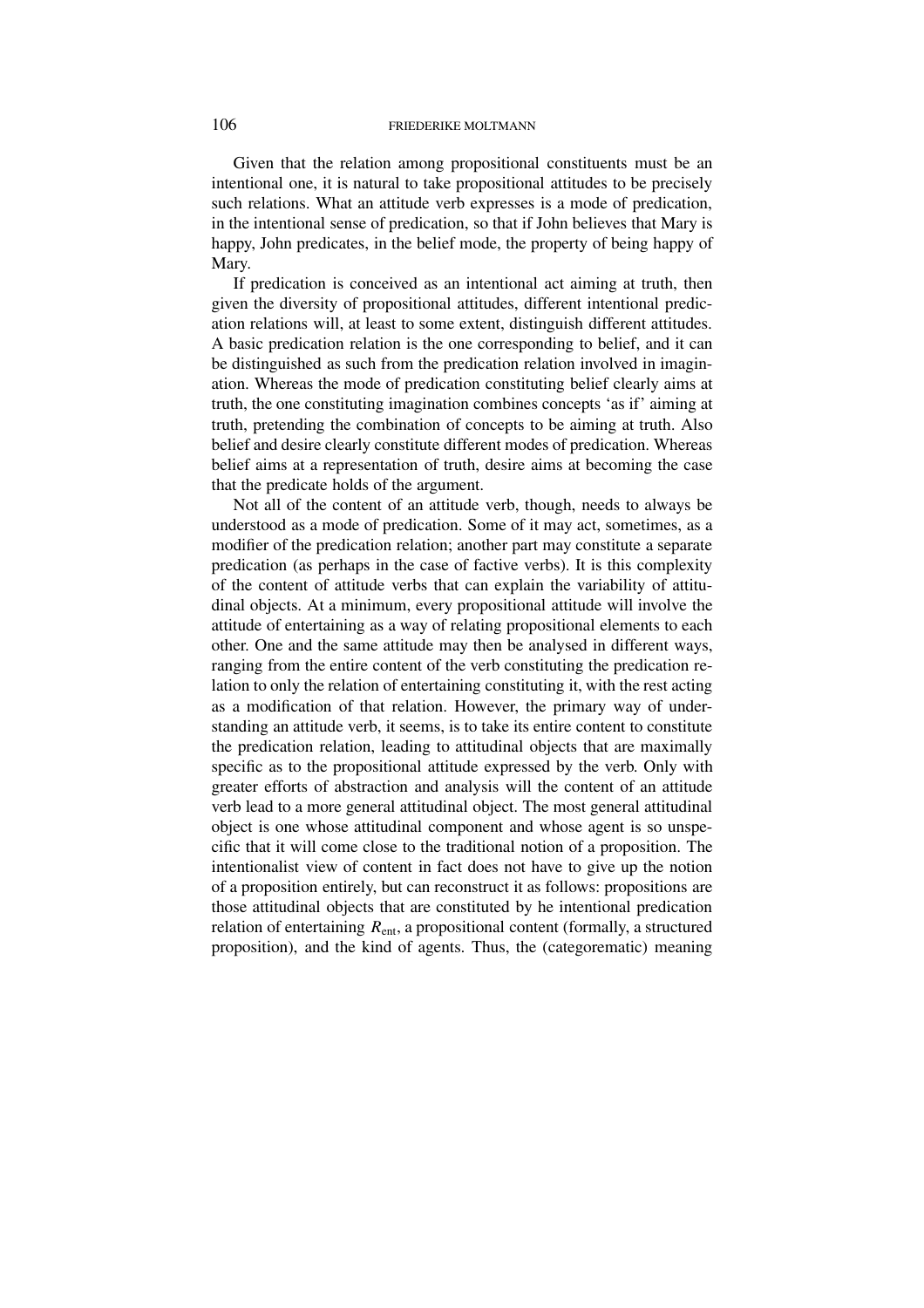of the noun *proposition* would be as in (56a) and the syncategorematic meaning of the nominal *proposition that S* as in (56b):

(56)a. 
$$
[proposition] = \{x \mid \exists S \in \text{Engl}(S) \ (x = f(R_{\text{ent},[S]}, [S], A)\}
$$
\nb.  $[the proposition that S] = f(R_{\text{ent},[S]}, [S], A)$ 

The intentionalist view of content, of course, also carries over to independent sentences. Like embedded sentences, independent sentences do not have some object, a proposition, as their meaning. Rather they serve to provide the material, the propositional elements in a particular configuration, to act in an intentional truth-directed act, such as an act of assertion.

### 5. CONCLUSIONS

*That*-clauses provide the primary way of expressing propositional attitudes, and I have argued that despite first appearances, attitude reports with *that*-clauses require a nonrelational analysis. There is another, secondary way, of course, of expressing propositional attitudes, and that is by using noun phrases such as *the proposition that S, the fact that S*, or *the possibility that S* in place of a *that*-clause. Only in this case does the attitude verb express a relation between agents and proposition-like objects, in tune with a relational analysis.

I took the fact that the semantics of attitude reports is not primarily relational in nature to reveal something fundamental about the nature of propositional attitudes themselves, rather than just the way we happen to describe them. There are independent philosophical considerations – concerning the notion of truth, predication, and propositional content – that give plausibility to the view that propositional attitudes should primarily be understood not as relations, but as ways of combining propositional elements, as modes of predication. Propositions will play a role then only as the shared contents of a class of intentional states or acts, or as objects constituted by the most general type of intentional predication.

Propositions have long had a controversial reputation. Eliminating them in the way of the nonrelational analysis does not quite eliminate the basis for the doubts about propositions, though. All the non-relational analysis does is say that it is not propositions themselves that play a role as objects in the semantic structure of attitude reports, but propositional constituents. The nature and identity of those propositional constituents, though, give rise to many of the questions that propositions did.<sup>19</sup>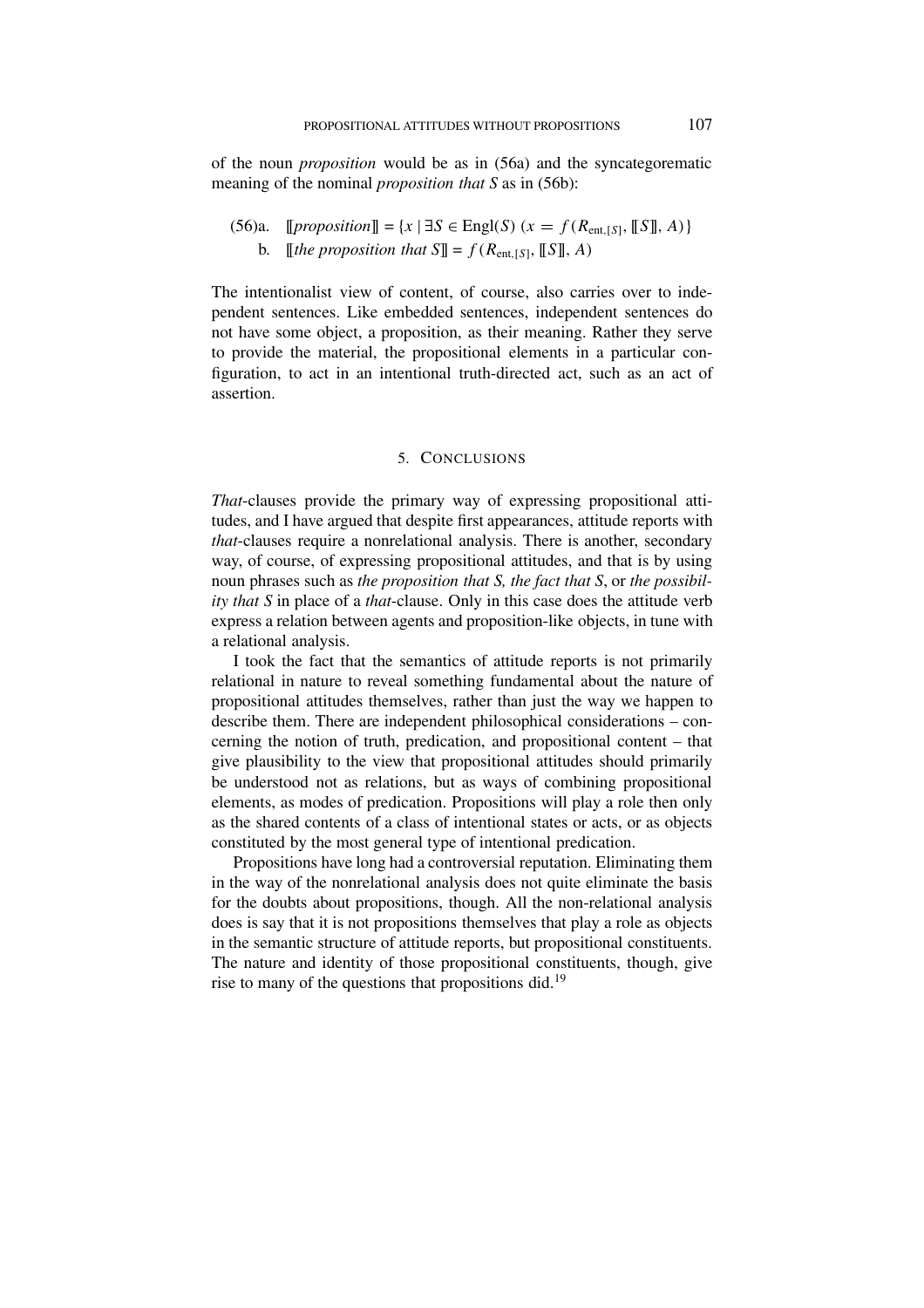# APPENDIX: OTHER NON-RELATIONAL ANALYSES OF ATTITUDE REPORTS OR PROPOSITIONAL ATTITUDES

As an alternative to the traditional relational analysis of attitude reports, I have proposed a Russell-inspired 'multiple relations' analysis. There are a number of other nonrelational analyses that have been suggested in the literature or that one could think of. The question that arises is, of course, how these analyses will be able to deal with the Substitution Problem and the Objectivization Effect as well as the nominalizing semantics of special quantifiers and the variability of attitudinal objects. The other issue is how plausible such analyses are from a linguistic point of view as well as a conceptual one (regarding the nature of propositional attitudes).

Among the alternative nonrelational analyses one must distinguish between those that concern the nature of propositional attitudes themselves and those that concern the semantics of propositional attitudes. There are views on which the semantics of attitude reports is non-relational, but propositional attitudes are fundamentally relations, as well as views on which propositional attitudes are non-relational in nature, but the semantics of attitude reports is relational.

Actual and possible non-relational views of attitude reports can best be classified by how they assimilate sentences embedded under an attitude verb to a syntactic category of a logical language – to a category, of course, which is not that of a term. Comparing the semantic function of a *that*-clause to that of other categories of natural language by contrast does not necessarily help, since it is generally not so clear, indeed often controversial, what the semantic function of expressions of other natural language categories is. Expressions of a logical language, by contrast, have a transparent semantics.

Given the categories of logical languages, there are three possibilities for *that*-clauses embedded under attitude verbs. First, *that*-clauses may have the status of predicate functors, that is, modifiers of the attitude verb. Second, the attitude verb may have the status of an operator with respect to the *that*-clause. Third, the embedded sentence may act as a predicate of an implicit argument of the verb. Besides these three non-relational views concerning the semantics of attitude reports, there is a fourth view, which originally concerned only the nature of propositional attitudes, namely the measurement account of propositional attitudes. A measurement account of the semantics of attitude reports, however, also has some interesting additional linguistic plausibility.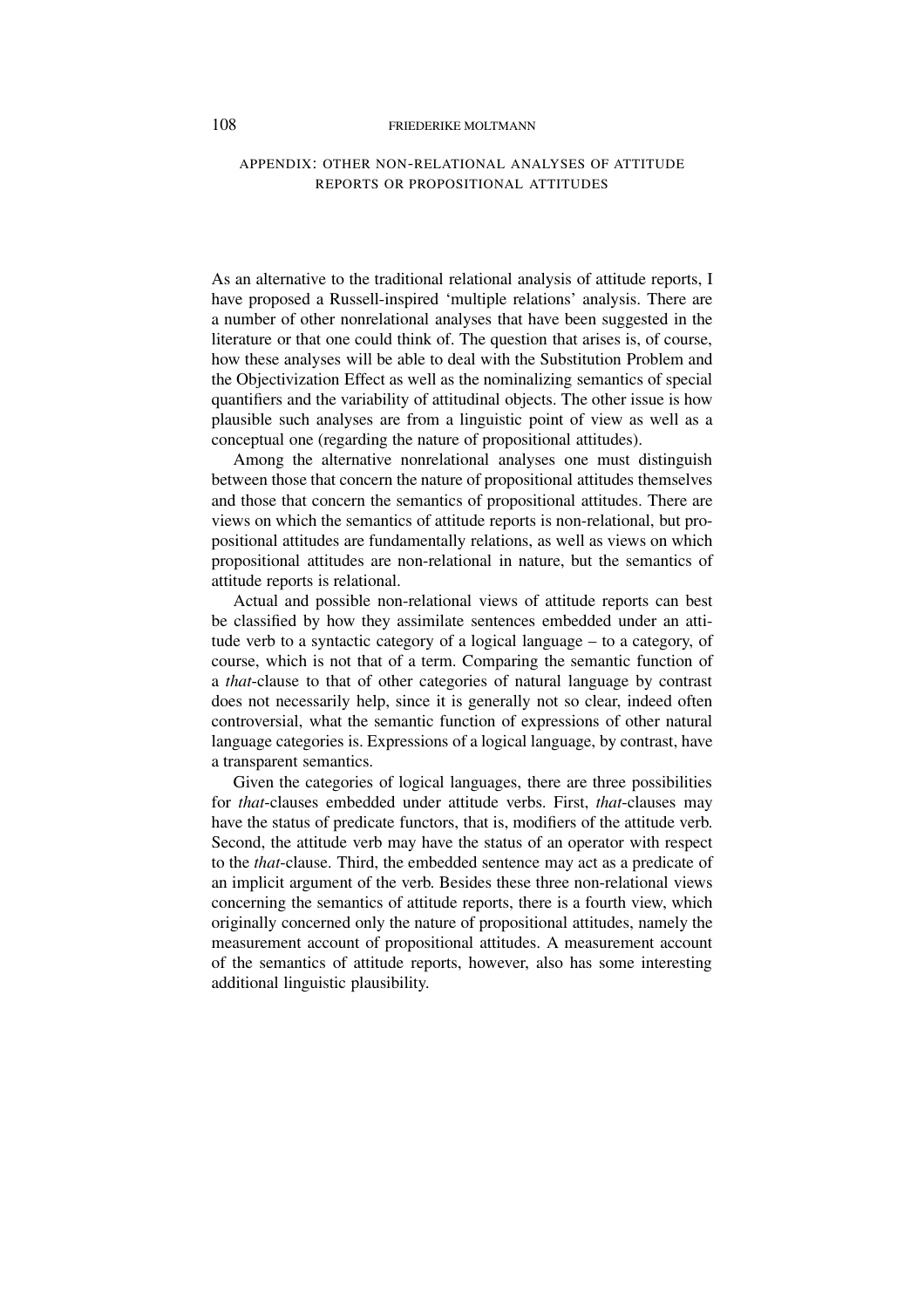## *1. That-clauses as Predicate Functors*

If embedded sentences act as predicate functors they will map the property expressed by the predicate onto another property, as in (1b), where *claim* is treated as a one-place predicate:

- (1)a. John claimed that *S*.
	- b. (that  $S$ )(claim( $j$ ))

This in fact corresponds to the adverbial theory of perception, as well as mental content (Tye 1984, 1989).

It is not hard to see how on this account the Substitution Problem and the Objectivization Effect could be dealt with.

The account faces a greater conceptual problem, though, with the nature of propositional attitudes. It is hard to see how *claim* in itself can denote a property and thus provide the input of a function denoted by *that S*. Claiming inherently requires a content.

Another problem with the account is the use of proforms. Typical predicate functors are adverbial modifiers (at least on a non-Davidsonian view, cf. Section 3). But adverbial modifiers are generally replaced by proforms such as *how* and combinations with *way* (*that way*, *the same way*) (also a nominalizing morpheme), not by *what* or combinations with *thing*. This, at least, indicates a fundamental difference between the function of *that*-clauses and what more plausibly are true predicate functors.

### *2. Attitude Verbs as Operators*

Another non-relational analysis is one on which attitude verbs have the status of an operator with respect to the embedded sentences. Such an *operator analysis* of attitude reports has been argued for by Prior (1971), who, however, did not spell out the meaning of an attitude verb as an operator. Hintikka (1962) gave an analysis of *believe* and *know* as operators for semantic reasons, treating those verbs as modal operators that quantify over doxastically or epistemically possible worlds.

Prior argues that the operator analysis explains the Substitution Problem because *that*-clauses then do not *refer* to propositions – they rather, like independent sentences, *express* them. The Objectivization Effect would be accounted for by assuming that the primary means for reporting a mere content is to express that content (using a sentence embedded under an operator), not to refer to it (using a singular term that is an argument of a predicate).

The main concern with the operator analysis is how to understand the semantics of attitude verbs when acting as operators. If it just means that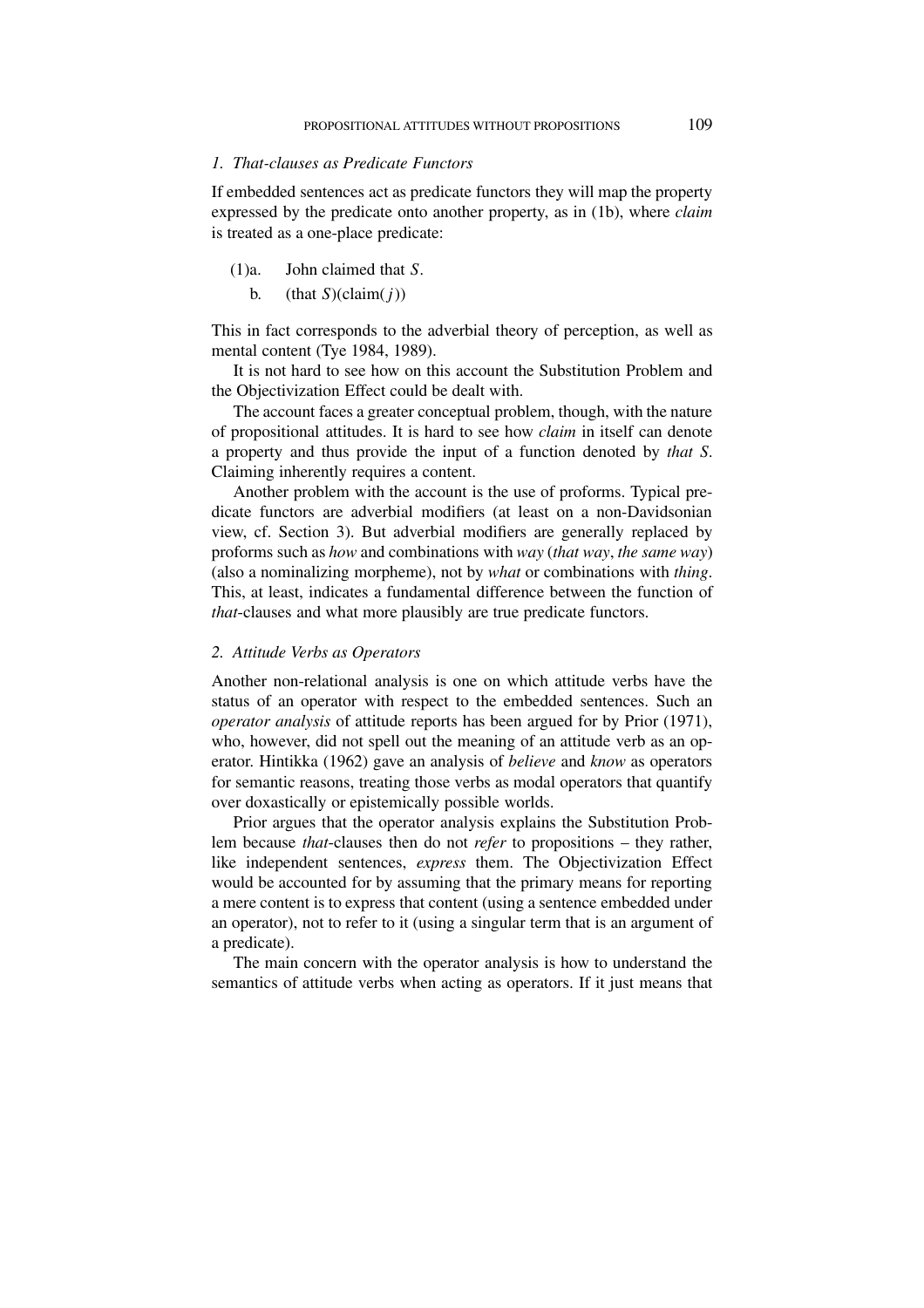the attitude verb expresses a relation taking a proposition as argument that is not referred to, but 'expressed', it is hard to see how the account does not face similar problems as were discussed in relation to the type-theoretic account. What an attitude report would describe is a state of affairs consisting of a relation holding among two arguments, and whether one argument has been delivered in one way or another should not make a difference as to what is being described. Thus, substitution should be possible (unless of course an ontological distinction is made among two different kinds of propositions).

If on the operator analysis, the verb is not taken to express a relation, but acts as a context-changing operator, quantifying over the elements in a context that constitutes a more global intentional state of the described agent, then other serious problems arise. Not only are there the familiar problems of logical omniscience and hyperintensionality, if the context is a set of possible worlds; there is also a conceptual problem. If a set of worlds is taken to constitute a belief state, then a relational notion of belief has to be used to define that set. But this means that the semantics of attitude reports with *that*-clauses presupposes a relational concept of belief that would not be what is expressed by the attitude verb itself. Hardly an acceptable consequence.

## *3. That-clauses as Predicates of an Implicit Argument*

Another option is that *that*-clauses act as predicates of an implicit argument of the verb. One version of such a view would be that the implicit argument is the 'true object' of the attitude, an object distinct from the content of the *that*-clause – for example, on the modified relational analysis, the relevant proposition-like object. Thus, (2a) would be analysed as in (2b), quantifying over facts, as characterized by the *that*-clause:20

(2)a. John remembered that it is late.

b.  $\exists x (\langle \text{John}, x \rangle \in [\text{remember}] \& x \in [\text{that it is late}])$ 

This account could be developed in such a way that the *that*-clause does not just determine the truth conditional content of the propositional object, but also, in the particular situation of utterance, conveys conditions of form and modes of presentation which will yield a more fine-grained notion of content.

Also Davidson's (1968) analysis of *that*-clauses embedded under *say* can be subsumed under the implicit argument account. (Though on Davidson's account, there isn't really an implicit argument. Rather the proper object of the attitude is what is referred to by the complementizer *that*,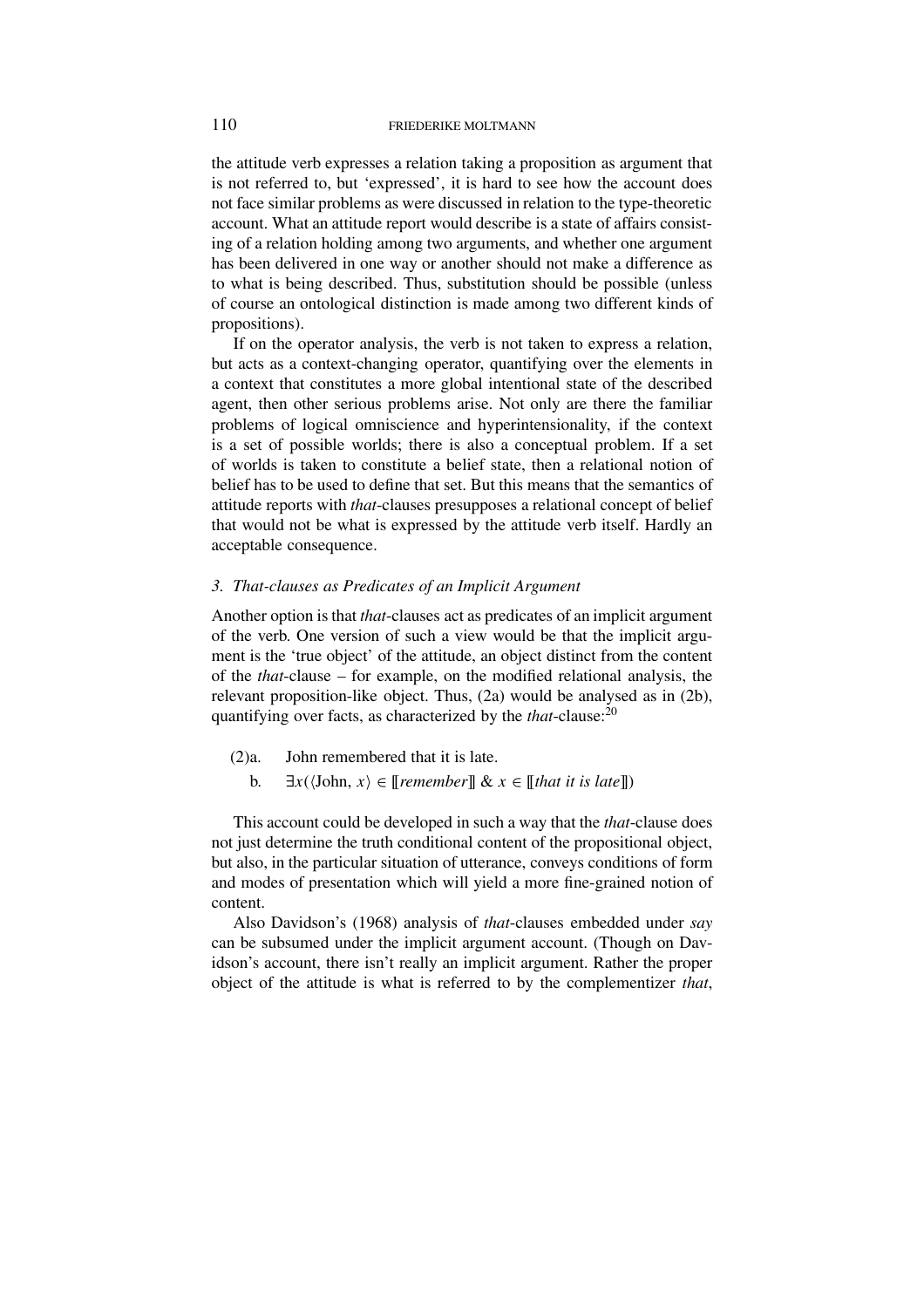which is linguistically quite implausible). On that analysis the *that*-clause serves to characterize the object of the attitude in virtue of being uttered like an independent sentence, used, though, only to reveal the content of the object of the attitude.

One problem with the implicit argument account is that the *that*-clause just does not seem to behave like a predicate of an implicit argument. Predicates of implicit event arguments (on the Davidsonian view) go along with the proforms *how* and combinations with *way*, not with *what* and combinations with *-thing*. An even more serious problem with the account is this. If the predicate always expresses a relation between agents and true objects of the attitude, then this should be the same relation as would be expressed in the presence of a referential noun phrase, which should be able to refer to the implicit argument as well. But then the problems of substitution and objectivization can't be explained anymore.

Another variant of the account takes a more global attitudinal state to be the implicit argument, making what on the operator account is a belief context an implicit argument of the verb *believe*. Clearly, the *that*-clause should not just express a truth conditional property, but, depending on the context, also include properties of form and modes of presentation. Then (2a) would plausibly be analysed as in (3), stating that there is an event of remembering on the part of John whose content (by the function *c*) and, in part, form (by the function *f* ) is given by *S*:

# (3) ∃*e*(remember(John, *e*) & *c*(*that S*)(*e*) & *f (that S*)(*e*))

One advantage of this analysis over the operator account is that it does not require an additional belief concept to define a context, but relates the belief state to the attitude verb directly. But still, the notion of belief plays an individuating role for the event argument. For there to be a belief state, some concept of belief must involve the relevant agent with some propositional content.<sup>21</sup>

In addition to the problems mentioned, all three options for an alternative semantic function of clausal complement of attitude verbs face obvious difficulties with the semantics of special quantifiers – in particular since the option of treating them as substitutional has been disqualified.<sup>22</sup>

# *4. That-clauses as Measure Phrases*

A number of philosophers have proposed that propositional attitudes should be understood in measure-theoretic terms, a view that goes along with a functional account of attitudinal states. The measurement account takes propositional attitudes to specify relations between an attitudinal state or act and a proposition or sentence, where, crucially, the proposition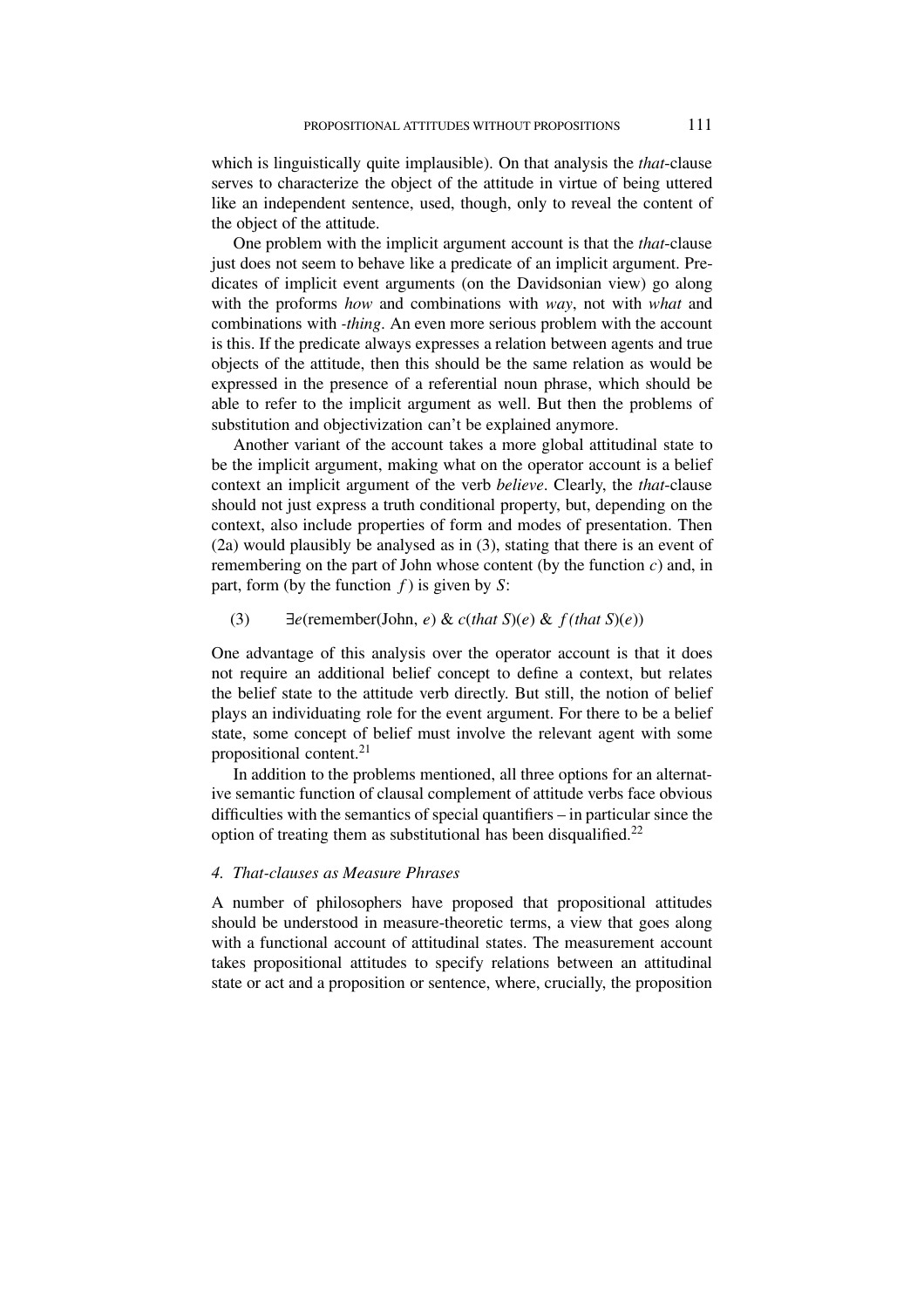or sentence only serves to represent certain properties of the attitudinal states, such as their entailment relations with respect to other states and their truth-related and aboutness properties. Technically, this means that attitude verbs specify a measure function mapping attitudinal states or acts to sentences or propositions, while preserving the relevant semantic properties and relations; that is, they specify homomorphisms between an empirical system (attitudinal states and certain of their properties and relations) and a representation system (propositions or sentences and their semantic properties and relations). On this view, propositional attitudes would not be genuine relations (which can be established on the basis of empirical properties of objects), but relations that involve a stipulation as to the choice of the 'representation system', a system which only serves to represent certain empirical properties of the measured entity.

The literature on the measurement account has concerned itself primarily with the nature of propositional attitudes and not with the semantics of attitude reports. However, it is also of interest to take the measurement account seriously from a linguistic point of view.

It has long been noted that measure phrases such as *200 pounds* in *John weighs 200 pounds* do not act as referential arguments. They do not allow for passivization and, like adjuncts, can't be extracted from 'weak islands', e.g., *that*-clauses in the scope of negation. Thus, the contrast between the ambiguous (4a) and the unambiguous (4b) corresponds to the contrast between (5a) and (5b) (which can only be understood as a question about an object, not a measurement) (cf. Rizzi 1990):

- (4)a. It is for this reason that I believe that he was fired *t*.
	- b. It is for this reason that I don't believe that he was fired *t*.
- (5)a. What do you believe he weighed t (possible answer: 100 kilo)
	- b. What don't you believe he weighed *t* (impossible answer: 100 kilo)

Measure phrases also exhibit the Substitution Problem, while being replaceable by special quantifiers and pronouns:

- (6)a. #John weighed the same number as Mary.
	- b. John weighed the same thing as Mary.

If attitude verbs indeed express measurement, then *that*-clause complements should have the status of measure phrases, and substitution failure should not be a surprise. A semantic analysis should accordingly not treat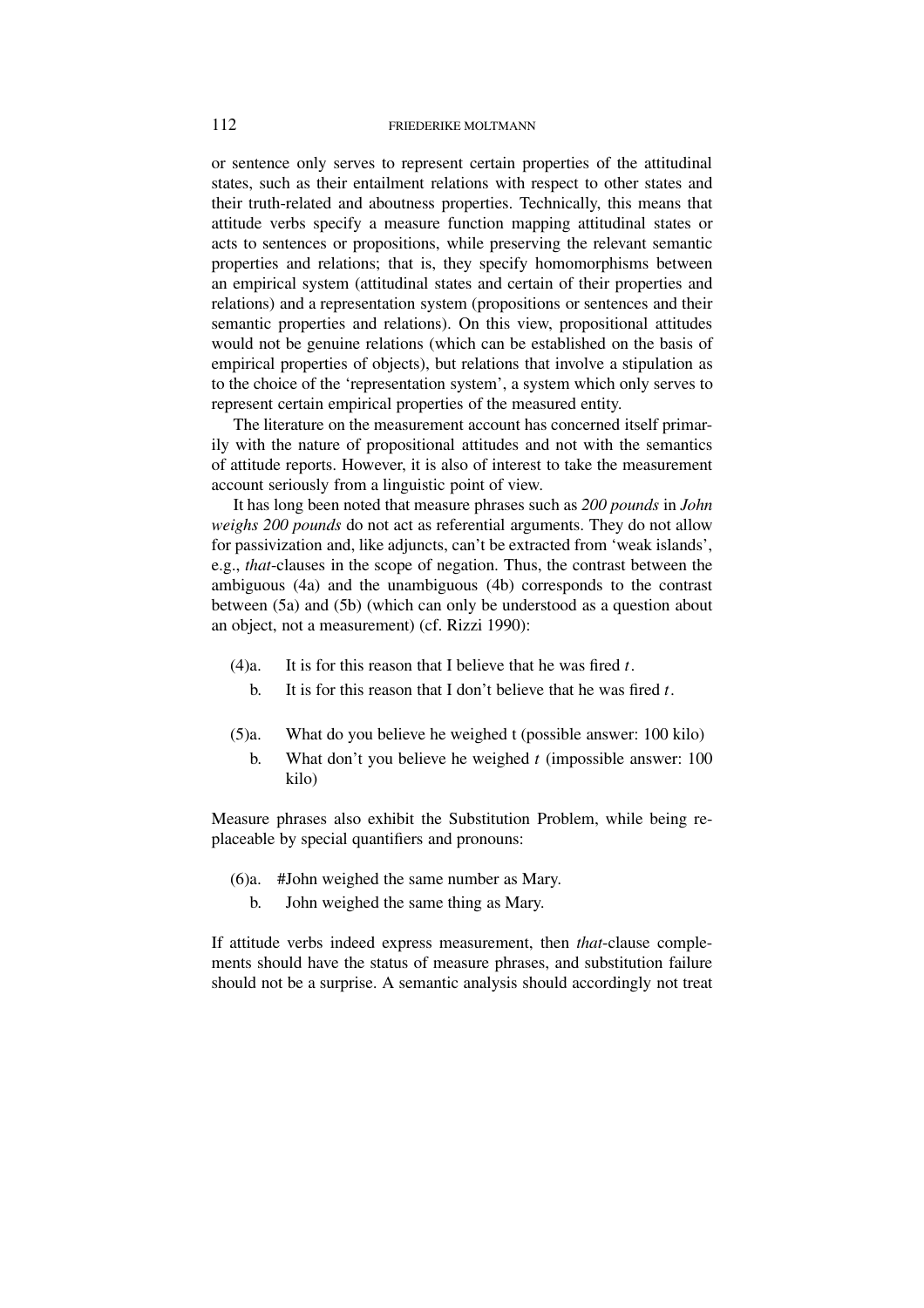measure phrases as providing an argument for a relation expressed by the verb.

There may even be some way of accounting for the nominalizing semantics of special quantifiers in place of *that*-clauses and for the variability of attitudinal objects. Thus, (7a) seems unacceptable even if the numbers representing John's weight and Mary's height are the same. Rather the addition of something like 'in kilo' and 'in centimeters' as in (7b) is required.

- (7)a. #John's weight is Mary's height.
	- b. John's weight in kilo is Mary's height in centimeter.

Thus, the measurement account might provide an interesting alternative way of explaining some of the relevant data, while being based on entirely different philosophical assumptions about propositional attitudes and mental states than the mode of predication account.

# ACKNOWLEDGEMENTS

I would like to thank especially Kit Fine, Gary Ostertag, Chris Peacocke, Francois Recanati, Mark Sainsbury, and Stephen Schiffer for discussion and comments on earlier versions of this paper, as well as audiences at the University of Maryland, MIT, Columbia University, CREA (Paris), the University of Edinburgh, and Birkbeck College.

### **NOTES**

<sup>1</sup> The relational analysis is also meant to apply to infinitival clauses such as *to leave* in *John wants to leave*. Infinitival clauses are often taken to stand for properties rather than propositions. But whatever infinitival clauses may stand for, the Relational Analysis is just as problematic when applied to infinitival clauses as it is for *that*-clauses, and the same alternative analysis would account for infinitival clauses in just the same way.

 $2$  On Thomason's (1972) account, propositions taken as primitives are the basis for construing properties (as functions from individuals to propositions). On Bealer's (1982) account, primitive propositions are algebraically related to properties and their arguments as well as to other propositions.

<sup>3</sup> There are also variants of the relational analysis on which attitude verbs take natural language sentences or sentences of a language of thought as arguments. What follows more or less holds for these views as well, though I will restrict myself to the view on which *that*-clauses stand for propositions.

<sup>4</sup> Note that these intuitions hold with whatever special meaning the speaker might have in mind when using the word *proposition*. They hold when *proposition* is used in what seems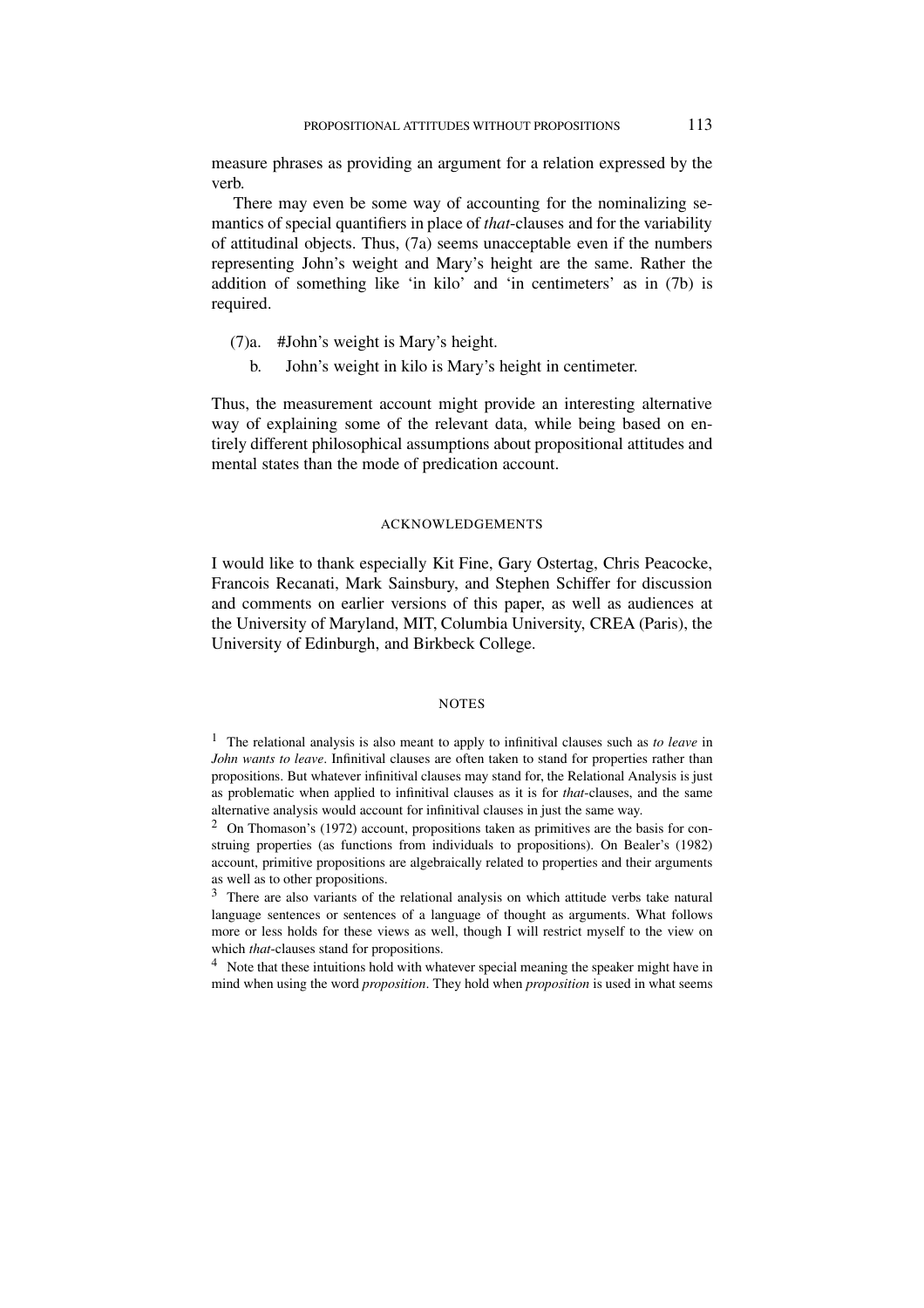to be the colloquial sense, describing a content that has been maintained by someone to be true; and they hold when *proposition* is used in a technical philosopher's or semanticist's sense, referring to whatever the semantic content of a *that*-clause is or is taken to be.

<sup>5</sup> One might suggest that the reason why *the proposition that S* is sometimes unacceptable is that the occurrence of *proposition* influences the way in which the proposition referred to by *S* is presented and that certain predicates are sensitive not only to the proposition itself, but also its presentation. This would be a case familiar from verbs such as *like*, whose sensitivity to relevant respects of an object can be made explicit by the *as*-construction:

(1) John likes Mary as a woman, but not as a teacher.

The problem is that it is unclear why this kind of presentation could not be implicitly present in the case of clausal complements, without the construction *the proposition that S*. For this is possible with NP complements of *like*, since (1) can be intended to mean just what (2) means:

(2) John likes Mary.

<sup>6</sup> *Possibility* in *the possibility that it might rain* seems to just be an indicator that the propositional content contains a modal of possibility (*might*). However, as we have seen, possibilities are not propositions. More plausibly, *might* in *the possibility that it might rain* will not contribute part of a proposition, but rather emphasize the modal aspect that makes a possibility different from a proposition.

<sup>7</sup> For a the ontological distinction between facts and true propositions, see, for example, Vendler (1972), Fine (1982), and Asher (1993). That the distinction is an ontological one is clear from the fact that predicates such as *believe* which accept *the proposition that S* also accept *the true proposition that S*, but generally not *the fact that S*:

- (1)a. John believes the true proposition that *S*.
	- b. #John believes the fact that *S*.

A distinction between facts and true propositions is required also because predicates such as *be impressed by* which are able to apply to both *the fact that S* and *the proposition that S* generally say rather different things in the two cases:

- (2)a. John is impressed by the fact that Mary loves Bill.
	- b. John is impressed by the true proposition that Mary loves Bill.

When applying to *the fact that S*, *is impressed by* says something not about a proposition presupposed to be true, but of something like 'the truth of a proposition', that is, a fact. By contrast, when applying to *the proposition that S* (in a somewhat unnatural, but what feels like fully rule-governed use of language), *is impressed by* says something about a propositions as such (e.g., as a philosophers' or semanticists' construction).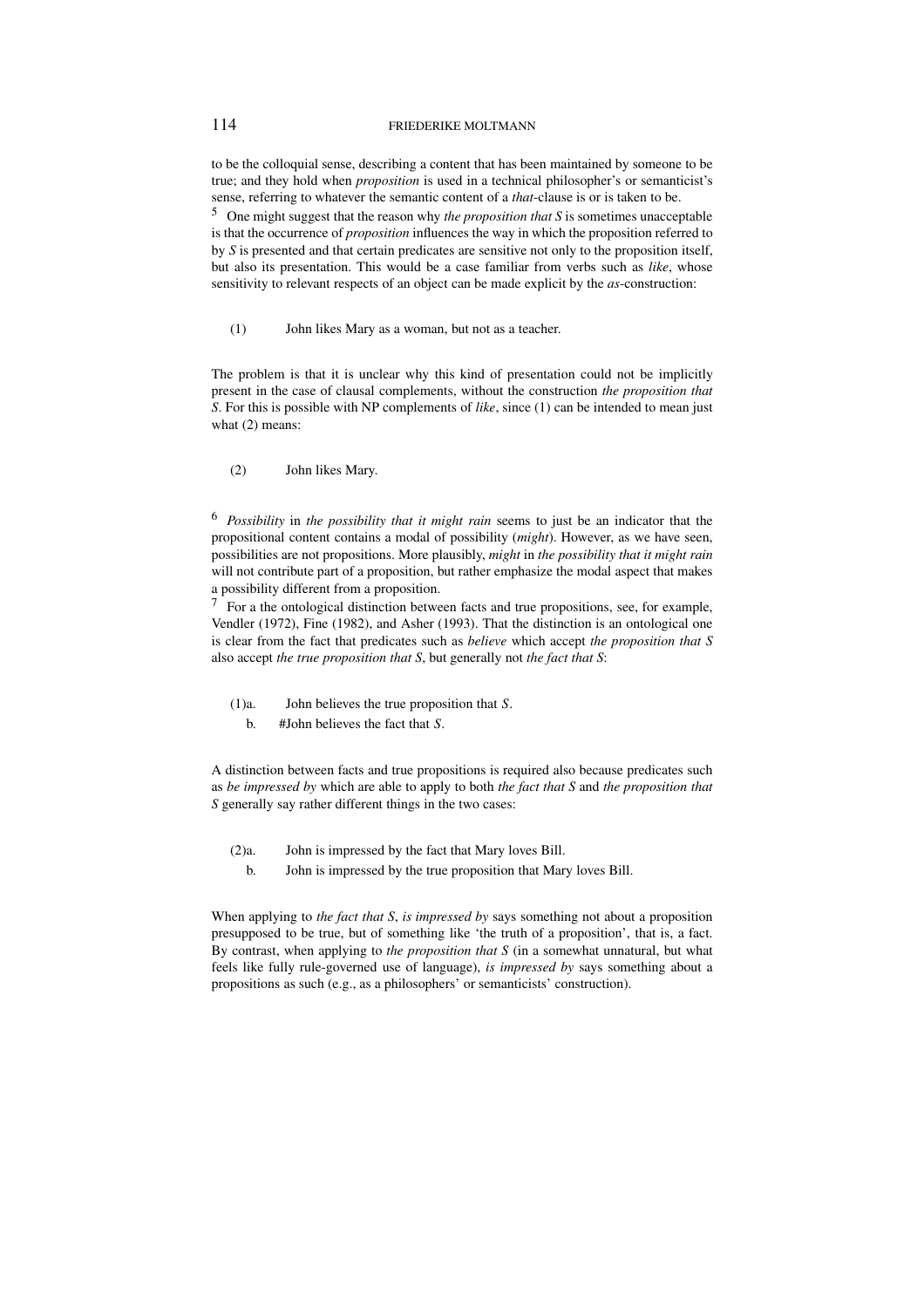<sup>8</sup> The observations are not limited to the free relative clause construction. Other constructions with special quantifiers or pronouns expressing the sharing of attitudinal objects make the same point:

- (1)a. #John wants something that Mary believes, namely that *S*.
	- c. #John saw something that Mary knows, namely that it is raining.
	- d. #John saw something that Bill just learned, namely that it is raining.
- (2)a. ??There is something John believes and Mary remembered, namely that it will rain.
	- b. #There is something that John saw and Mary knows, namely that it is raining.

<sup>9</sup> Russell (1913) actually considered it necessary to include an additional element in the multiple belief relation which provides the form of the propositional part, specifying the number of arguments the relation expressed by the embedded verb takes and thus ensuring that the objects are understood as filling in the relevant argument positions in that relation. I could not quite see the necessity of this addition, though.

<sup>10</sup> Russell in (Russell 1918) criticized his (Russell 1912) view on which *believe* would take *arrived* as an argument in the same way as *arrived* takes *Mary* as an argument in *Mary arrived*. Russell in (1913, 1918) left it open in what way exactly *believe* involves the propositional constituents.

<sup>11</sup> Russell sometimes also appeals to mere intuition to motivate his account of attitude reports: 'His [Meinong's] view is that there is an entity, namely the "proposition" . . . , to which we may have the dual relation of assumption or the dual relation of belief. Such a view is not, I think, strictly refutable, and until I had discovered the theory of incomplete symbols, I was myself willing to accept it, since it seemed unavoidable. Now, however, it appears to me to result from a certain logical naïvité, which compels us, from poverty of available hypotheses, to do violence to instincts which deserve respect' (Russell 1913, Part II, Chap. I, p. 108). And 'To me . . . it seems obvious, as a matter of inspection, that belief is a multiple relation, not a dual relation, so that belief does not involve a single object called a "proposition" '(Russell 1913, Part I, Chap. V, p. 153).

 $12$  There are other analyses in the literature on which attitude verbs do not take propositions as arguments. On Lewis (1979)'s view, attitude verbs with a *de se* reading of the pronoun take properties as arguments, rather than propositions, so that *believe* would express selfascription of a property (see also Chierchia 1982). For *de re* belief, the verb *believe* has been taken to not express a dyadic relation between agents and propositions, but a triadic one that holds among agents, objects and properties (cf. Quine 1960). But the motivation for this was simply to distinguish *de re* belief contents from *de dicto* contents. With structured propositions, the dyadic and triadic account of *believe*, for the purpose of construing *de re* contents, amount to the same (cf. Schiffer 1978, 1987).

 $13$  One might also pursue the view that the relata of the attitudinal relation are in fact just modes of presentation or concepts, rather than objects referred to (or even properties expressed by predicates). An attitudinal state would then consist in a number of concepts standing in some attitudinal relation to each other (as well as to the agent). Direct reference (as a semantic phenomenon) would be taken care of by existentially quantifying over modes of presentation that stand for the same objects or the same properties. As Schiffer (1978) argues, this is a plausible view of the relation between *that*-clauses and mental content that does not require objects themselves to be part of mental contents.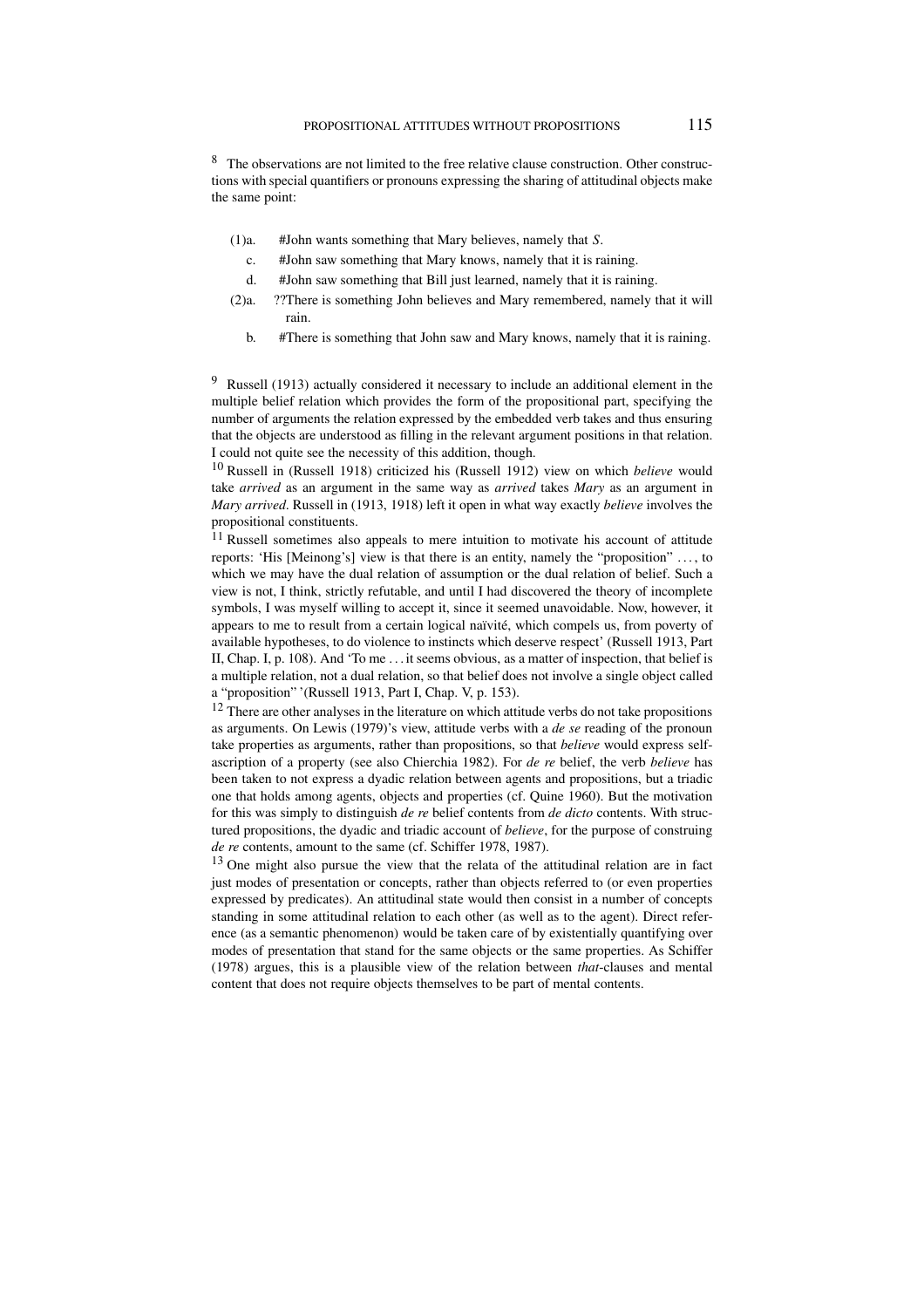Note, however, that for the individuation of attitudinal objects it is not the actual modes of presentation that matter, but only the objects themselves. This can be seen from (1), where John and his son will certainly have different modes of presentation of the numbers five and ten (cf. Schiffer 1990):

(1) John believes what his five-year old son believes, namely that five plus five is ten.

<sup>14</sup> The construal of *or* as a predicate of two propositional objects might be seen as leading to the same problems as the construal of attitude verbs as relational. Certainly, *John believes the consideration that S or the consideration that S'* is nonsense. But in the case of *or*, problems of substitution are avoided straightforwardly. *Or* need not be assigned a relation between two proposition-like objects as its lexical meaning, but can be treated as such syncategorematically: in a particular syntactic context, the occurrence of *or* will determine a relation between attitudinal objects, and this relation will be predicated of two attitudinal objects specified by the two embedded sentences in their syntactic context.

<sup>15</sup> Russell (1913) calls this attitude 'understanding'.

<sup>16</sup> Note that attitudinal objects may be true relative to a context (a time or world) regardless of the circumstances of the attitudinal relation holding among the propositional constituents. For example John's claim that gold is expensive (which he made today) was true already a hundred years ago.

 $17$  Russell (1913), though, took epistemic verbs of perception to express relations taking facts as arguments – as did Vendler (1972).

<sup>18</sup> This also conforms with Dummett's (1978) view according to which truth values are not considered objects assigned to propositions, but rather the outcome of successful intentional acts or states such as successful assertions or beliefs. As a consequence, on Dummett's view, conditions on truth should go along with conditions on assertion, namely verification conditions.

<sup>19</sup> The present account of attitude reports without using propositions, for example, does not solve the mode of presentation problem of Schiffer (1987). But it makes clear that the mode of presentation problem is not one of compositionality. The impossibility of identifying modes of presentations (or types of them) does not show any impossibility of determining the semantic value of *that*-clauses in a compositional way. The mode of presentation problem is, if anything, not a problem about propositions, but about the propositional elements that enter the attitudinal predication relation.

<sup>20</sup> This also is the analysis Bach (1997) seems to be proposing as a solution to the Substitution Problem. On his view, all the clausal complement does is state a necessary condition on the truth of the implicit argument (the object of the attitude). On his account, the actual object of the attitude may include modes of presentation not conveyed by the meaning of the *that*-clause (which gives only the truth conditions of the propositional object). Bach takes the possibility of additional contextual elements playing a role in the content of an attitude report to show that *that*-clauses do not stand for the true object of the attitude. I could not see, however, how his proposed semantics of attitude reports provides for contextual elements playing a role in the overall truth conditions of attitude reports.

<sup>21</sup> A further way of developing the account would be by associating clausal complements of different types of predicates with different ways of characterizing the content of the belief state. In this way different kinds of propositional attitude verbs, for example, *disbelief*, *wonder* and *want*, could apply to one and the same event argument. If the content of the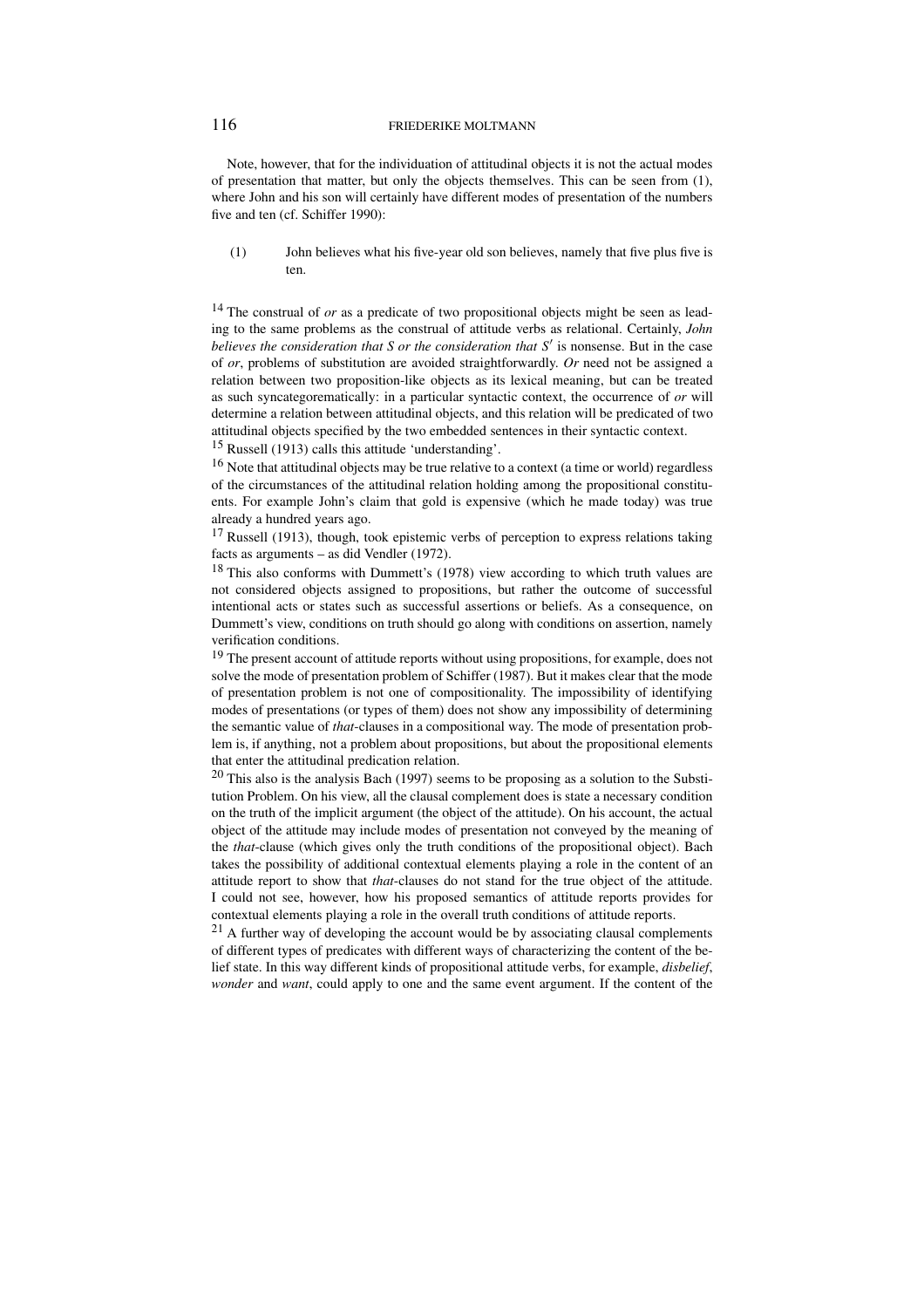belief state is a set of worlds, then *disbelief* requires that the clausal complement be false in all alternatives, *wonder* that it be true in some and false in other alternatives, and *want* that those alternatives in which the clausal complement is true be preferred over those that minimally differ from them, but in which the clausal complement is false (cf. Stalnaker 1984; Heim 1992). This has been taken to be a way of deriving presuppositional, anaphoric, and inferential properties of different attitude verbs (cf. Heim 1992; Asher 1987). The problem with such an account, however, is that it would involve a commitment to a lexical analysis of different attitude verbs in terms of belief that is rather problematic (that is, an analysis of attitude verbs that amounts to their lexical decomposition in sentence meaning). Besides that, the existing developments of the view are based on a problematic commitment to a possible-worlds construal of belief states.

 $22$  This option, though, was pursued by Prior (1971).

#### REFERENCES

Asher, N.: 1993, *Reference to Abstract Objects*, Kluwer Academic Publishers, Dordrecht. Bach, K.: 1997, 'Do Belief Reports Report Beliefs?', *Pacific Philosophical Quarterly* **78**, 215–241.

Bealer, G.: 1982, *Quality and Concept*, Clarendon Press, Oxford.

Bennett, J.: 1988, *Events and their Names*, Clarendon Press, Oxford.

Burge, T.: 1989, 'Intentionality and the Concept of Truth', Ms. UCLA.

Chomsky, N.: 1981, *Lectures on Government and Binding*, MIT Press, Cambridge, MA.

Cresswell, M.: 1985, *Structured Meanings*, Bradford, Cambridge, MA.

- Cresswell, M. and A. v. Stechow: 1982, '*De re* Belief Generalized', *Linguistics and Philosophy* **5**.
- Crimmins, M. and J. Perry: 1989, 'The Prince and the Phone Booth', *The Journal of Philosophy* **86**, 685–711.

Davidson, D.: 1968, 'On Saying That', *Synthese* **19**, 130–146.

Davidson, D.: 1980, 'The Logical Form of Action Sentences', in D. Davidson, *Essays on Actions and Events*, pp. 163–187, originally in N. Rescher (ed.), *The Logic of Decision and Action*, Pittsburgh University Press, Pittsburgh, pp. 216–234.

- Dummett, M.: 1982, 'Truth', in M. Dummett, *Truth and Other Enigmas*, Harvard, University Press, Cambridge, MA.
- Fine, K.: 1982a, 'Acts, Events and Things', in W. Leinfellner et al. (eds.), *Language and Ontology.* Proceedings of the Eighth Wittgenstein Symposium, Hoelder-Pichler-Tempsky, Vienna, pp. 97–105.
- Fine, K.: 1982b, 'First-Order Modal Theories III Facts', *Synthese* **53**, 293–308.
- Frege, G.: 1892, 'Funktion und Begriff', reprinted in G. Patzig (ed.), *Funktion*, *Begriff*, *Bedeutung*, Vandenhoeck and Ruprecht, Goettingen.
- Heim, I.: 1992, 'Presupposition Projection and the Semantics of Attitude Reports', *Journal of Semantics* **9**, 183–221.
- Hintikka, J.: 1962, *Knowledge and Belief. An Introduction to the Two Notions*, Cornell University Press, Ithaca, N.Y.
- Kaplan, D.: 1986, 'Opacity', in L. E. Hahn and P. A. Schilpp (eds.), *The Philosophy of W. V. O. Quine*, Open Court, La Salle, pp. 229–289.
- Keenan, E. and E. Faltz: 1984, *Boolean Semantics for Natural Language*, Reidel, Dordrecht.